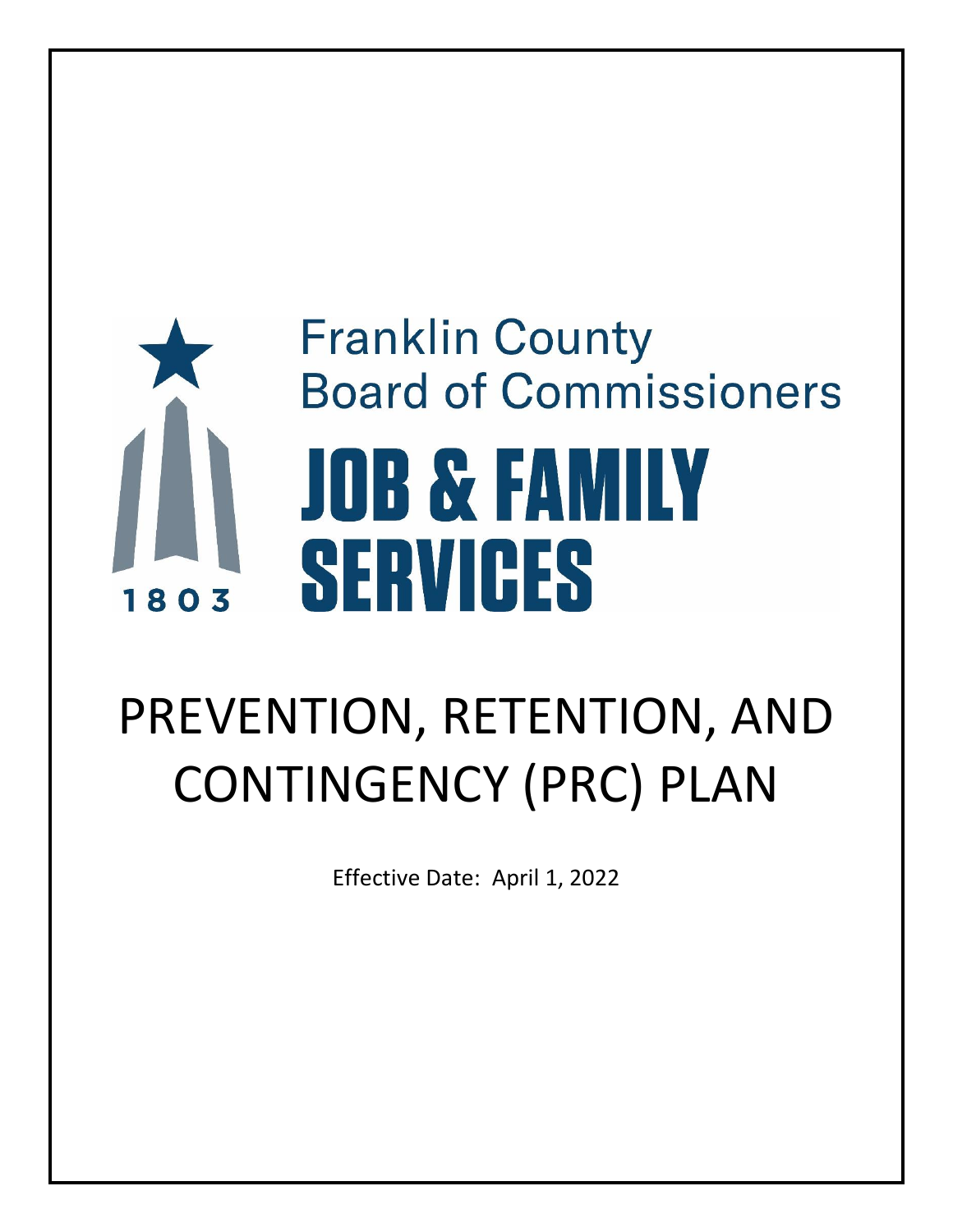# TABLE OF CONTENTS

| <b>OVERVIEW</b>                                                                                                                             | 3  |
|---------------------------------------------------------------------------------------------------------------------------------------------|----|
| <b>ASSISTANCE GROUP</b>                                                                                                                     | 3  |
| <b>INELIGIBLE ASSISTANCE GROUP MEMBERS</b>                                                                                                  | 5  |
| <b>SCOPE OF BENEFITS AND SERVICES</b>                                                                                                       | 5  |
| <b>EMERGENCY AND DISASTER ASSISTANCE</b><br><b>Emergency Assistance</b><br>Overview<br>Eligibility                                          | 6  |
| Disaster Assistance (State-Declared or Personal)<br>Overview<br>Eligibility<br><b>Application Processing</b>                                | 10 |
| <b>SPECIALIZED SERVICES</b><br>Kinship Caregiver Program<br>Percentage of Income Payment Plan Plus (PIPP)<br><b>Eviction Avoidance Fund</b> | 12 |
| <b>COMMUNITY PROJECTS</b>                                                                                                                   | 14 |
| PROGRAM OPERATION                                                                                                                           | 15 |
| PROGRAM INTEGRITY AND CONTROL                                                                                                               | 16 |
| Appendix A - PRC BENEFITS AND SERVICES TABLE                                                                                                | 17 |
| Appendix B - KINSHIP CAREGIVER PROGRAM                                                                                                      | 31 |
| Appendix C - EMPLOYMENT INCENTIVE PROGRAM                                                                                                   | 37 |
| Appendix D - PRC PLUS RENTAL ASSISTANCE PROGRAM                                                                                             | 39 |
| Appendix E - PRC Emergency Rental Assistance (PRC-ERA)                                                                                      | 41 |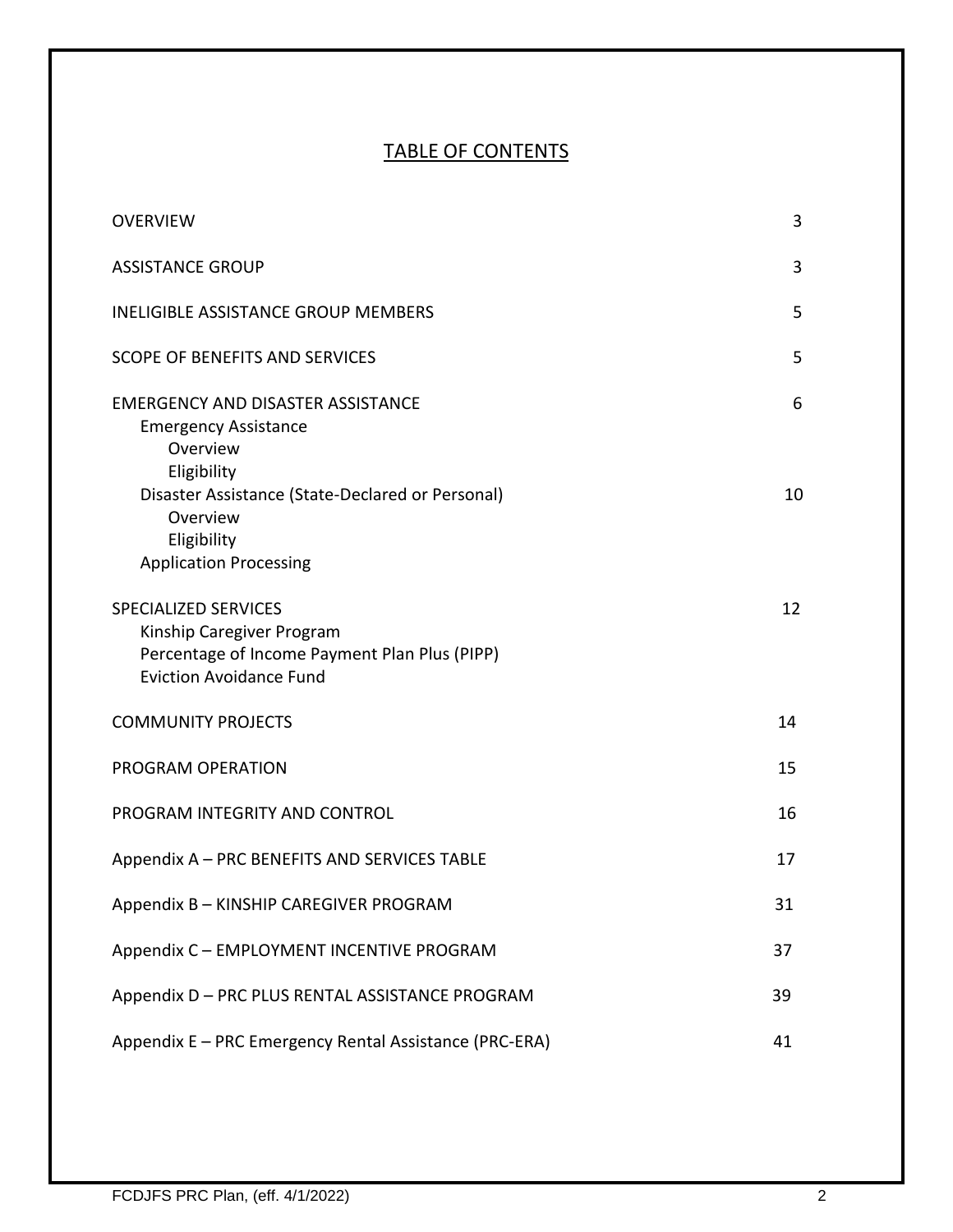### **OVERVIEW**

The Prevention, Retention, and Contingency (PRC) Program provides benefits and services to lowincome families, helping them move out of poverty and become self-sufficient (See [R.C. Chapter](https://codes.ohio.gov/ohio-revised-code/chapter-5108)  [5108](https://codes.ohio.gov/ohio-revised-code/chapter-5108) and [OAC 5101:1-24\)](https://codes.ohio.gov/ohio-administrative-code/chapter-5101:1-24). These supports include limited non-recurring, short-term, crisisoriented benefits and services that are directly related to the four purposes of the Temporary Assistance for Needy Families (TANF) program:

- 1. Provide assistance to needy families so that children may be cared for in their own homes or in the homes of relatives;
- 2. End the dependence of needy parents on government benefits by promoting job preparation, work, and marriage;
- 3. Prevent and reduce the incidence of out-of-wedlock pregnancies and establish annual numeric goals for preventing and reducing the incidence of these pregnancies; and
- 4. Encourage the formation and maintenance of two-parent families.

Non-recurring, short-term assistance addresses discrete crisis situations, not exceeding four months in duration, and is dependent upon federal, state, and local funding.

The PRC Program helps families retain employment, prevents dependency, and promotes family stability within the context of community priorities and needs. Eligibility for most types of assistance requires a minor child or a pregnant individual in the home. PRC addresses the immediate needs of low-income families through supportive services and/or short-term payments so that they do not need Ohio Works First (OWF) cash assistance. PRC takes its name from its three-pronged approach:

- **Prevention:** Diverting families from ongoing cash assistance by providing short term non-assistance.
- **Retention:** Assisting an employed member of the family in maintaining employment.
- **Contingency:** Meeting an emergent need which, if not met, threatens the safety, health, or well-being of one or more family members.

# **ASSISTANCE GROUP**

Assistance Group (AG) is defined as a group of individuals treated as a unit for purposes of determining eligibility for the PRC program. For AG composition under the Kinship Caregiver Program, see pgs. 12-13.

In Franklin County, an AG applying for Emergency Assistance, Family-Disaster, or Community Projects includes all household members at a specified address. An individual living in the household does not have the option to be excluded from the AG. If the household contains an ineligible member, that person's income is counted as available to the rest of the AG; however, that person's need is not counted when comparing the household income to the economic need standard. If the only child in the household is an ineligible individual, the entire AG is ineligible for benefits or services. An eligible AG must consist of at least:

• A minor child who resides with a parent, specified relative, legal guardian, or legal custodian. A minor child is defined as an individual who is under eighteen years of age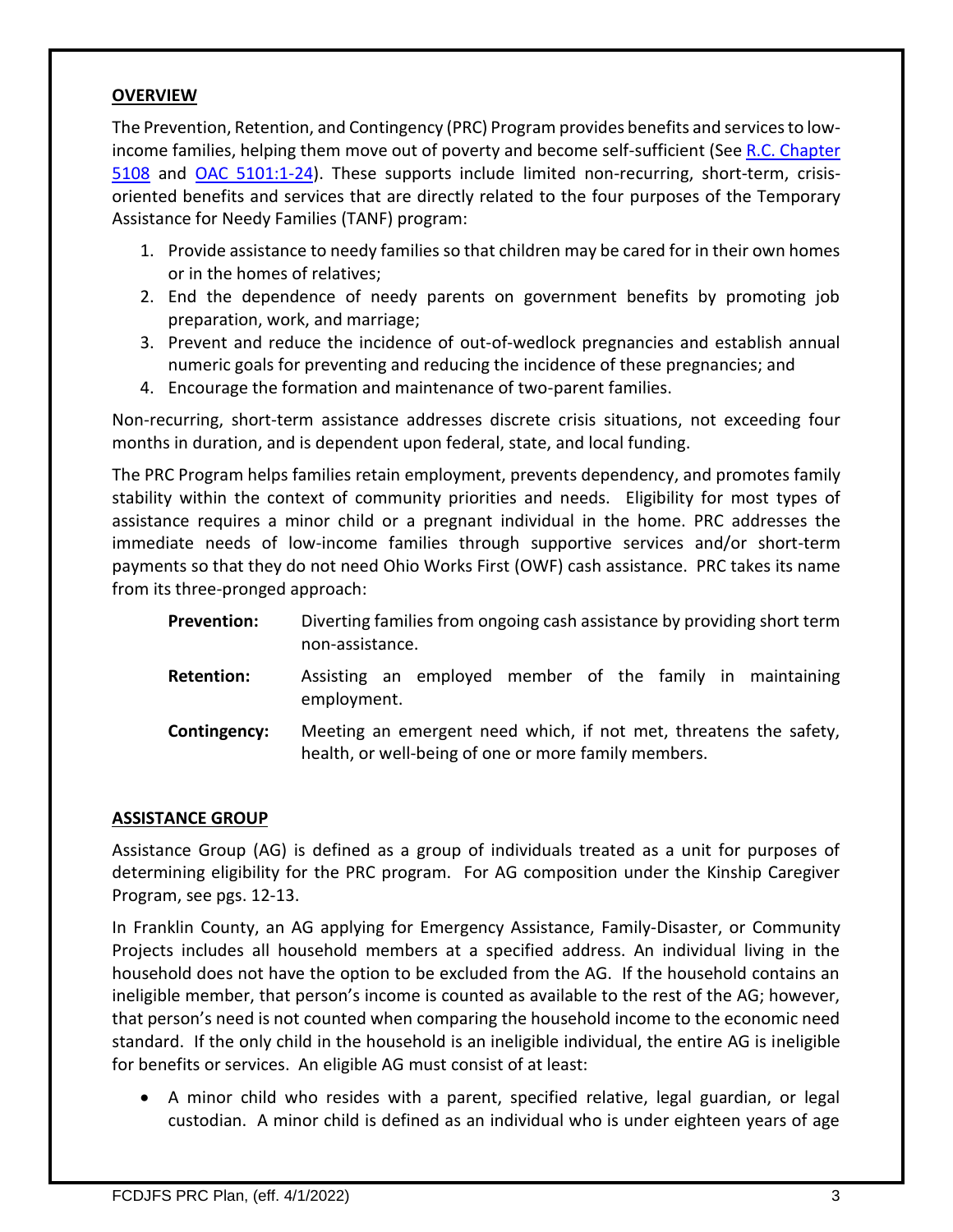(whether the individual attends school or not) or an individual who is eighteen years of age but not yet nineteen and is a full-time student in a secondary school (or in the equivalent level of vocational or technical training);

- An individual with no other minor children who is medically verified to be pregnant, although the fetus is not counted as an AG member; or
- Non-custodial parents may be eligible for services provided under TANF Purpose 3 or 4, see below.

A "specified relative," as defined in section 5107.02 of the Ohio Revised Code, means any of the following who is age eighteen or older and caring for a minor child in place of the parent(s) and can verify the relationship:

- The following individuals related by blood or adoption:
	- $\circ$  Grandparents, including grandparents with the prefix "great", "great-great", or "great-great-great;"
	- o Siblings;
	- o Aunts, uncles, nephews, and nieces, including such relatives with the prefix "great", "great-great", "grand", or "great-grand;"
	- o First cousins and first cousins once removed.
- Stepparents and stepsiblings;
- Spouses of any individual identified above, even if the marriage has ended in death, separation, or divorce.

A minor child may be temporarily absent from the home without affecting AG eligibility. "Temporary absence" has the same meaning for PRC as it does for OWF in accordance with ORC section 5107.10 and OAC 5101:1-3-04. The absence of a member of the AG is temporary when the following criteria are met:

- Absence is for no longer than 45 consecutive days;
- The location of the child is known;
- There is a definite plan for the return of the child to the home;
- The child shared the home with the AG prior to absence;
- PRC benefits or services will assist with the return of the absent child.

When the temporary absence is due to the removal of a child by the local public children services agency (PCSA), a reunification plan to return the child to the home within six months from the date of removal is required.

Homeless applicants who are "doubled-up" and temporarily living at an address where they are not listed on the lease or mortgage may receive Emergency Assistance to move out and establish their own household. In these situations, the AG is the applicant's immediate family and not the entire household where they currently reside. The doubled-up living situation may be verified by written self-declaration or a letter from the host or third party. Doubled-up applicants must also demonstrate proof of intent to establish their own household. Benefits for these applicants are limited to rent, and rental and utility deposits.

Households without minor children may be eligible for the following programs under Community Projects, as follows: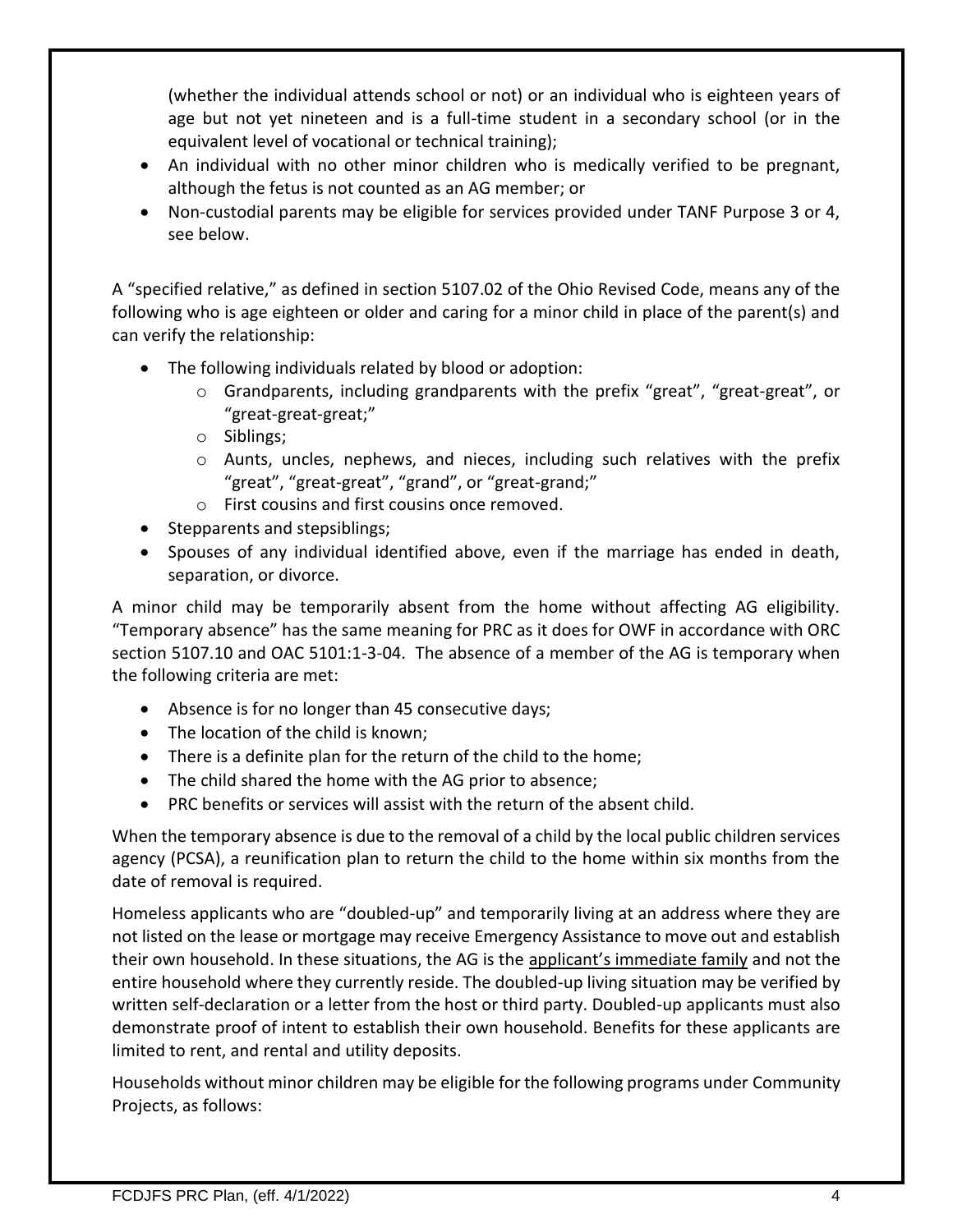- An individual with no minor children may seek assistance under TANF Purpose 3, see pgs. 27-28; or
- A non-custodial parent of a minor child who lives in Ohio, but does not live in the same household with their minor child, may apply for Workforce Services and Family Support and Stability services under TANF Purpose 4, see pgs. 28-30.

# **INELIGIBLE AG MEMBERS**

Individuals meeting one or more of the following criteria are considered ineligible for purposes of calculating economic need:

- Fugitive felons and probation/parole violators;
- Individuals with an outstanding OWF or PRC fraud overpayment balance or those who have committed an Intentional Program Violation (IPV);
- Individuals with an OWF sanction;
- An unmarried, non-high school graduate parent age nineteen who is not attending high school or the equivalent;
- An unmarried parent under age eighteen who is not living in an adult-supervised living arrangement;
- An individual found to have fraudulently misrepresented residence in order to obtain assistance in two or more states is ineligible for ten years;
- Unemployed AGs who are receiving public assistance and who are not actively engaged with FCDJFS Workforce Development (e.g., completing assessment, completing and signing Self-Sufficiency Contract/Plan, participating in a work activity, etc.) unless medically verified to be pregnant, caring for an individual with a short-term medical issue, or in receipt of a type of income that is indicative of a disability (e.g., SSI, Social Security Disability, etc.) and or support documents to obtain assistance;
- Individuals who falsify a PRC application;
- Individuals who are not U.S. citizens or qualified aliens;
- Individuals who are not residents of Franklin County;
- An applicant or AG member who is on strike.

# **SCOPE OF BENEFITS AND SERVICES**

PRC benefits and services are not an entitlement and are designed to promote self-sufficiency and personal responsibility. The attached PRC Benefits and Services Table (see **Appendix A**) details the scope of benefits and services that may be available by program category. The table also specifies eligible AGs and the economic need standards for each benefit or service.

The following PRC programs are non-exclusionary, allowing eligible individuals and families to receive assistance without precluding access to each other: Emergency Assistance, Disaster Assistance, Kinship Caregiver Program, and Community Projects. The cash value of benefits received outside of the Emergency Assistance program is not counted towards its \$1,500 benefits cap (see pg. 6). All purchased services must comply with TANF allowable expenses. Benefits and services may be delivered through the following programs: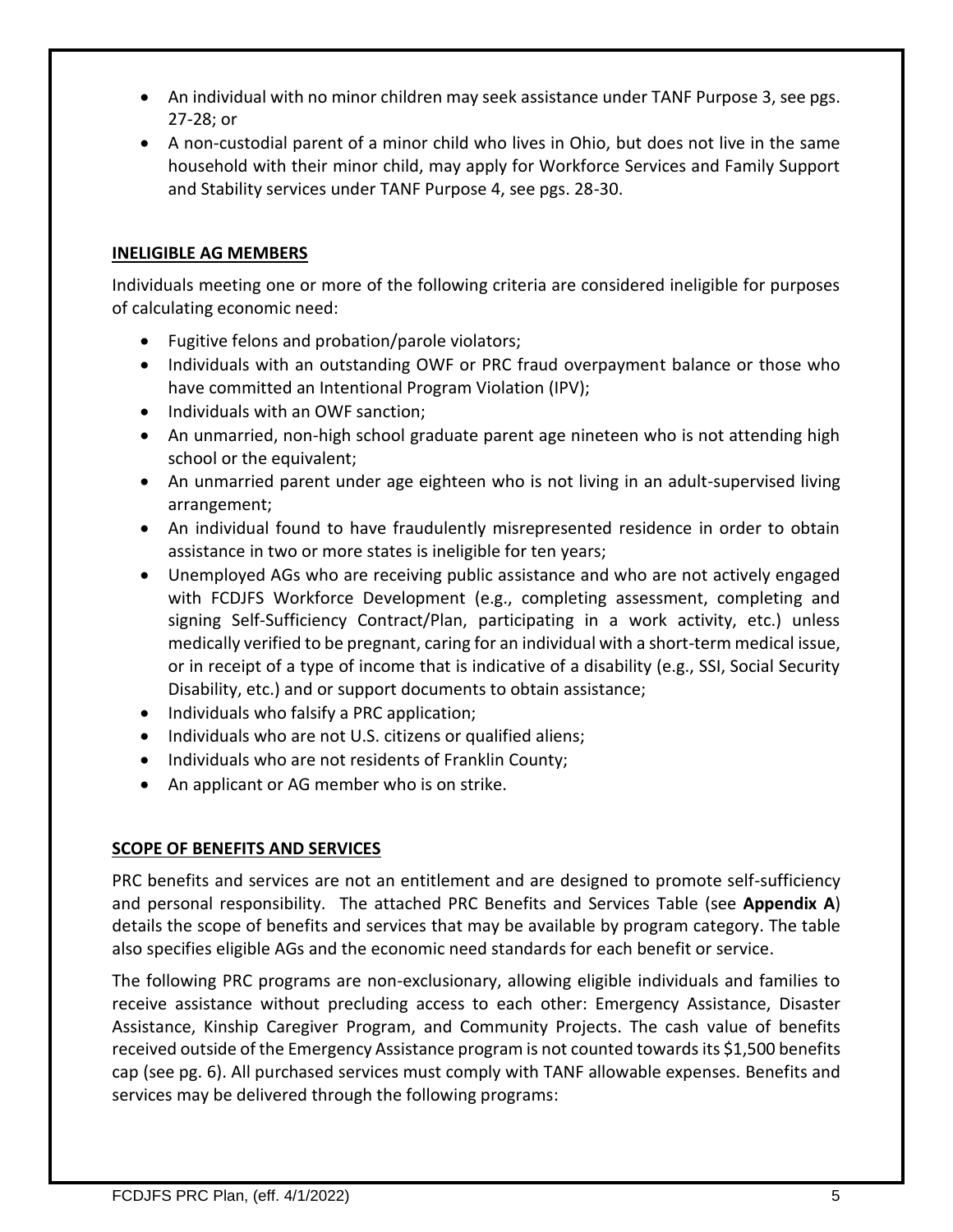### **EMERGENCY AND DISASTER ASSISTANCE**

Emergency Assistance is limited to non-recurrent, short-term cash assistance benefits help AGs resolve an emergent need. Emergency Assistance cannot exceed \$1,500, but may include one or more benefits. This is not a monthly cash payment or ongoing support program.

Generally, Emergency Assistance may be received once every period of twelve consecutive months, calculated from the date of application. However, individuals who receive Temporary Housing assistance may make a second application for Rent/Mortgage Payments within the same twelve-month period provided that the sum received does not exceed the \$1,500 annual limit. Applicants who receive Emergency Assistance (or the equivalent) in another county prior to moving to Franklin County regain eligibility for Emergency Assistance twelve months after the date of application.

Emergency Assistance may be used to help families resolve a specific emergent need, including rent/mortgage payments, utilities, auto repairs, and employment-related expenses. Emergency Assistance for rent/mortgage payments requires a sustainability determination. (See pg. 8). Sustainability determinations are not used to authorize applications for temporary housing. Rent and mortgage expenses are eligible for assistance when they are at least five days overdue or if there is a notice of eviction.

PRC benefits are paid directly to the vendor (e.g. landlord, utility, or repair shop) – not the applying individual.

PRC will not be authorized for AGs residing in another county or state.

Emergency Assistance alone, or in combination with payments or resources from other sources, must resolve the emergent need presented by the AG. This assistance is limited to four months' worth of expenses and liabilities. See pages 18-20 of Appendix A for more information on the types of Emergency and Disaster Benefits and Services.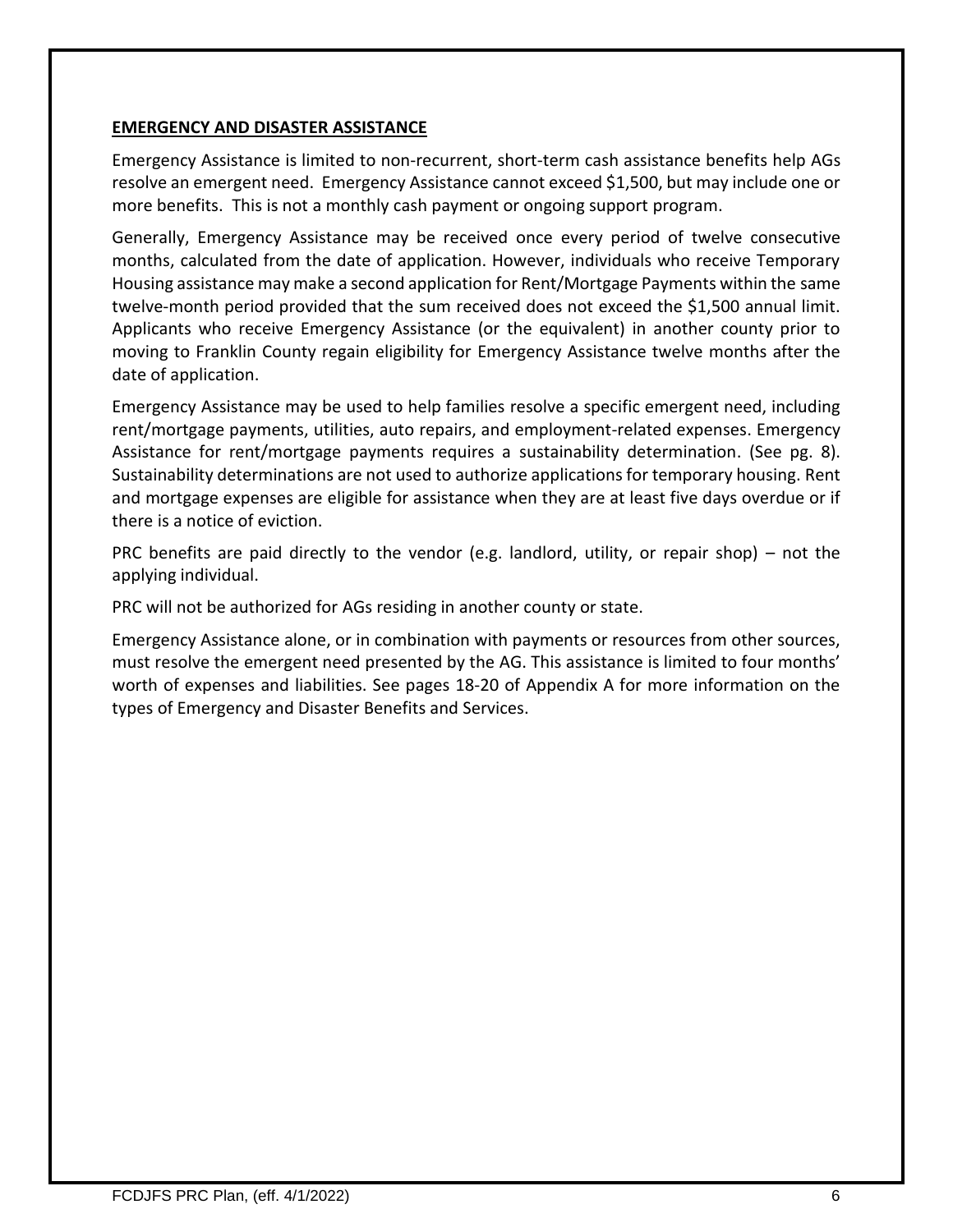# Eligibility for Emergency Assistance: Economic Need

Unless otherwise specified, to be eligible, the AG's gross income must be at or below the specified limit of the Federal Poverty Guideline (FPG) in effect at the time. Those economic need standards are enumerated for each benefit and service in the PRC Benefits and Services Table located in **Appendix A** of this Plan.

The total gross countable income of all members of the assistance group (AG) must be equal to or less than the economic need standard (expressed as a percentage of the federal poverty guideline amount for the appropriate AG size).

For example, eligibility for Emergency Assistance is set at 165% of the federal poverty guideline. For an AG with two individuals, the 2021 poverty guideline is \$17,420. Dividing this annual figure by twelve provides a monthly threshold, \$1,451.67. Multiplying this monthly threshold by 165% (or 1.65) provides the economic need standard for PRC eligibility,

# **Emergency Eligibility Factors:**

- Gross household income at or below 165%;
- Reside in Franklin County;
- Household includes a minor child or an individual medicallyverified to be pregnant;
- AG members have or have applied for SSNs;
- Citizen or legal resident;
- Have not received Emergency assistance in last 12 months;
- No fraud overpayment balance or outstanding IPV for TANF;
- Not on OWF sanction.

\*non-custodial parents see pgs. 4-5

or \$2,395.25, making two-person AGs with \$2,395.25 or less in countable monthly income eligible for Emergency Assistance.

The current FPG are found at [https://aspe.hhs.gov/poverty-guidelines.](https://aspe.hhs.gov/poverty-guidelines)

The 30-day budget period begins 30 days prior to the date of application and ends on the day prior to the application date. All countable income which is received during the 30-day budget period is used in the computation of income/financial eligibility.

All gross income, both earned and unearned, of all members of the AG (including ineligible members) shall be counted with the exception of income exclusions identified in OAC 5101:1-24- 20:

- Child support arrearage distributions made by the Ohio Department of Job and Family Services (ODJFS);
- All income that is federally excluded in the determination of eligibility for federal needsbased programs including, but not limited to:
	- $\circ$  The gross earnings of a minor child in the AG who is a full-time student as defined by the school, unless the minor is a parent;
	- o Child support payments paid by an AG member for a child outside the AG, up to the amount ordered;
	- o The verified amount garnished from an individual's income;
	- o Earned income tax credit payments whether added to the individual's wages or as part of an income tax refund;
	- $\circ$  Income received due to temporary employment with the Bureau of the Census for a decennial census;
	- $\circ$  All income from individual rebates (also referred to as stimulus payments) and pandemic unemployment compensation authorized under the Coronavirus Aid, Relief, and Economic Security (CARES) Act.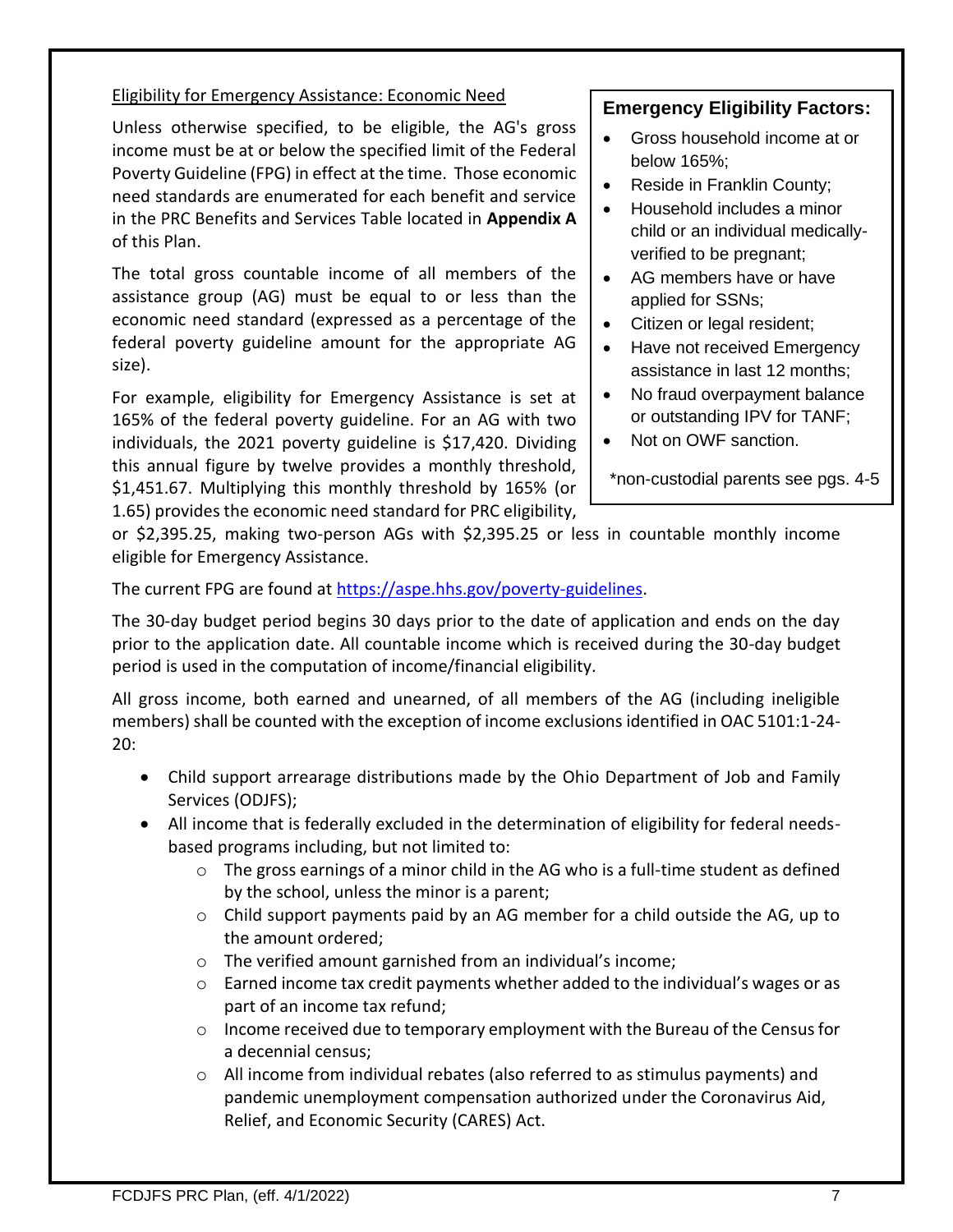- Drug discounts and transitional assistance received under the Medicare Prescription Drug, Improvement, and Modernization Act [Section 1860D-31(g)(6) of the Social Security Act];
- Monetary allowances paid under Section 401 of the Veteran's Benefits and Health Care Improvement Act of 2000, effective December 1, 2000.

*Earned Income* is income for which some type of labor or service is performed. The following are examples of earned income which FCDJFS must count when determining eligibility for PRC benefits and services. This is not intended to be an all-inclusive list:

- Earnings from work as an employee;
- Earnings from self-employment, less the cost of doing business;
- Training allowances;
- Commissions.

*Unearned Income* is income that is not gross earned income from employment or selfemployment. The following are examples of unearned income which must be counted. These are examples and are not meant to be an all-inclusive list:

- Ohio Works First (OWF);
- Supplemental Security Income (SSI) payments;
- Social Security Retirement, Survivor's, and Disability Insurance (RSDI) benefits;
- Alimony and child support payments;
- Veterans' Administration benefits;
- Workers' Compensation benefits;
- Non-recurring lump-sum payments;
- Unemployment Compensation benefits;
- Pension and retirement benefits;
- Investment income; and
- Rental income.

Written or verbal verification of income from an employer is required (e.g. pay stubs or a statement in support). Self-declared zero-income statements are permitted.

Income from individual rebates (also referred to as stimulus payments) and pandemic unemployment compensation authorized under the Coronavirus Aid, Relief, and Economic Security (CARES) Act or other federal legislation are excluded when determining income eligibility for PRC benefits and services.

Eligibility for PRC Emergency Assistance rent/mortgage payments require a sustainability determination to be completed. This sustainability determination helps ensure that the AG can continue meeting its shelter obligation in later months, without temporary Emergency Assistance. Applications for temporary housing are not subject to a sustainability determination.

The sustainability determination is made using a 30-day forward-looking budget period, beginning on the day after the PRC application was received. All countable income that is projected to be received or earned during this period is used to compute sustainability. Sustainability can also be demonstrated when the applicant can do both of the following:

• Show 12 (non-consecutive) months of employment and/or unemployment compensation in the 24 months prior to the date of application; and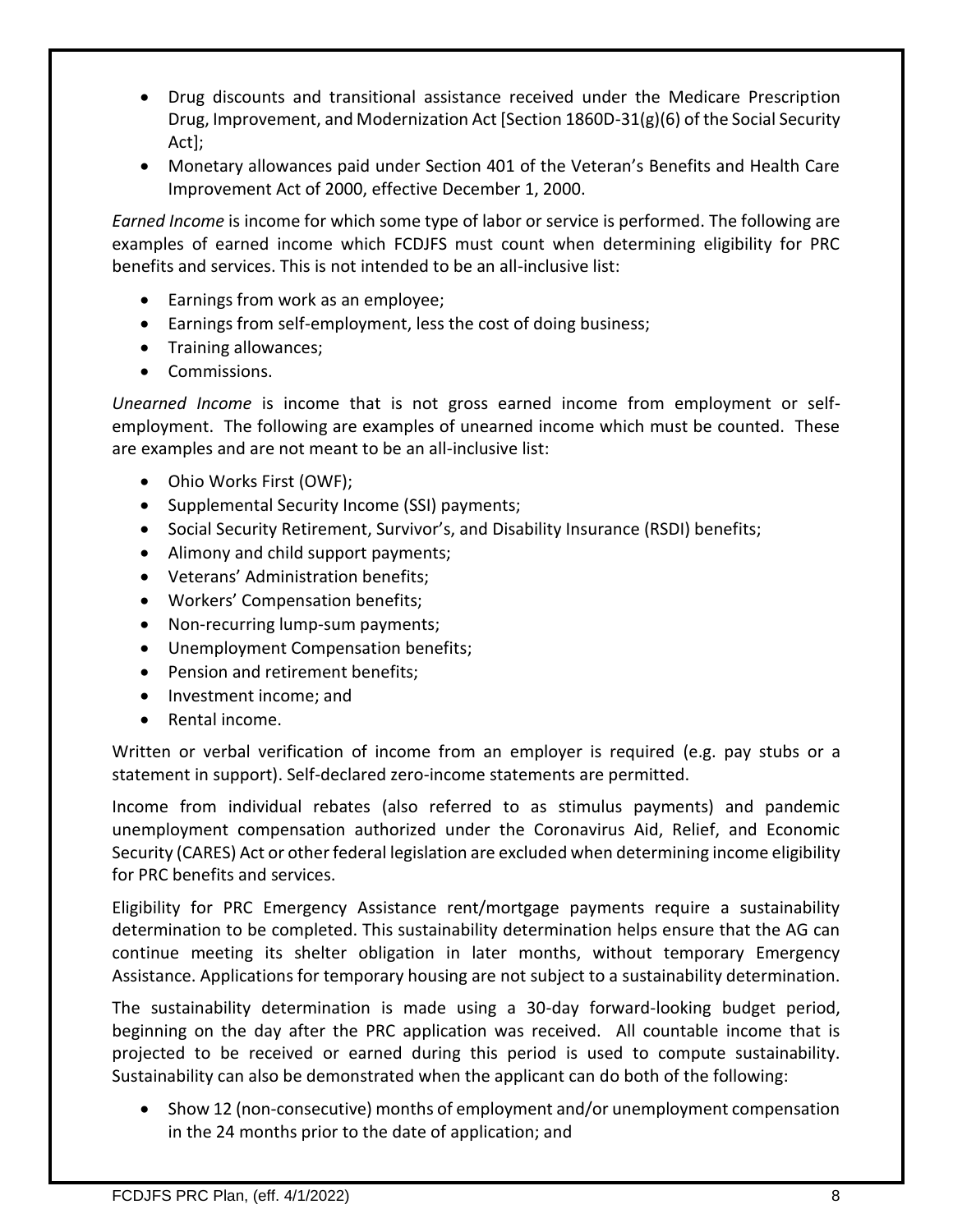• that they are seeking employment by registering with Ohio Means Jobs.

The sustainability determination is performed as follows:

- Compare the monthly rent or mortgage amount to the total countable gross income. Is the monthly rent or mortgage 75% or less of the total countable gross income?
	- o If YES, the PRC AG meets the sustainability requirement; or
	- o If NO, deny the PRC request for rent/mortgage payments.

**Example:** A PRC application for rent/mortgage payments is submitted on October 1<sup>st</sup>. The family is an AG size of four and their monthly rent is \$500.

- *Income/Financial Eligibility Determination:* The AG's total countable gross income of \$700 for September 1 through September 30 is compared to the 165% FPG for a PRC AG size of four. Because the AG's income is equal to or less than 165% of the FPG for a PRC AG size of four, the PRC AG meets the income eligibility requirement.
- *Sustainability Eligibility Determination for Rent/Mortgage Payments:* The sustainability requirement is explored because the PRC AG is requesting assistance with rent/mortgage payments. Compare the monthly rent of \$500 to the AG's projected countable gross income of \$675. The rent amount of \$500 is 74% of \$675. Because this percentage is 75% or less of the AG's total projected countable gross income, the PRC AG meets the sustainability requirement.

# Eligibility for Emergency Assistance: Citizenship

To receive PRC benefits or services, a member of the AG must be a citizen of the United States or a qualified alien as defined in Section 5101:1-2-30 of the Ohio Administrative Code.

An individual is a United States citizen by birthright or naturalization. The United States is defined as the fifty states, the District of Columbia, Puerto Rico, Guam, the Northern Mariana Islands, and the American Virgin Islands. In addition, non-citizen nationals from American Samoa or Swain's Island are considered U.S. citizens for the purposes of the PRC program.

A qualified alien is:

- An alien lawfully admitted for permanent residence under the Immigration and Nationality Act (INA);
- An alien who is granted asylum under section 208 of the INA;
- A refugee who is admitted to the United States under section 207 of the INA;
- An Afghan or Iraqi alien admitted to the United States who was granted a special immigrant visa (SIV) under section 101(a)(27) of the INA;
- An alien who is paroled into the United States under section 212(d)(5) of the INA for a period of at least one year;
- An alien whose deportation is being withheld under section 243(h) or 241(b)(3) of the INA;
- An alien who is granted conditional entry pursuant to section 203(a)(7) of the INA as in effect prior to April 1, 1980;
- An alien who is a Cuban or Haitian entrant pursuant to 45 CFR 401;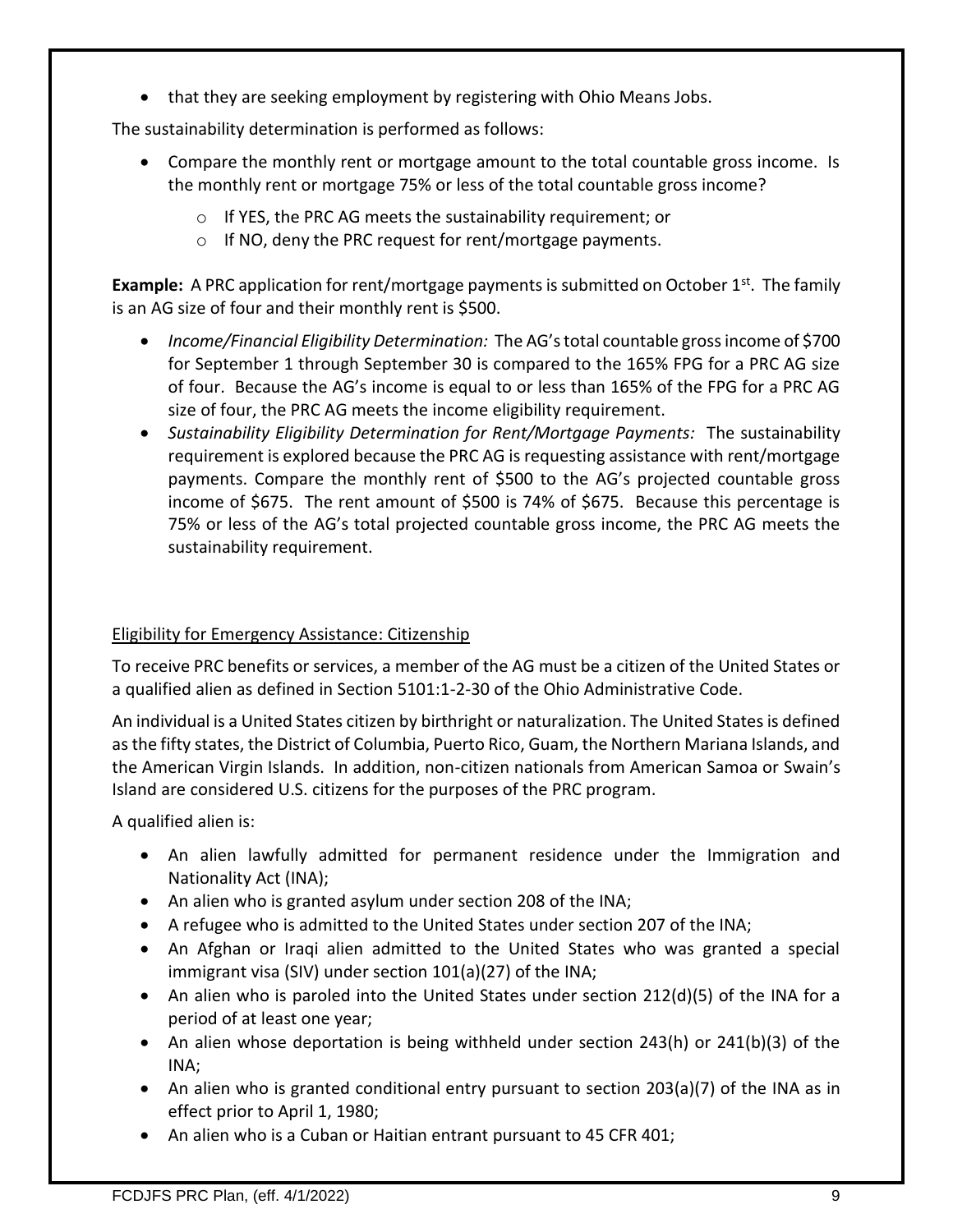- An Amerasian admitted pursuant to section 584 of Public Law 100-200, as amended by Public Law 100-461;
- An alien or an alien's child battered or subjected to extreme cruelty in the United States by a spouse or a parent or by a member of the spouse's or parent's family;
- A victim of a severe form of trafficking in persons certified under the Victims of Trafficking and Violence Protection Act of 2000.

Verification of U.S. citizenship or qualified alien status must be provided for all AG members. Primary verification of qualified alien status should be requested from the United States Citizenship and Immigration Services (USCIS) for any non-citizens. If primary verification cannot be obtained (using the Systematic Alien Verification for Entitlements [SAVE] program) *and* if the customer presents a valid INS-151 or INS-94 form, approval of the application will not be delayed while the agency obtains secondary verification. If secondary verification establishes that the applicant is not a qualified alien sometime after benefits are issued, the agency will attempt to recoup the cost.

An undocumented person may apply on behalf of the AG. The income that is received by the undocumented alien is included in the countable income of the AG; however, the undocumented alien is not included in the AG size that the income is being compared to in the eligibility determination. Undocumented aliens are not required to provide a Social Security Number or proof of application for a Social Security number because they are not part of the AG. Eligible members of the AG may receive PRC benefits and services as long as they benefit the household group (e.g., assistance with utility bills, rent payments, etc.). PRC benefits and services that only benefit the undocumented alien are not allowable (e.g., work clothing/uniforms for the undocumented alien).

**Example:** John and Mary are the parents of a minor child, Bill. John is an undocumented person and earns \$750 per month; Mary is a U.S. citizen and she earns \$500 per month. Either John or Mary can apply for PRC. The countable income for this PRC AG is \$1,250 (John's income of \$750 per month plus Mary's income of \$500 per month). The countable income of \$1,250 is compared to the appropriate Federal Poverty Guideline for an AG size of two (the AG size includes only Mary and Bill).

# Eligibility for Emergency Assistance: Other Non-Economic Requirements

- Residence*:* PRC benefits and services are available to residents of Franklin County. For purposes of this Plan, an individual is a resident of Franklin County if they are not receiving PRC assistance through another county or state and if the individual attests that he or she is a resident and intend to remain in Franklin County.
- Household Composition: An applicant may verify household composition in writing or by self-declaration.
- Social Security Numbers (SSNs): AGs applying for Emergency Assistance or Family Disaster benefits must provide SSNs for each member of the AG at the time and place of application. AGs may alternatively submit proof that members have applied for and are waiting to receive SSNs. Applications for Community Projects only require a SSN from the participating individual. Adults applying for Community Projects on behalf of a minor must supply SSNs for both themselves and the minor individual.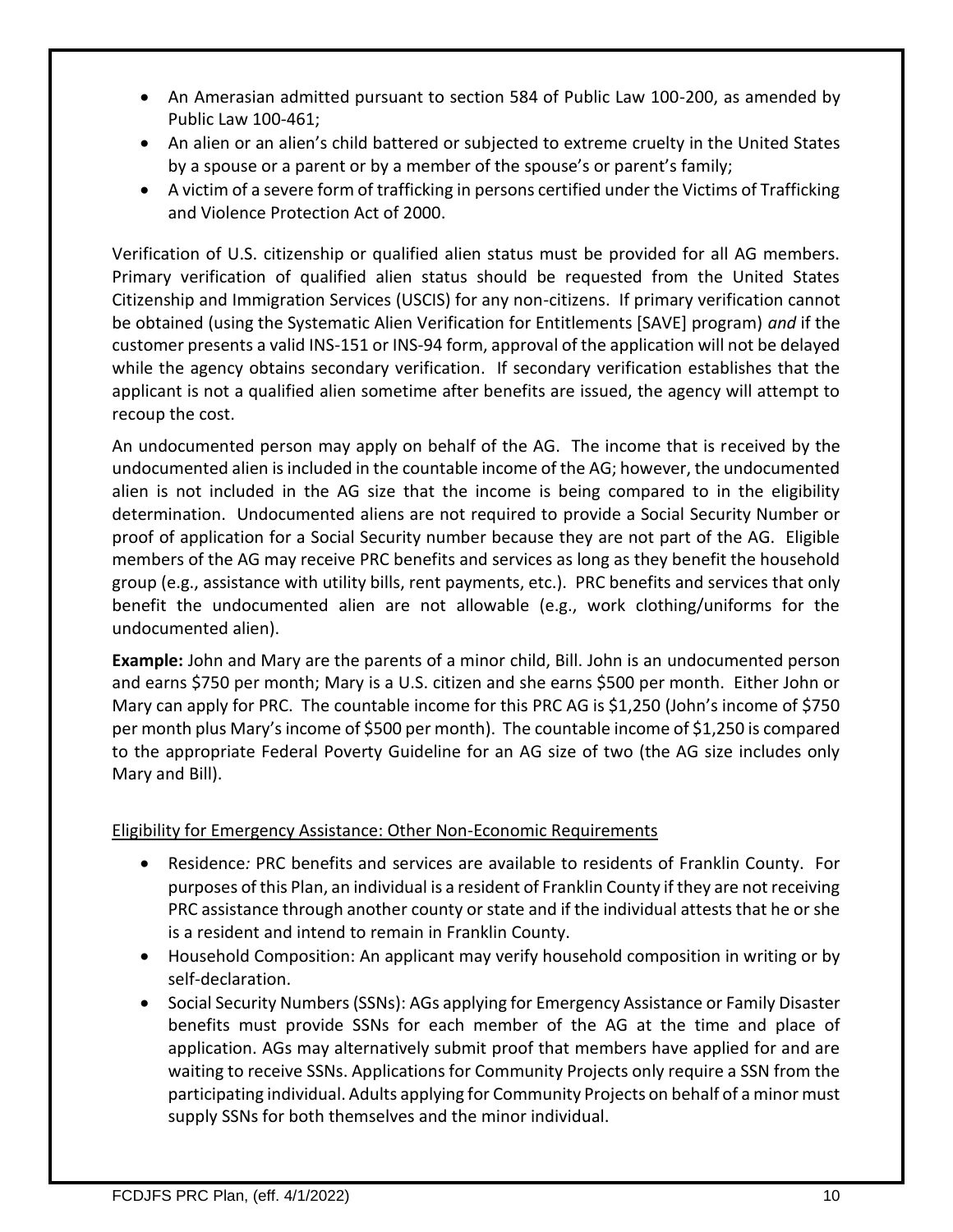### Disaster Assistance: State-Declared or Personal

Only a single PRC payment will be made for a given disaster (e.g. individuals cannot receive both state-declared and personal disaster PRC payments for the same flood).

State-Declared Disaster:

- If Franklin County is declared a disaster county and allocated federal disaster funds, the AG must apply for federal disaster benefits at the local agency designated by the State to receive funding;
- If the State declares a disaster for all or parts of Franklin County they will issue directives on eligibility requirements, allowable services, and required documentation. FCDJFS will comply with the rules set forth for that disaster;
- In the event that disaster-related PRC assistance funds from the state are not sufficient to meet the needs of Franklin County families, county commissioners may opt to use PRC funds within the county allocation.

Personal Disaster (i.e. house fire, flood, etc.):

- The AG must reside in Franklin County, be adversely affected by the disaster, and meet the standard for economic need;
- Up to \$750 per family household, per declared disaster may be awarded;
- Authorized payments for goods and services may include benefits that will provide relief of the emergent needs of the AG, including reimbursement for expenditures predating the application date, but incurred on or after the disaster date, as long as the expenses are disaster related;
- AGs may self-declare when reporting income for eligibility;
- Applicants must provide documentation of the disaster, such as verification from a public or nonprofit disaster relief agency;
- Application must be made within 30 days of the disaster.
- Household expenses may include:
	- o Household items (dishes, sheets, pots and pans, towels, eating and cooking utensils)
	- $\circ$  New or reconditioned essential furnishings (bed frames, mattresses and box springs, dining room table set)
	- $\circ$  Repair or purchase of appliances (new or reconditioned) limited to cooking and refrigeration only
	- o General clothing (new or second-hand) case manager must explore community resources first
	- o Baby items (limited to crib, car seat, baby clothing, and baby supplies).
- For residing homeowners, household-related repairs may include:
	- o Labor and/or supplies for essential home repairs;
	- o Repair or purchase of furnace or water tank; or
	- o Home repairs affecting basic structure (roof, plumbing, walls).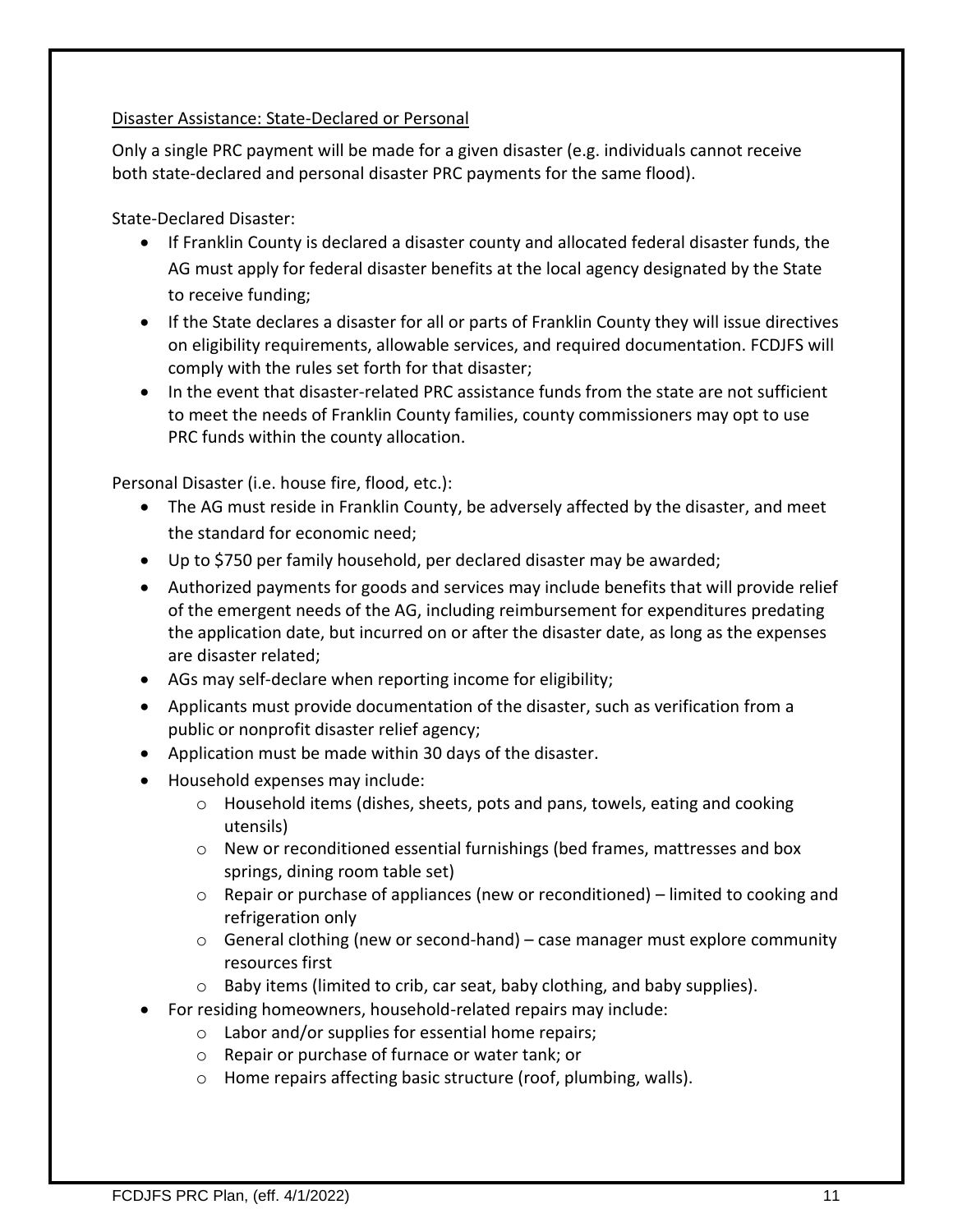### Application Processing: Emergency Assistance and Disaster Assistance

FCDJFS is responsible for using objective criteria when determining eligibility for PRC benefits and services. The following processes will be observed:

To be considered eligible, an applicant must be at least 18 years of age and complete the Franklin County "Prevention, Retention, and Contingency Program (PRC) Application" (FCDJFS 3800) or another application as directed. Any individual who requests assistance will be given an application even if the circumstances they describe seem likely to result in denial. Because an original signature is not required, a faxed application is acceptable. A face-to-face interview is not required.

Applications may be submitted by any available options provided which may include in-person to the FCDJFS clerical staff, the 24-hour application drop box, mail, fax, email, or through the [FCDJFS website.](https://jfs.franklincountyohio.gov/how-to-apply-for-emergency-assistance-(prc))

Applicants are responsible for completing all necessary documents, furnishing all available forms and information, and cooperating in the eligibility determination process. Unless otherwise directed, the applicant's signature on the application will serve to authorize the exchange of information between FCDJFS, the designated provider, and necessary collateral contacts.

The goal of the program is for PRC staff to make eligibility determinations within 15 business days. Applicants must submit required documentation before determinations can be made; all applicants will receive an approval or denial notice following a decision. Incomplete applications may be denied after 30 days; applicants may reapply when they have the necessary documents. This time frame may be subject to unavoidable delays on the part of the applicant or the agency.

# **SPECIALIZED SERVICES**

# Kinship Caregiver Program:

# *Allowable Services*

- Stabilization Services: designed to transition a child into and maintain the child in the home of the kinship caregiver. Examples of stabilization benefits include, but are not limited to: child care services not to exceed four months, incidentals incurred when taking on the responsibility of caring for a child unexpectedly (e.g. one-time purchases for basic needs including cribs, beds, etc.)
- Caregiving Services: benefits or services are limited to reimbursement to the kinship caregiver or direct payment to a third-party individual or entity administering to the needs of a minor child. Services may be provided at a licensed or unlicensed provider or may take place in the home of the kinship caregiver. Includes care designed to provide temporary relief of child caring functions in crisis nurseries, day treatment, and in the home. In addition to the general eligibility criteria listed below the kinship child and caregiver must meet the following criteria to receive caregiving services:
	- o The child must meet the age requirements: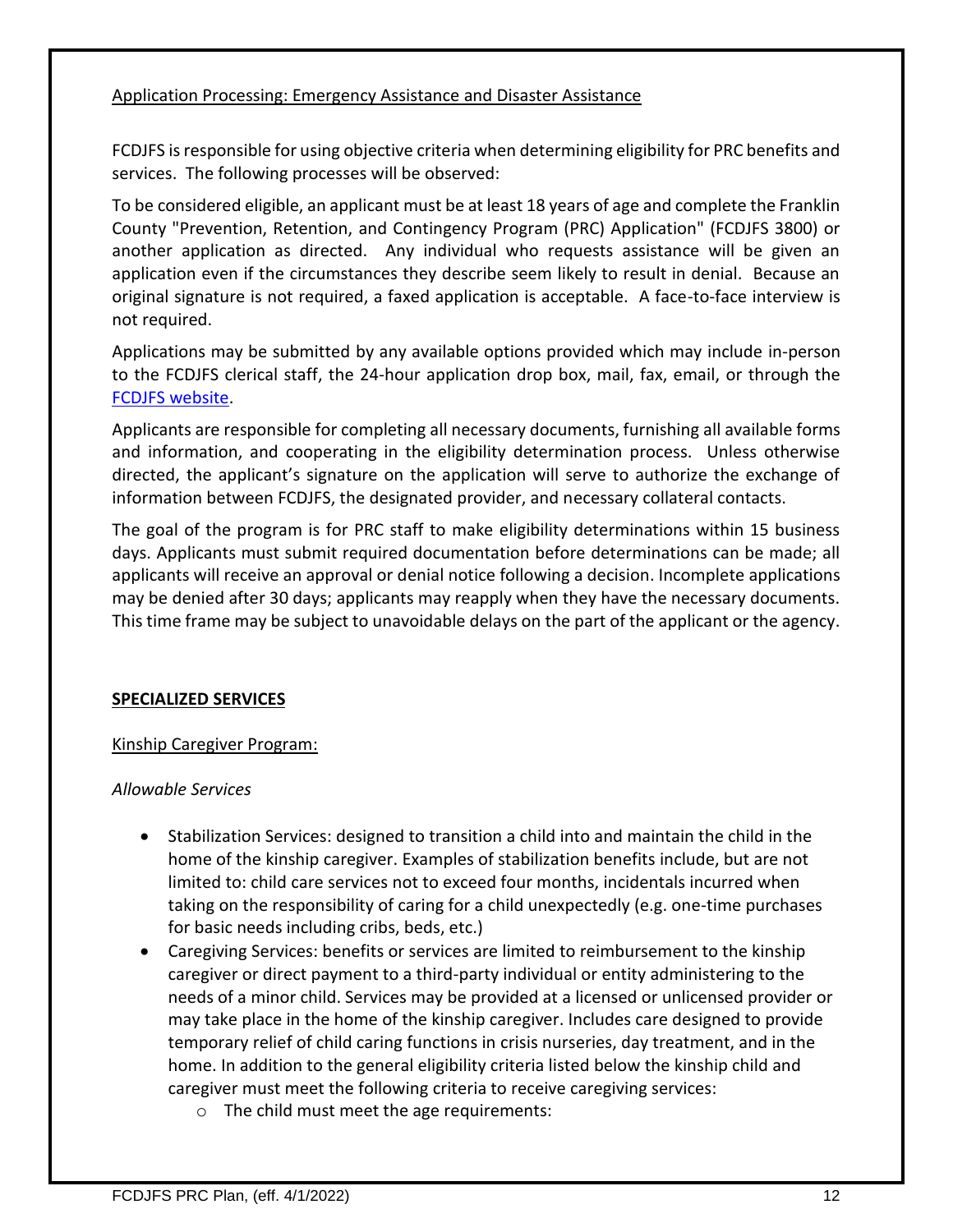- Be under age thirteen at the time of application and may remain eligible until they turn thirteen; or
- Be under age eighteen at the time of application if the child meets the definition of special needs pursuant to paragraph (Y) of rule 5101:2-16-01 of the Administrative Code, and may remain eligible until they turn eighteen.
- $\circ$  The kinship caregiver or other member of the assistance group shall participate in one of the following qualifying activities:
	- Paid employment on a full or part time basis;
	- A training or education activity that prepares the caretaker for paid employment; or
	- Participation in one or more work activities as a condition of eligibility for either Ohio Works First (OWF) or the Supplemental Nutrition Assistance Program (SNAP).

# *Basic Eligibility*

The program requires that each member of the assistance group shall:

- Have or have applied for a social security number
- Be a United States citizen, a non-citizen national, or qualified alien as those terms are defined in rule 5101:1-2-30 of the Administrative Code;
- Be a resident of Franklin County;
- Have been afforded the opportunity to register to vote (when applicable);
- Have an Assistance Group income of at or below 200% FPL
- For Stabilization Services, the Assistance Group shall include only a minor child residing with a kinship caregiver; and
- For Caregiving Services, the Assistance Group shall include at least a minor child residing with a kinship caregiver and the kinship caregiver.

# *Program Application:*

- A specific application is required for this program; copies of this application can be obtained at Franklin County Children Services (FCCS);
- A separate application is required for each kinship child in the home;
- Applications must be submitted to FCCS for processing;
- Applicants will be required to submit income verification for the 30-days prior to the application; and
- Applicants will be required to submit documentation verifying the need for requested services.

The effective dates of the Kinship Caregiver Program are included in the Memorandum of Understanding between FCDJFS and FCCS (see **Appendix B**).

# Percentage of Income Payment Plan Plus (PIPP)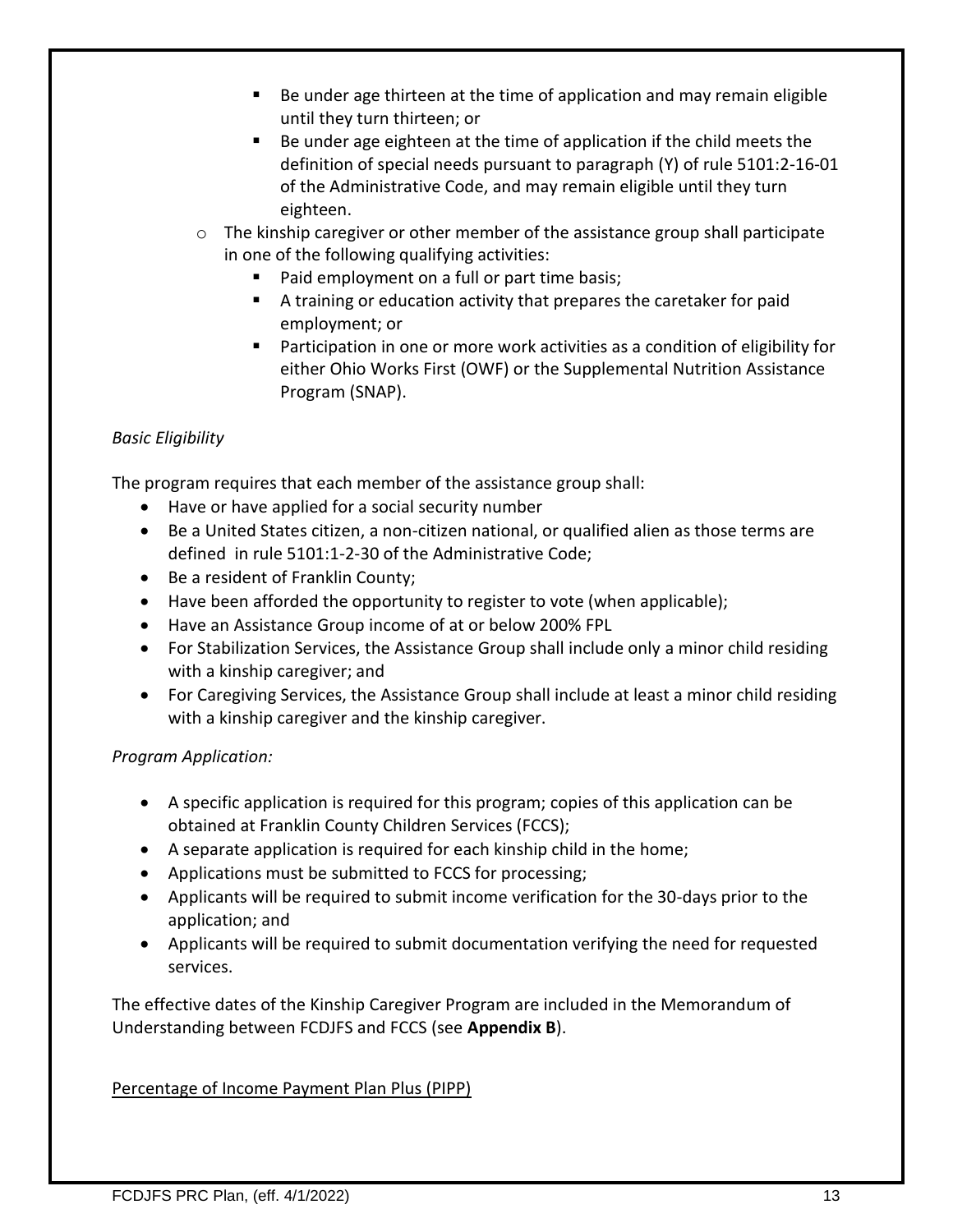The Percentage of Income Payment Plan Plus (PIPP) helps eligible Ohioans manage their energy bills by establishing a consistent, year-round monthly utility payment based on a fixed percentage of the customer's income. The minimum monthly payment is \$10. Each year, on the anniversary of enrollment, a PIPP customer must re-verify their income for purposes of continuing eligibility. Customers must also be caught up on all outstanding monthly PIPP payments or risk being dropped from the program. If the utility customer is not current on their anniversary date, the customer will have one billing cycle to pay past due installment amounts. Once dropped, utility customers assume full responsibility for utility costs.

PRC Emergency Assistance may be used to help customers regain PIPP eligibility by assisting with PIPP reinstatement costs. These costs include missed PIPP installments incurred prior to being dropped from the PIPP program. PIPP reinstatement costs are not the same as the total balance due, which may include unpaid utility fees incurred prior to PIPP participation.

# Eviction Avoidance Fund Community Partnership

There are times when FCDJFS will reimburse a third-party community organization for rental assistance paid on behalf of a PRC approved customer through the Eviction Avoidance Fund Community Partnership. This partnership was created to allow community-based organizations to expedite payments where necessary to avoid an eviction. The community organization will submit the PRC application and all required documentation to FCJDFS on behalf of the customer, including documentation of any rent payments. If approved, FCDJFS reimburses the community organization up to the amount allowable by PRC.

# **COMMUNITY PROJECTS**

Community Projects include services that either have no direct monetary or limited cash incentives for the purpose of building family capacity. These services are intended to promote self-sufficiency and enhance family stability.

The PRC Benefits and Services Table (see **Appendix A**) lists a number of services that may be offered to AGs. Only those projects with a current contract or subaward agreement will be available unless the project is being obtained directly by the Family Stabilization Unit (FSU) Pilot Program for eligible, enrolled FSU participants.

Members of the AG are eligible to participate in more than one Community Project simultaneously or sequentially if participation will enhance self-sufficiency.

# Eligibility:

To be considered eligible, an applicant must be at least 18 years of age or the parent (including non-custodial parent) or legal guardian applying for services on the behalf of a minor. The applicant must complete the Franklin County "TANF Registration Form". A face-to-face interview is not required.

Applicants for PRC are responsible for completing all necessary documents, furnishing all available forms and information, and cooperating in the eligibility determination process. The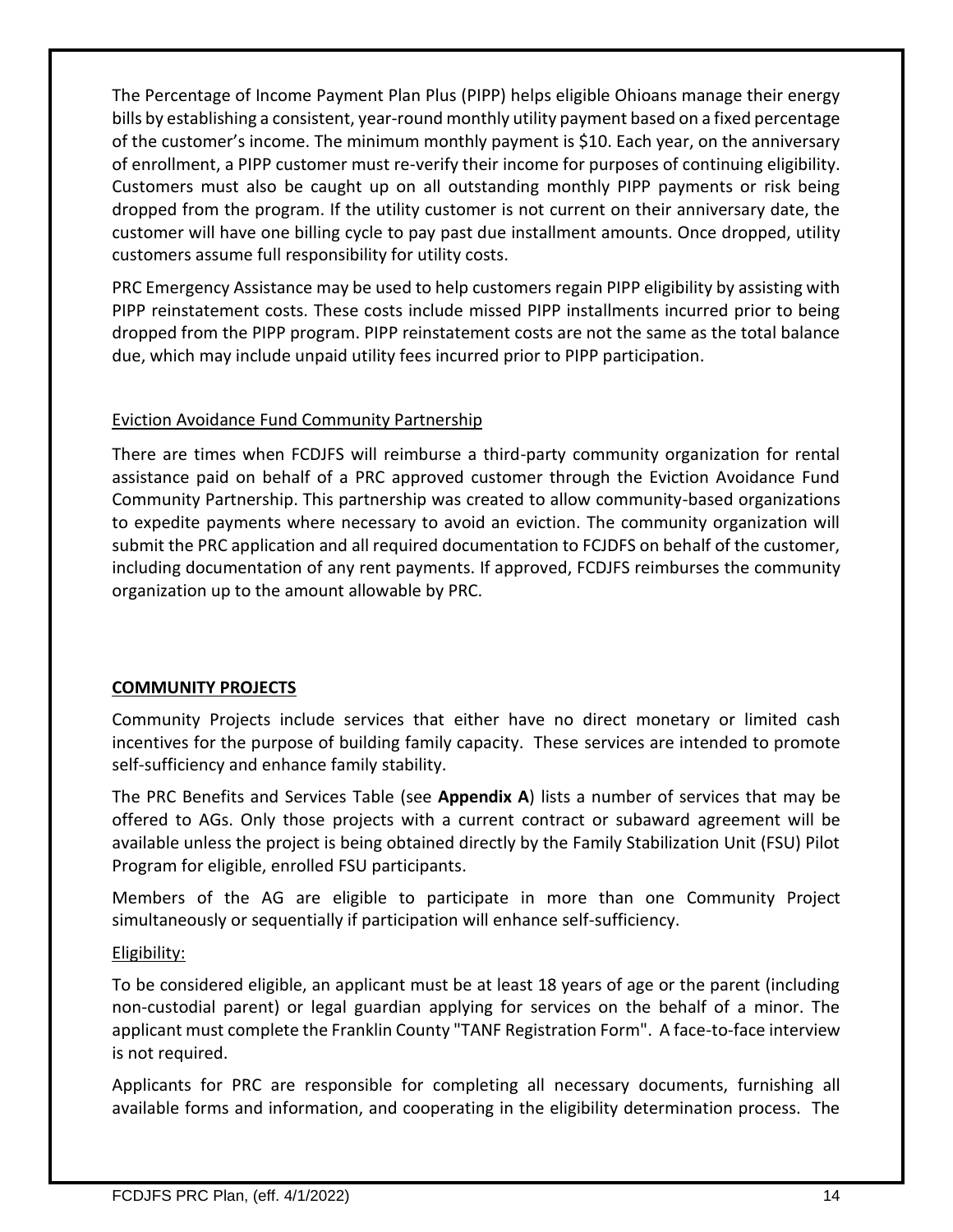applicant's signature on the PRC application will serve to authorize the exchange of information between FCDJFS, the designated provider, and necessary collateral contacts.

The Community Project contractor or subrecipient will be responsible for assisting the applicant with completing the application accurately and for screening the application for eligibility. FCDJFS staff will be responsible for reviewing the application and confirming eligibility. For Community Project applications, the steps listed below will be followed:

- The subrecipient or contractor agency will assist each applicant with accurately completing the application (TANF Registration Form);
- The subrecipient or contractor agency will screen the application to determine whether the applicant meets the eligibility requirements;
- The subrecipient or contractor agency will give or send notice of the eligibility determination (FCDJFS 4074 P or JFS 07334) within five business days of the receipt of all required verifications but no later than 20 business days from the date that the application is received (as determined by the agency's stamp-in date);
- The subrecipient or contractor agency will forward the TANF Registration Form to the assigned FCDJFS Social Program Developer no more than 15 days after the close of the month in which application for services is made;
- The subrecipient or contractor agency will maintain all required documentation in a participant file at the subrecipient or contractor agency and will make the documentation available for review at any time by FCDJFS staff for the period of the subaward contract and for a period of seven years thereafter.

FCDJFS will be the final authority regarding participant eligibility, including evaluation of the applicant's needs and whether or not the Community Project can be of benefit to the AG member. The span of eligibility will be outlined in each contract.

For contracted services, the subrecipient or contractor acting as the agent of FCDJFS may assess the eligibility of the applicant and provide services based on that judgment; however, payment for services will be contingent on review and approval of the TANF Registration Form by FCDJFS. Once eligibility for Community Project participation is established, FCDJFS staff will authorize and generate payment for the assistance and/or services.

FCDJFS ensures that its policies and procedures for the PRC program shall satisfy all auditing requirements.

FCDJFS will closely monitor the usage of Community Project funds, as well as the reasons for denial, and make periodic recommendations for adjustments or modification of the program to realistically respond to community needs.

# **PROGRAM OPERATION**

To ensure fair and equitable treatment of families, this program shall be administered according to the standards set forth within this Plan. The benefits, services, or amounts listed in the PRC Benefits and Services Table (see **Appendix A**) may not be reduced, limited, or restricted unless the Plan is amended. Within the governing regulations, the Director (or designee in their absence) of the FCDJFS retains the right to expand eligibility to meet the emergency needs of individuals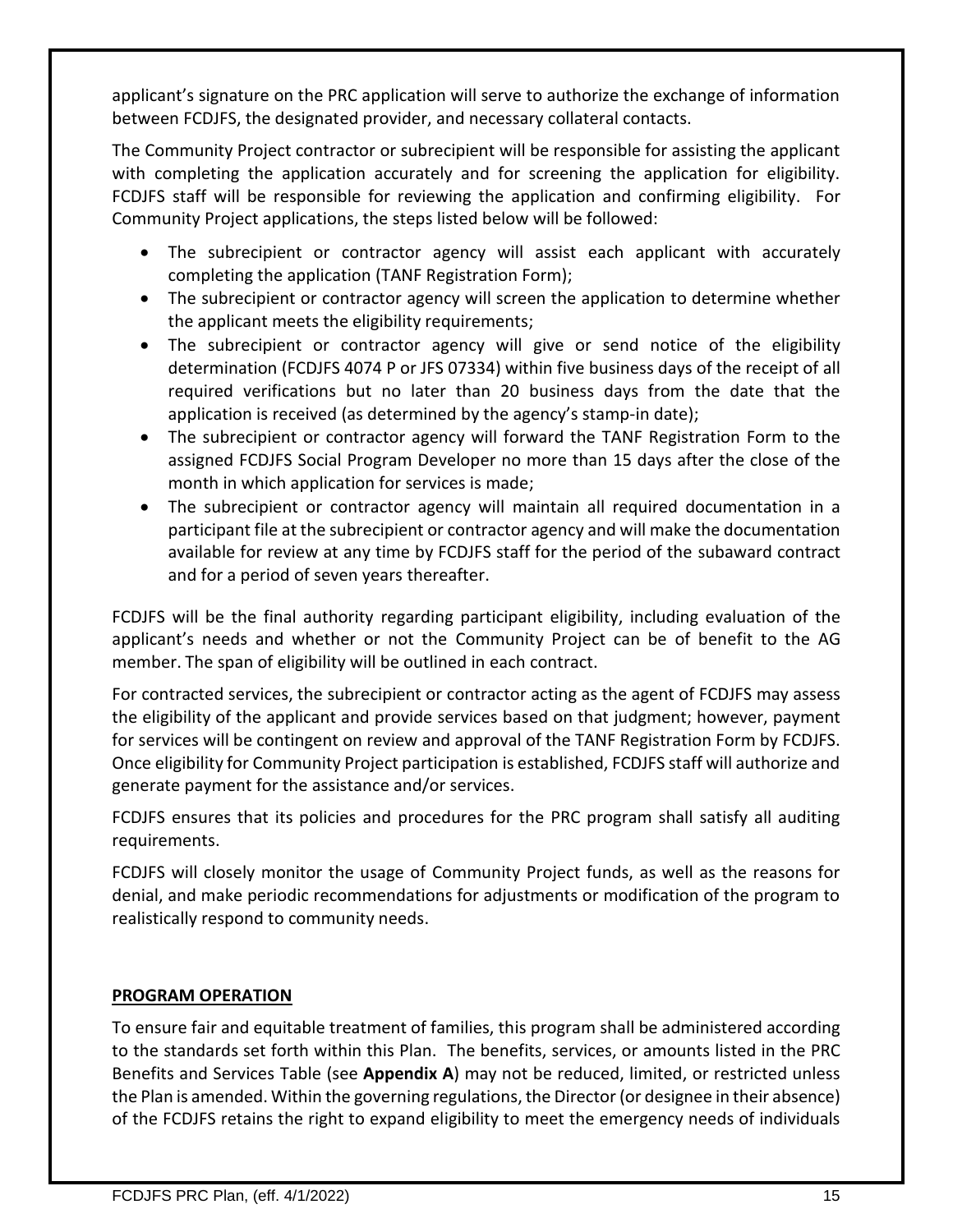or a target population. The plan will be amended the same day or as soon as practicable to reflect any eligibility, benefit, or service changes due to the exercise of this discretion.

FCDJFS staff and/or its service providers may provide applicants with referral information regarding Ohio Works First (OWF) cash assistance, Medicaid, food assistance, publicly funded child care, and other programs that could assist families with becoming self-sufficient.

In accordance with Section 329.051 of the Ohio Revised Code, FCDJFS makes voter registration applications available to PRC applicants. Agencies in contract with FCDJFS also make voter registration applications available to PRC applicants.

FCDJFS, in its administration of the PRC program, does not discriminate on the basis of race, color, religion, gender, national origin, age, sexual orientation, gender identity, disability that can be reasonably accommodated, political affiliation or belief, or veteran status.

# **PROGRAM INTEGRITY AND CONTROL**

FCDJFS reserves the right to deny (or condition its approval of) PRC benefits or services to any applicant who has previously misused or attempted to misuse the program. An application for PRC may also be denied for failure to meet eligibility requirements or cooperate with income verification. Submitting fraudulent documentation or failure to provide information needed to determine eligibility within 30 days of completing the application may result in denial.

Payments issued under the PRC program due to customer, agency, or vendor error, misrepresentation, intentional program violation, or fraud constitutes an overpayment. Overpayments are subject to TANF rules and regulations as outlined in Ohio Administrative Code 5101:1-23-70 and will be referred for collection.

Pursuant to section 5101.83 of the Revised Code and rule 5101:1-23-75 of the Ohio Administrative Code, PRC benefits and services may not be provided to a family that fraudulently received benefits under the OWF and/or PRC programs until a member of the assistance group repays the cost of the fraudulent assistance. An AG that is discovered to have fraudulently received or improperly made use of PRC benefits or services may also be subject to prosecution.

Prohibitions against self-dealing require that under no circumstances will an FCDJFS employee receive PRC vendor payments, either as an individual or as a member of a corporation or partnership.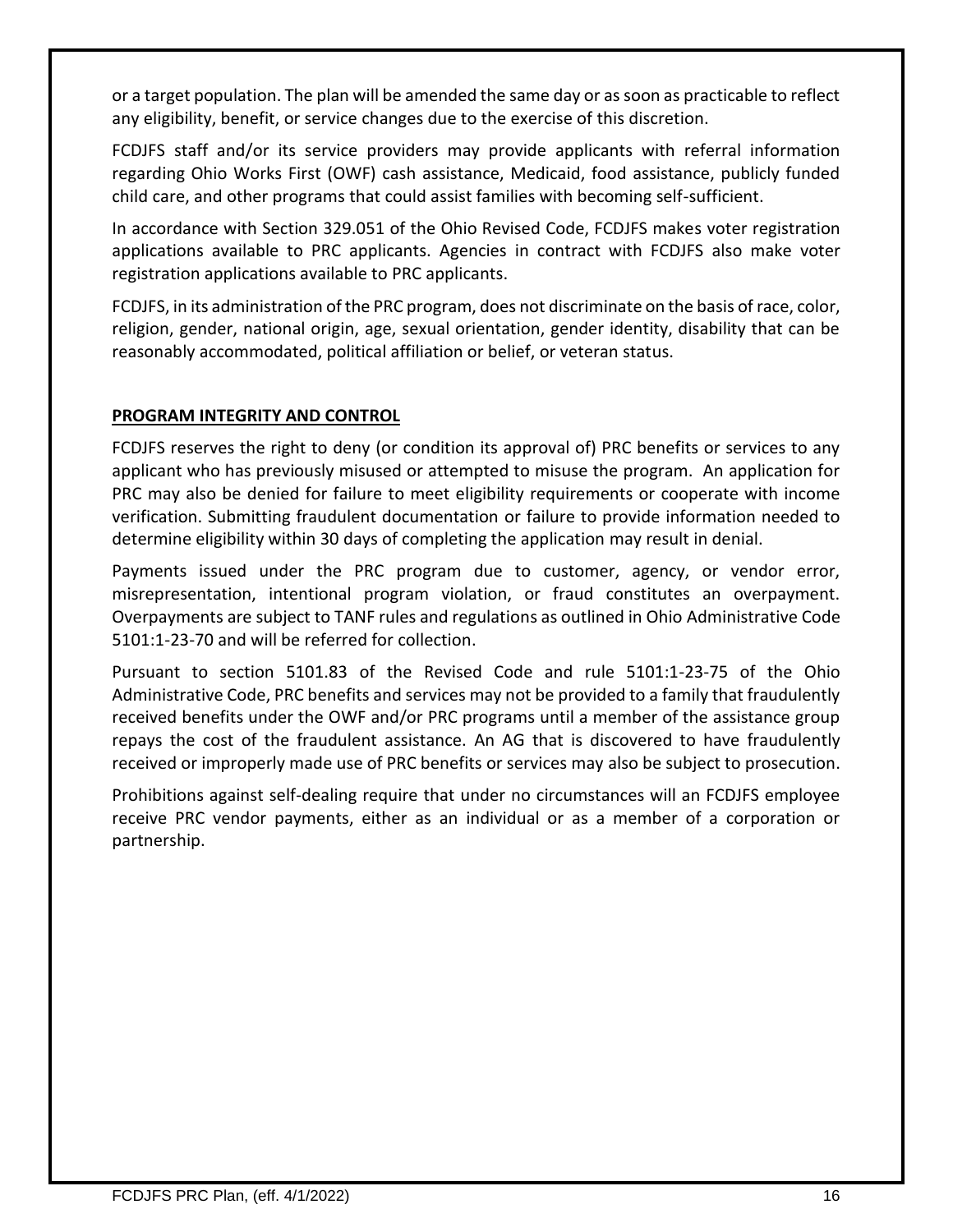# Appendix A

# PRC BENEFITS AND SERVICES TABLE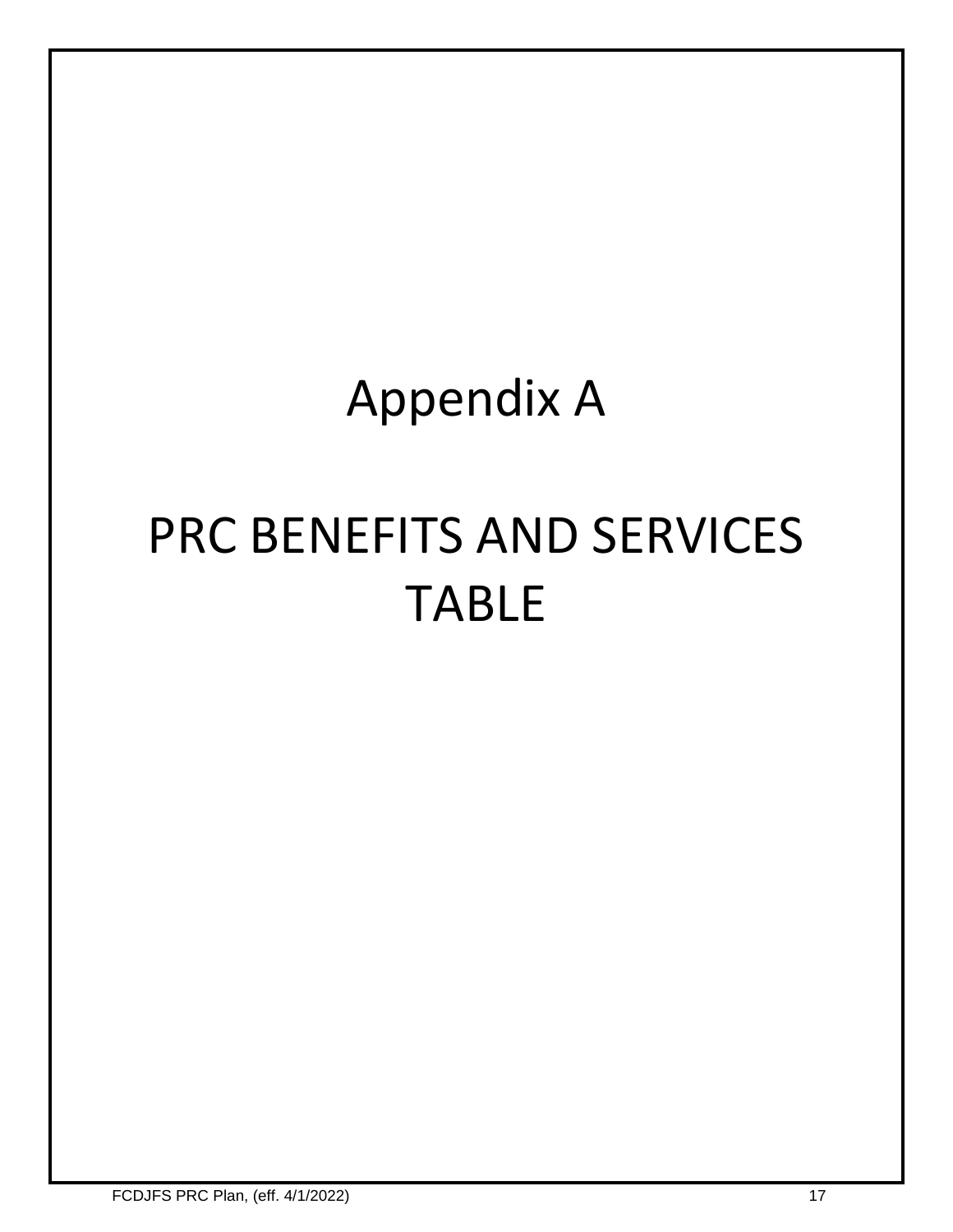# **PRC Benefits and Services Table**

# **PRC Emergency Assistance**

| <b>Payment Cap:</b><br><b>Frequency:</b> | \$1,500 (may include one or more benefits)<br>One PRC payment per twelve-month period, generally. Applicants receiving Emergency Assistance for<br>temporary housing may make a second application for rent/mortgage payments within the twelve-month<br>period provided that the sum total received does not exceed \$1,500 |
|------------------------------------------|------------------------------------------------------------------------------------------------------------------------------------------------------------------------------------------------------------------------------------------------------------------------------------------------------------------------------|
| AG:<br><b>FPG Standard:</b>              | Families with minor children or pregnant women, includes all individuals living in the household<br>165%                                                                                                                                                                                                                     |
| <b>TANF Purpose:</b>                     | 1, 2                                                                                                                                                                                                                                                                                                                         |
| Notes:                                   | Limited to four months of expenses.<br>Must document past 30 days of income.<br>Applications for Rent/Mortgage Payments require projected income for next 30 days. See Sustainability<br>determination, pg. 11.                                                                                                              |

#### **General Overview**

Limited, short-term assistance that addresses a specific crisis situation or episode of need. Payment for the single episode of need may not exceed the annual cap. Eligibility for PRC One Time Assistance will not be affected by any benefits issued under categories of Family Disaster-Related PRC Assistance, Kinship Caregiver Program, or Community Projects. The FCDJFS PRC payment alone, or in combination with other payments, must stop the emergency.

#### **Rent Payments**

- Applicant must provide documentation regarding the amount due and the month(s) for which payment is being requested.
- Rent expenses are eligible for assistance when it is at least five days overdue or there is a notice of eviction.
- A current lease agreement is required for all rent-related requests and payments.
- A copy of any subsidized assistance agreement is required, if applicable.
- Payment will not be made for any late fees, legal expenses, penalties, or court costs.
- Eviction filing fees will not be paid without proof from the landlord that eviction paperwork has been filed.
- Payment will not be made if the AG lives with or is employed by the landlord.
- Payment will not be made to the landlord for utilities if not disclosed in the lease agreement.

Please note: The AG is different for homeless individuals in "doubled-up" living arrangements. See pg. 4.

#### **Mortgage Payments**

- Applicant must provide documentation regarding the amount due and the month(s) for which payment is being requested.
- Mortgage expenses are eligible for assistance when they are at least five days overdue or there is a notice of foreclosure.
- Payment will not be made for closing costs, down payments, second mortgages, or home equity lines of credit.
- Payment will not be made for any late fees, legal expenses, penalties, or court costs.

#### **Security Deposits**

- Payment will not be made for pet deposits.
- Payment will not be made if the AG lives with or is employed by the landlord.
- The applicant and landlord must both complete and sign the PRC Shelter Deposit Repayment Agreement (FCDJFS 3805).
- A security deposit paid by FCDJFS must be returned to FCDJFS by the landlord upon termination of the lease, minus any verifiable damages incurred by the applicant tenant.
- A current lease agreement is required for all rent-related requests.
- A copy of any subsidized assistance agreement is required, if applicable.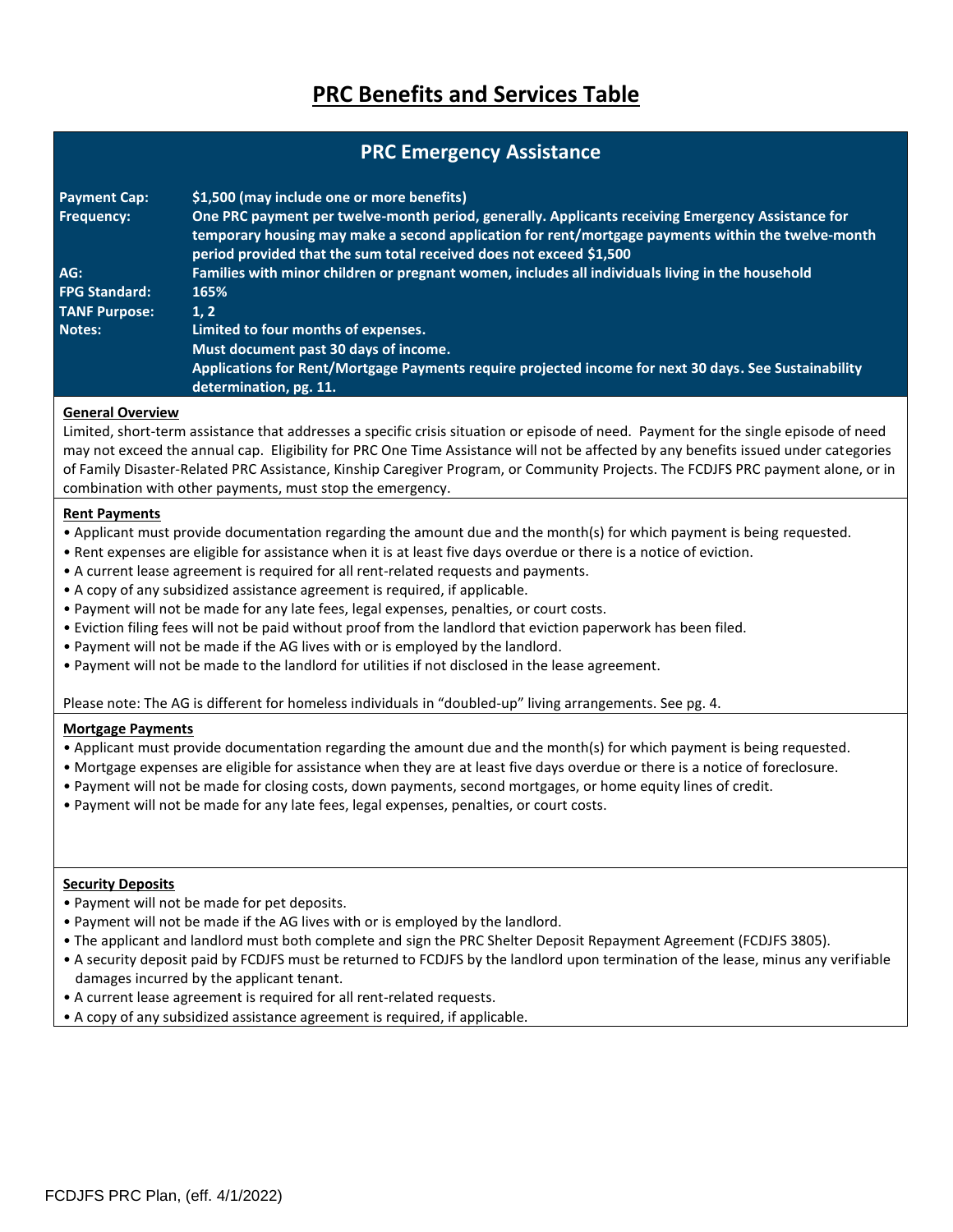#### **Utility Bills**

- Payment may be made to prevent shut-off or restore service.
- Applicant must provide documentation regarding the amount due.
- During the Winter Heating Season PRC can only pay to prevent the shut-off of or restore non-heating utilities; PRC will only be approved for heating assistance if the customer provides documentation from Impact/HEAP stating that this resource was denied.

#### **PIPP Plus**

- PRC may be used to help customers regain PIPP eligibility by assisting with PIPP reinstatement costs.
- PIPP reinstatement costs are not the same as the total balance owed to a given utility company, which may include unpaid utility fees incurred prior to PIPP participation.

#### **Purchase of Bulk Fuel for Heating**

- May include the purchase of bulk fuels such as propane, heating oil, coal, or wood.
- Payment may be made if the AG has less than a 20-day supply of bulk fuel.

#### **Deposits for Heating Fuel and Utilities**

- Utility deposits for a new residence are limited to the amount necessary for service connection.
- Utility charges from prior residences will not be paid if required for connection at a new residence.
- Applicant must provide documentation regarding the amount needed for deposit.

#### **Home Repairs**

- Expenses may only be paid if the applicant is the homeowner of the property.
- Repairs must be performed by a licensed contractor.
- Two estimates are required.
- Home repairs may include:
	- <sup>o</sup> Labor and/or supplies for essential home repairs; and
- <sup>o</sup> Home repairs affecting basic structure (roof, plumbing, walls).

#### **Temporary Housing**

Payment will be made for no more than two months of the emergency shelter or temporary housing expense. Expenses may be paid for the following:

- Emergency Shelter
	- $\circ$  Applicants whose residence is uninhabitable due to natural, chemical, or any other type of condition as declared by a city, county, township, or state agency – verification of circumstance within the last three months is required;
	- $\circ$  Applicants whose residence is unsafe due to criminal activity verification of circumstance within the last three months is required.
- Temporary Housing
	- $\circ$  Homeless applicants, excepting those in "doubled-up" living arrangements, see pg. 4;
	- <sup>o</sup> Applicants who are residing in a domestic violence shelter.

#### **Property Taxes**

- Current year real estate taxes may be paid for either the 1st Half Collection or the 2nd Half Collection (as defined by the Franklin County Treasurer), but not both.
- Applicant must reside in the home and provide proof of ownership.
- Case manager must call the Franklin County Auditor's office to confirm the exact amount owed, including fees, and write an explanation of the confirmation in the PRC package.

#### **Auto Repairs**

- Applicant must be employed (or in receipt of a job offer proposing) at least twenty (20) hours per week.
- Payment will not be made for auto repairs completed outside Franklin County unless approved by the Center Director or Agency Director.
- Repair costs are limited to the retail value of the car established by Kelley Blue Book ([www.kbb.com\)](http://www.kbb.com/) o[r www.NADAguides.com.](http://www.nadaguides.com/)
- Vehicle must be the AG's sole means of transportation.
- Two estimates are required. Each estimate must be acquired from a business registered with the Ohio Secretary of State's office
- Applicant must present valid driver's license and proof of liability insurance.
- Applicant must show proof of ownership or lease agreement with dealer.
- Applicant must provide verification that the repair is not covered under warranty.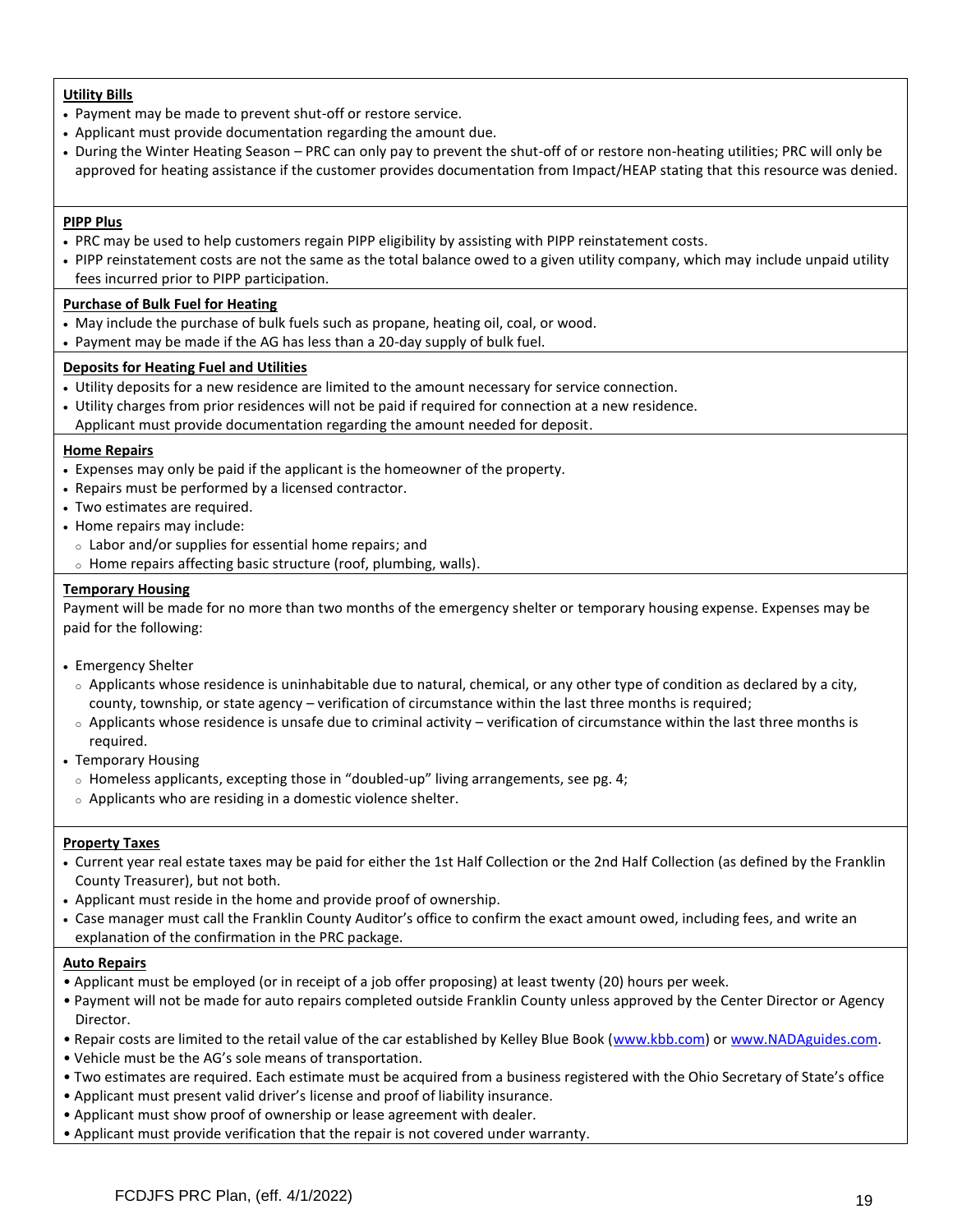- Applicant must present a copy of auto title or lease agreement. The title/lease of the applicant's auto must have been in his/her name for a minimum of 90 days.
- Repairs made to the auto are limited to those needed to make the vehicle operable (e.g., body damage, tire damage, etc.); body damage that does not interrupt the ability to drive the vehicle will not be paid for.
- Cosmetic repairs only, such as painting and striping, will not be paid.
- The auto should be drivable after repairs are completed.
- Payment will not be made for ongoing maintenance requirements of vehicle (e.g., oil, air, windshield wipers, filters, tune-up, tire rotation, etc.).
- Repairs are not subject to sales tax. No payment of sales tax will be made by the applicant or FCDJFS when FCDJFS is making the payment.
- Customary warranty from the vendor must be a minimum of 30 days.

#### **Transportation Services:**

#### **Bus Passes**

- Intermittent daily, weekly, or monthly bus passes that support participation in a workforce, training or education program; job search and interviews and employment.
- The PRC benefit is limited to four months' worth of expenses/liabilities.

#### **Driver's License Reinstatement**

With proof of employment or job offer, reinstatement fees for Ohio driver's license may be paid contingent upon the completion of all reinstatement requirements for driver's licenses suspended under the following circumstances:

- accumulation of 12 points;
- missed child support payments;
- first offense OVI (DUI);
- high school suspension;
- juvenile suspension;
- license/bond forfeiture;
- liquor law violations;
- National Driver Registry (NDR);
- non-compliance (crash report, accident, traffic ticket);
- non-resident violator compact;
- Operating a Vehicle After Under Age Consumption (OVUAC);
- random selection;
- tobacco violation; or
- violation of restriction suspension.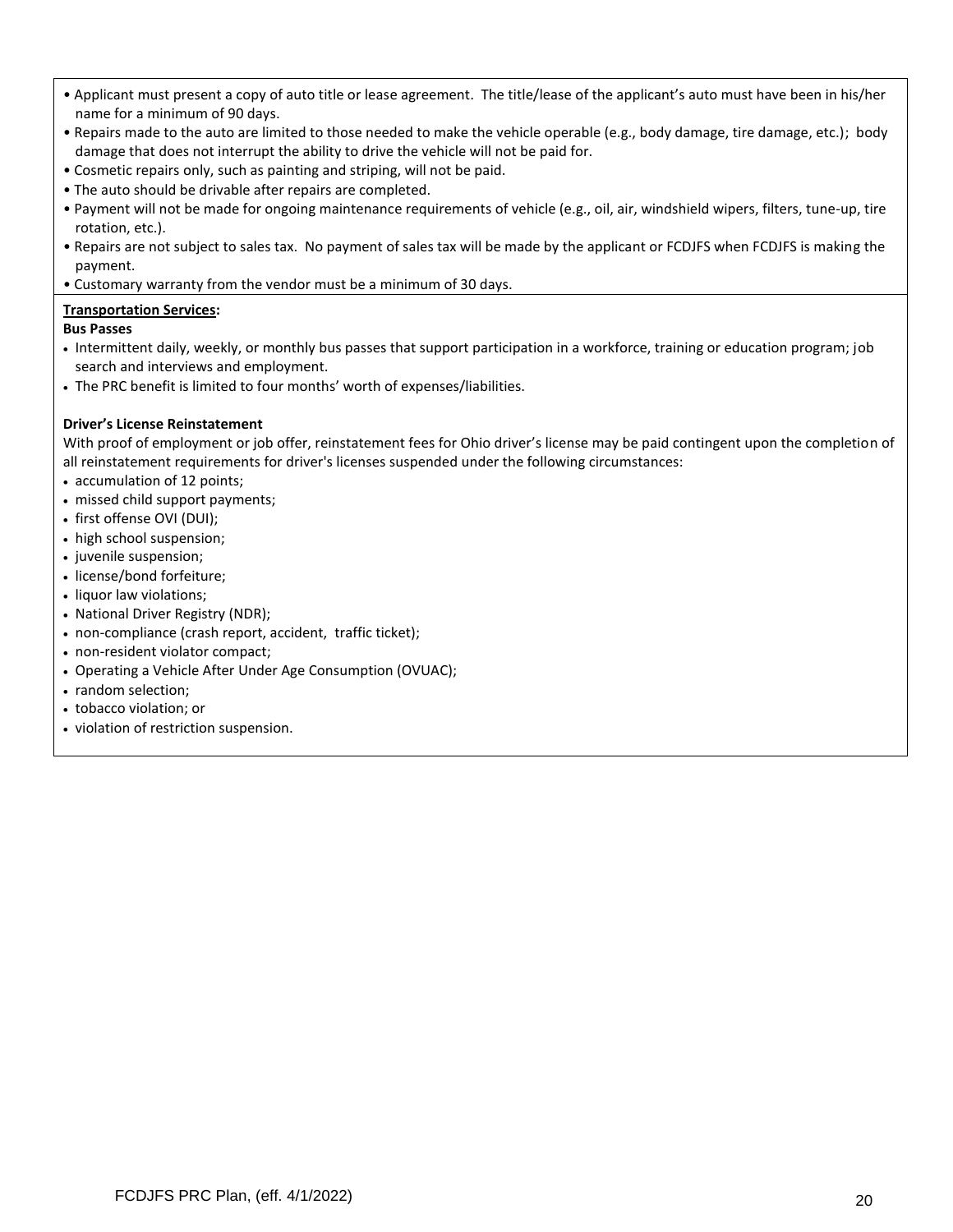#### **Disaster Assistance**

| <b>Payment Cap:</b>  | <b>S750</b>                                                                                      |
|----------------------|--------------------------------------------------------------------------------------------------|
| <b>Frequency:</b>    | N/A                                                                                              |
| AG:                  | Families with minor children or pregnant women, includes all individuals living in the household |
| <b>FPG Standard:</b> | 165%                                                                                             |
| <b>TANF Purpose:</b> | 1, 2                                                                                             |

State-Declared Disaster:

- If Franklin County is declared a disaster county and allocated federal disaster funds, the AG must apply for federal disaster benefits at the local agency designated by the State to receive funding through the Federal Emergency Management Agency (FEMA);
- If the State declares a disaster for all or parts of Franklin County they will issue directives on eligibility requirements, allowable services, and required documentation. FCDJFS will comply with the rules set forth for that disaster;
- In the event that disaster-related PRC assistance funds from the state are not sufficient to meet the needs of Franklin County families, FCDJFS may opt to use PRC funds within the county allocation.

Personal Disaster (i.e. house fire, flood, etc.):

- The AG must reside in Franklin County, be adversely affected by the disaster, and meet the standard for economic need;
- Up to \$750 per family household, per declared disaster;
- Authorized payments for goods and services may include benefits that will provide relief of the emergent needs of the AG, including reimbursement for expenditures predating the application date, but incurred on or after the disaster date, as long as the expenses are disaster related;
- AGs may self-declare when reporting income for eligibility;
- Applicants must provide documentation of the disaster, such as verification from a public or nonprofit disaster relief agency;
- Application must be made within 30 days of the disaster.
- Household expenses may include:
	- o Household items (dishes, sheets, pots and pans, towels, eating and cooking utensils)
	- o New or reconditioned essential furnishings (bed frames, mattresses and box springs, dining room table set)
	- $\circ$  Repair or purchase of appliances (new or reconditioned) limited to cooking and refrigeration only
	- o General clothing (new or second-hand)
	- o Baby items (limited to crib, car seat, baby clothing, and baby supplies).
- Household related repairs or replacement expenses will be paid only where the applicant is the residing homeowner and may include:
	- o Labor and/or supplies for essential home repairs;
	- o Repair or purchase of furnace or water tank; or
	- o Home repairs affecting basic structure (roof, plumbing, walls).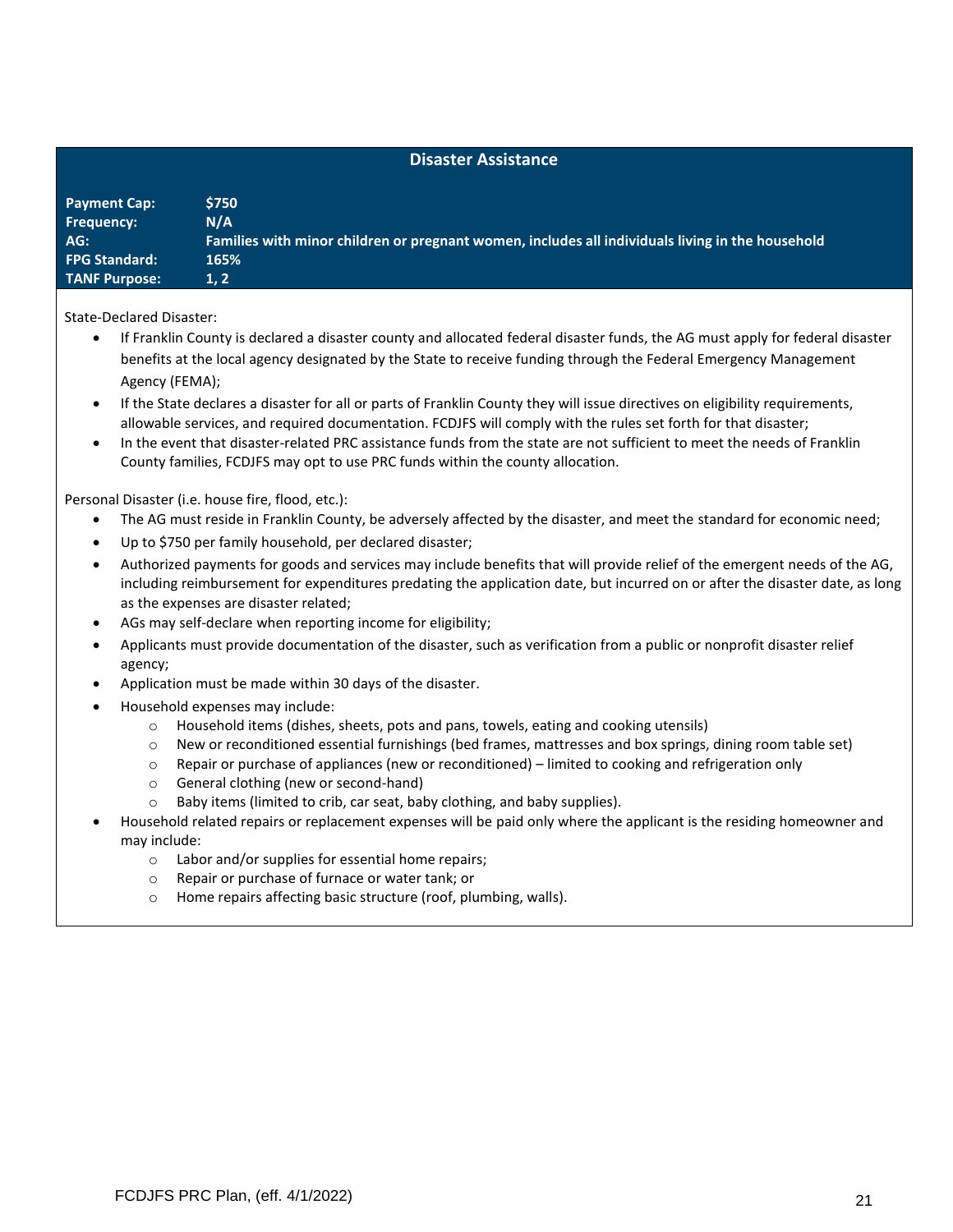| <b>Kinship Caregiver Program</b> |  |  |
|----------------------------------|--|--|
|----------------------------------|--|--|

**Payment Details: See below Frequency: Once (may reapply if child is placed with new kinship caregiver) AG: Stabilization service: AG includes only a minor child residing with kinship caregiver Caregiving service: AG includes kinship caregiver and minor child(ren) residing with them FPG Standard: 200%**

# **TANF Purpose: 1**

General provisions:

- A Franklin County child placed in a kinship home outside of Franklin County must access the Kinship Caregiver Program in the county where the kinship caregiver resides.
- An application must be submitted to FCDJFS by the kinship caregiver; if caring for multiple children, separate applications must be completed for each child.
- In order to receive caregiving services, the kinship caregiver or other member of the AG shall be participating in one of the following approved activities:
	- o Paid employment on a full-time or part-time basis;
	- o A training or education activity that prepares the caretaker for paid employment; or
	- o Participating in one or more work activities as a condition of eligibility for either OWF or SNAP.

Stabilization services shall be designed to transition the child into and maintain the child in the home of the kinship caregiver. Examples of stabilization benefits include, but are not limited to:

- Child care services not to exceed four months;
- Incidentals incurred when taking on the responsibility of caring for a child unexpectedly (i.e. purchases for basic needs such as but not limited to cribs/beds etc.)

Caregiving services shall be limited to reimbursement to the kinship caregiver for, or direct payment to, a third-party individual or entity to administer to the needs of a minor child. These benefits or services include:

- Reimbursement to the kinship caregiver for, or direct payment to, a third-party individual or entity to administer to the needs of a minor child.
- The caregiving service may be provided at a licensed or unlicensed provider or may take place in the home of the kinship caregiver.
- The care may include care designed to provide temporary relief of child caring functions.

The effective dates of the Kinship Caregiver Program are included in the Memorandum of Understanding between FCDJFS and FCCS (see **Appendix B**).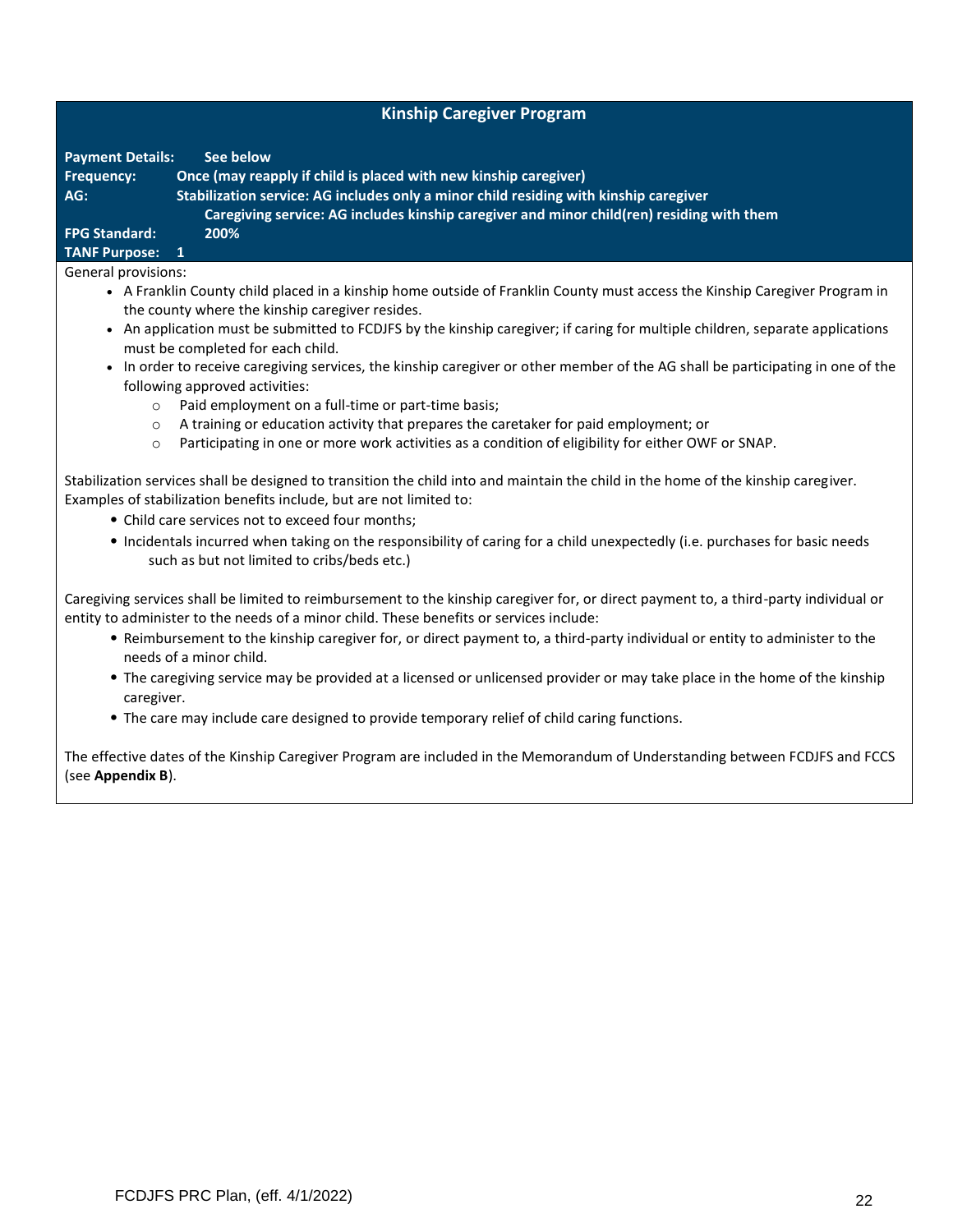| <b>Community Projects</b> |                                                                                                                                               |  |  |  |
|---------------------------|-----------------------------------------------------------------------------------------------------------------------------------------------|--|--|--|
| <b>Frequency:</b>         | N/A                                                                                                                                           |  |  |  |
| AG:                       | Families with minor children or pregnant women, includes all individuals living in the household; non-<br>custodial parents (where indicated) |  |  |  |
| <b>FPG Standard:</b>      | 200% (not required under TANF Purposes 3 and 4)                                                                                               |  |  |  |
| <b>TANF Purpose:</b>      | See below                                                                                                                                     |  |  |  |
|                           |                                                                                                                                               |  |  |  |

#### **General Overview:**

Supportive services are intended to build family capacity, promote self-sufficiency, or enhance family functioning. Eligibility for participation in a Community Project is dependent upon the AG's demonstration and verification of the need for training and/or other individual or family services and whether, in the agency's determination, the provision of such services will impact the family's ability to become self-sufficient. Community Projects are designed to help individuals overcome immediate and/or long-term barriers to achieving or sustaining self-sufficiency and personal responsibility and/or family stability. PRC Projects that meet the objectives of TANF purposes 3 & 4 are not limited to needy families and eligibility documentation is not required.

# **TANF Purposes 1 and 2**

#### **Workforce Programs and Services for TANF Families:**

Programs and services that offer general or specific strategies and skills to assist individuals to develop employment knowledge, skills and experiences that lead to employment placement, retention and advancement. Programs and services include but are not limited to:

#### **General Workforce:**

A variety of strategies and components that assist individuals to develop knowledge, skills, abilities and experiences that lead to employment placement, retention and advancement. Component services include but are not limited to:

- Skill, education, career, aptitude, interest and personality assessments, screenings, tests and/or inventories;
- Case management, counseling, barrier removal and other supportive services;
- ESOL, VESOL, and other services specific to the needs of refugee and immigrant communities;
- Basic employability and job readiness training and skill development; including, but not limited to:
	- <sup>o</sup> Trainings on positive work habits, world of work expectations, problem solving, decision making, critical thinking, communication, work/life balance, time management, facilitation and conflict resolution, leadership development, etc.
	- <sup>o</sup> Job Search techniques: applications, cover letters, resumes, networks, interviewing, etc.
- Career exploration, pathways and planning;
- Education, training and certifications that lead to employment;
- Employment placement, retention and advancement; and
- Job mentoring and coaching.

**Support Services** – includes but is not limited to:

- Professional licensure and testing fees for state license, board certification or commercial driver's license;
- Tools and/or equipment required, but not provided, by an employer;
- Uniforms and footwear necessary for employer;
- Employment related safety equipment; and
- Suiting and other clothing services.

*Note:* items for self-employment are not permissible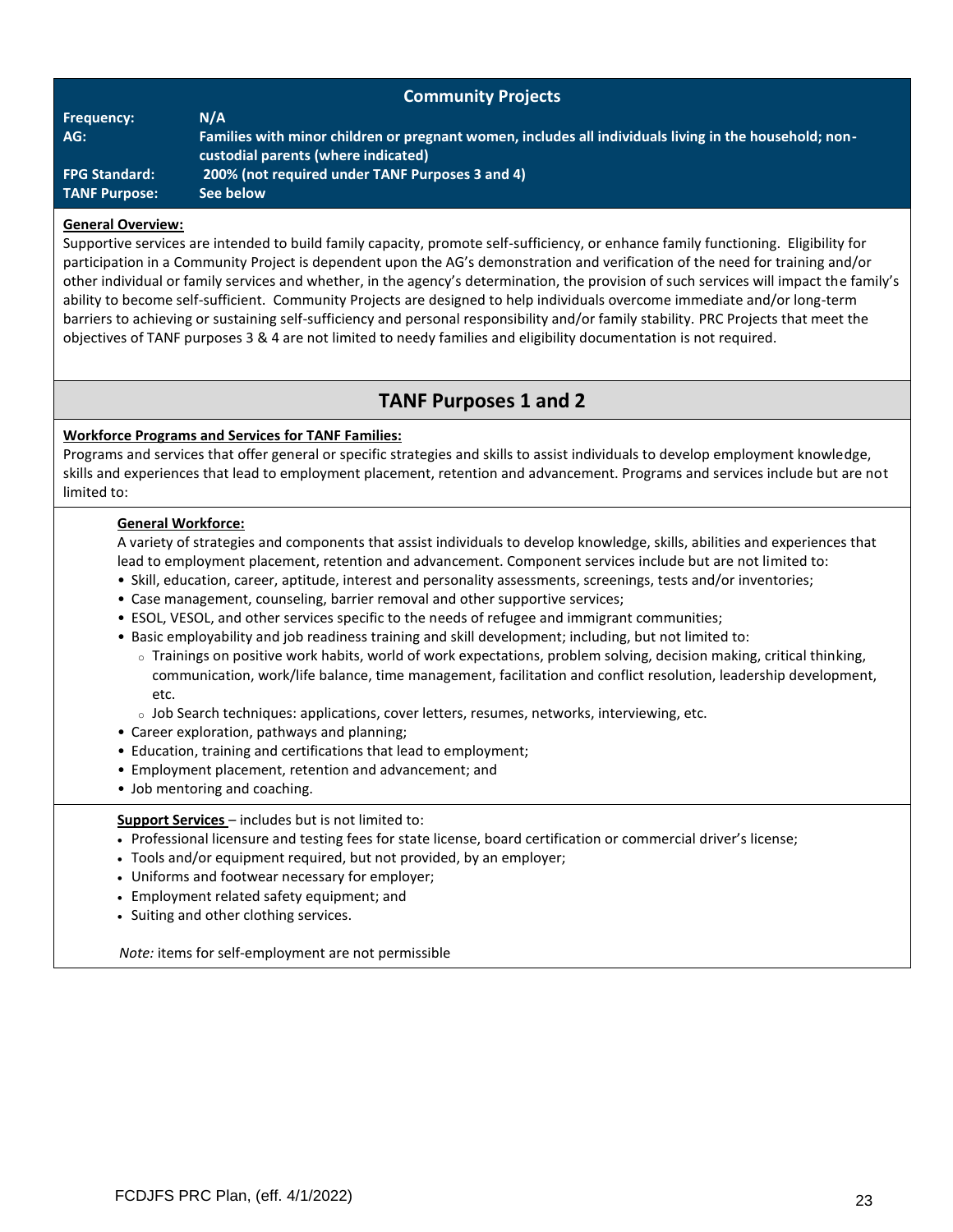#### **Transportation Services:**

- Intermittent daily, weekly, or monthly bus passes that support participation in a workforce, training or education program; job search and interviews and employment.
- With proof of employment or job offer, reinstatement fees for Ohio driver's license may be paid contingent upon the completion of all reinstatement requirements for driver's licenses suspended under the following circumstances:
	- <sup>o</sup> accumulation of 12 points;
	- <sup>o</sup> missed child support payments;
	- <sup>o</sup> first offense OVI (DUI);
	- <sup>o</sup> high school suspension;
	- <sup>o</sup> juvenile suspension;
	- <sup>o</sup> license/bond forfeiture;
	- <sup>o</sup> liquor law violations;
	- <sup>o</sup> National Driver Registry (NDR);
	- <sup>o</sup> non-compliance (crash report, accident, traffic ticket);
	- <sup>o</sup> non-resident violator compact;
	- <sup>o</sup> Operating a Vehicle After Under Age Consumption (OVUAC);
	- <sup>o</sup> random selection;
	- <sup>o</sup> tobacco violation; or
	- <sup>o</sup> violation of restriction suspension.

#### **Housing Assistance:**

May pay rent, mortgage, or other housing payments and associated fees in order to obtain/maintain housing, prevent eviction, or prevent foreclosure.

May pay for or otherwise provide a variety of housing-related supportive services including, but not limited to:

• Personal financial management;

- Rental assistance and mortgage lending practices;
- Home ownership;
- Eviction or foreclosure education and assistance; and
- Other supportive services that stabilize housing are allowable contingent upon FCDJFS approval.

PRC Emergency Housing Assistance rules do not apply to individuals enrolled in these contracted services.

#### **Achieve More and Prosper (AMP):**

- Tutoring, study skills training, instruction and dropout prevention
- Alternative secondary school services or dropout recovery services
- Paid and unpaid work experience (with an academic and occupational education component)
- Occupational skill training
- Education offered concurrently with workforce preparation activities
- Leadership development opportunities
- Supportive services
- Adult mentoring
- Follow-up services for not less than 12 months
- Comprehensive guidance and counseling
- Financial literacy education
- Entrepreneurial skills training
- Labor market and employment information
- Activities to prepare for and transition to post-secondary education and training
- Stipends and incentives for are available for specified outcomes, attendance incentives are an unallowable expense

Available to individuals not participating in AMP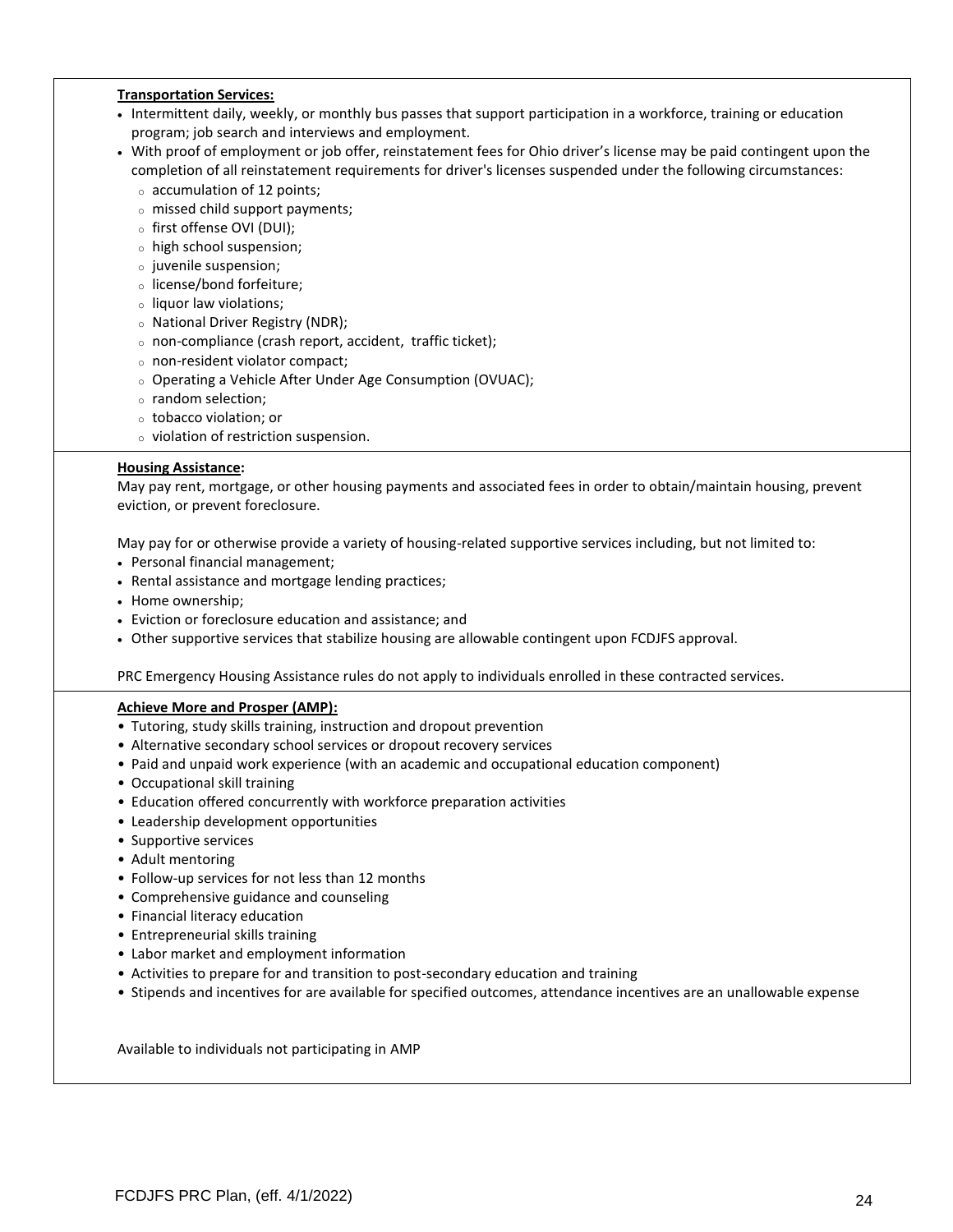#### **Subsidized Employment Program:**

The program provides eligible individuals an opportunity to obtain employment and provides employers an incentive to hire FCDJFS customers.

Payments are to be made to employers or third parties, not directly to individual customers. Payment can be for wages and payroll related costs (excluding health benefits), on-boarding costs (excluding drug testing); trainings, certifications and work related items necessary but not provided by the employer.

Development and recruitment of employers is allowable and there is an expectation of continued employment with the employer past the subsidy period or a placement component that leads to employment with another employer after the subsidy expires.

Subsidized employment benefits will be limited to a maximum of 100% of the employer's costs as detailed in the program description for a period that aligns with the employer's probationary period but not to exceed six months. The payment structure is to be negotiated prior to the employment start date.

#### **Education, Training, and Work Support Programs and Services:**

Education, training and certifications programs that lead to employment placement, retention and/or placement as well as support programs and services that assist individuals in successfully completing the education, training or certification. Programs may include but not be limited to:

- Basic skills instruction such as math, reading, computer skills;
- Vocation and/or career technical programs;
- GED or similar programs that lead to high school equivalency;
- Aspire programs through the Ohio Dept. of Higher Education;
- English language learning programs (ESOL, VESOL); and
- Other training and certification programs that support or lead to education attainment and employment.

#### **Individual Training Accounts (ITA):**

These allow eligible individuals to receive training from approved providers that are on a statewide list of eligible providers. Further such accounts assist individuals with the development and management of individual employment plans that lead to employment self-sufficiency

*Note*: WIOA resources should be used if the above services are requested by a WIOA eligible individual.

#### **Micro-Enterprise Development:**

A program/service strategy that provides loans, training and technical assistance to help low-to-moderate income individuals build incomes, assets and economic self-sufficiency through entrepreneurship. Terms and conditions will be negotiated per project.

#### **Individual Development Accounts (IDA's):**

IDA programs are similar to savings accounts and enable participant to save for a home, education or business startup. Money earned by participants is placed into an account and typically matched by other sources. Terms and conditions will be negotiated per project.

#### **Ohio Work Incentive Program:**

These programs provide incentives to eligible employed individuals for the purpose of promoting job placement, retention and eliminating dependency on OWF. The payment structure is dependent on the specific program guidance issued by ODJFS or other funder or criteria established by FCDJFS.

#### **Youth Workforce Programs and Services:**

A variety of strategies and components that assist individuals to develop knowledge, skills, abilities and experiences that lead to employment placement, retention and advancement. Component services include but are not limited to:

- Skill, education, career, aptitude, interest and personality assessments, screenings, tests and/or inventories;
- Case management, counseling, barrier removal and other supportive services;
- ESOL, VESOL, and other services specific to the needs of refugee and immigrant communities;
- Basic employability and job readiness training and skill development; including, but not limited to:
- <sup>o</sup> Trainings on positive work habits, world of work expectations, problem solving, decision making, critical thinking, communication, work/life balance, time management, facilitation and conflict resolution, leadership development, etc.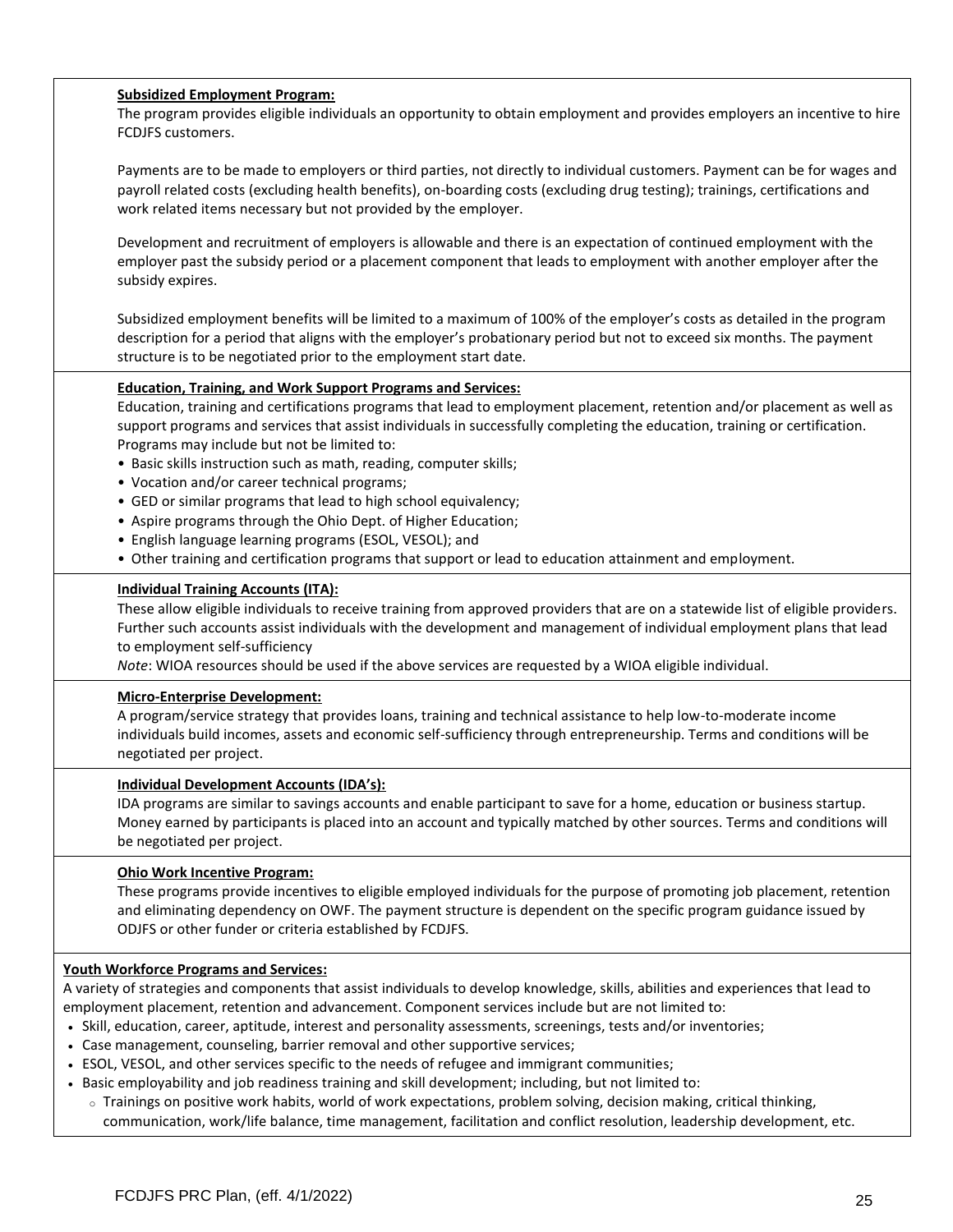- <sup>o</sup> Job Search techniques: applications, cover letters, resumes, networks, interviewing, etc.
- Career exploration, pathways and planning;
- Education, training and certifications that lead to employment;
- Employment placement, retention and advancement; and
- Job mentoring and coaching.

#### **Family Support and Stability Services:**

Programs and services that assess the issues and needs of families and seek resolution through service referral and linkage, service coordination or collaboration, and/or service provision. Programs and services include but are not limited to:

- Home and/or community-based services and interventions;
- Information and referral, service linkage, and/or service coordination;
- Case management, barrier removal and/or other supportive services;
- Counseling and guidance and treatment services (non-Medicaid);
- Trainings and other community education opportunities;
- Individual, group or family sessions;
- Parent Engagement;
- Community and Civic engagement;
- Services specific to the needs of refugee and immigrant families.

Program and services should address a minimum number of the following issues/components (not an exhaustive list):

- Legal issues;
- Housing issues;
- Food security; support of food distribution in the community from approved food pantries;
- Transportation;
- Education and employment;
- Financial education, literacy, planning and budgeting;
- Health and wellness (physical, emotional and mental);
- Parenting and familial relationships;
- Mental health;
- Drug use/abuse;
- Community crime and safety;
- Family/relationship abuse, neglect, and safety;
- Services specific to the needs of refugee and immigrant families;
- Family functioning and stability;
- Parent engagement;
- Family planning;
- Teen pregnancy and parenting;
- Purchases that support bridging the digital divide for youth, adults and families; and
- Out of wedlock pregnancy.

#### **Early Childhood Programs and Services:**

- Programs and services designed to support, enhance, improve and increase early development and learning of children ages 0-5 (pre-kindergarten) Programs and services include but are not limited to:
- Information and referral services;
- Service linkage, coordination and provision;
- Early screening, assessment and intervention services;
- Counseling, occupational, and other specific services to address identified developmental delays and health issues;
- Kindergarten readiness services;
- Early literacy programs;
- Programs for youth with delays who are older than age 5;
- Parent engagement;
- Early education programs;
- Recruitment and Trainings for early learning providers and educators; and
- Recruitment and trainings for Step Up to Quality providers and star ranking; and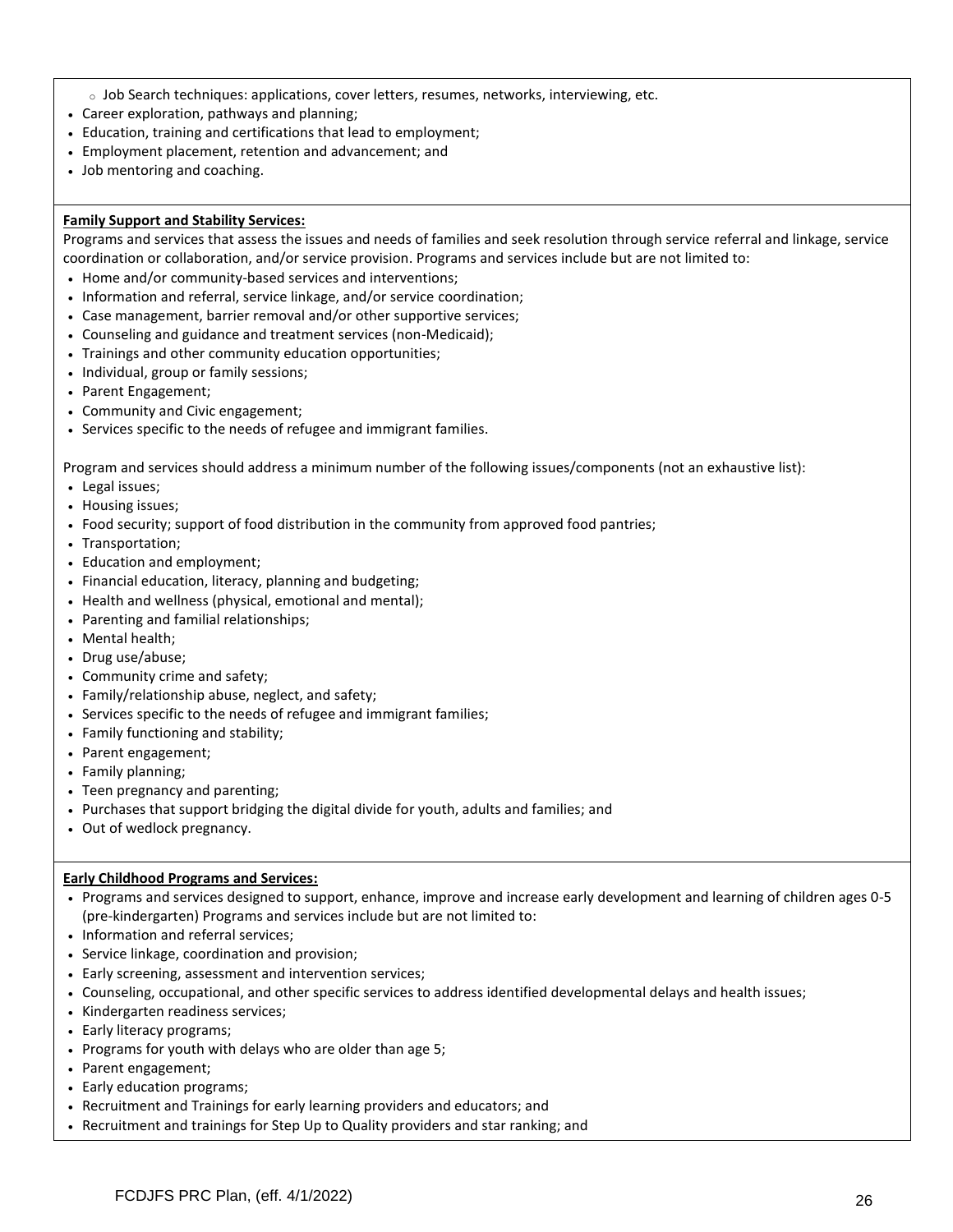• Community awareness initiatives and activities that promote early child development and learning.

#### **School Clothing and/or Supplies:**

This service is targeted for families with school age youth. This is generally assumed to mean youth age pre-school through 12th grade. Dependent on the need the eligible family definition may be expanded to include youth engaged in an early learning program. If this occurs, clear instructions will be provided to the specific service providers and families.

- Eligible youth/families must be currently enrolled in a school/learning program;
- The AG is eligible regardless of whether they have received PRC Emergency assistance in the previous 3 months; and
- Eligible families will receive a merchandise, voucher or gift card to purchase the clothing or supplies.

*Note:* Misuse of the service may result in the termination of current service (i.e. afterschool or summer camp program) and/or the forfeiture of future services under this service.

# **TANF Purpose 3**

#### **Youth Development and Intervention Programs and Services:**

Programs and services designed to promote, improve, and increase positive youth development and academic success of youth kindergarten through 12th grade. Programs and services include but are not limited to:

- In-school supportive services not required by education system (e.g. City Year\);
- Out-of-School services and programs such as but not limited to:
- <sup>o</sup> Before or after school programs;
- <sup>o</sup> Summer camps;
- <sup>o</sup> Career exploration and experience programs;
- <sup>o</sup> Other community based youth programs;
- <sup>o</sup> Youth mentoring;
- <sup>o</sup> Youth leadership development programs;
- $\circ$  Teen pregnancy prevention and parenting services;
- <sup>o</sup> Family engagement programs; and
- <sup>o</sup> Community engagement programs.

Program and services should address a minimum number of the following issues/components dependent on the age of the youth being served (not an exhaustive list):

- Youth academic success;
- School and program attendance and behavior;
- Tutoring, homework assistance and other remediation services;
- Drop-out prevention and re-engagement, credit recovery;
- Truancy prevention and intervention;
- Reduction of academic and non-academic barriers;
- Case management and other supportive services for the youth and their family;
- Increased academic engagement for the youth and their parent/guardian;
- Community programming (e.g. nutrition classes, stress management) ;
- Social emotional development and learning;
- Leadership development;
- Trainings such as positive habits, time management, problem solving, critical thinking, decision making, conflict resolution;
- Services that address relevant social and cultural issues and cultural competency;
- Current issues and topics of particular interest/need (bullying, social media, relationship violence, drug use/abuse, etc.);
- School and life transitions;
- Parent engagement; and
- Career exploration.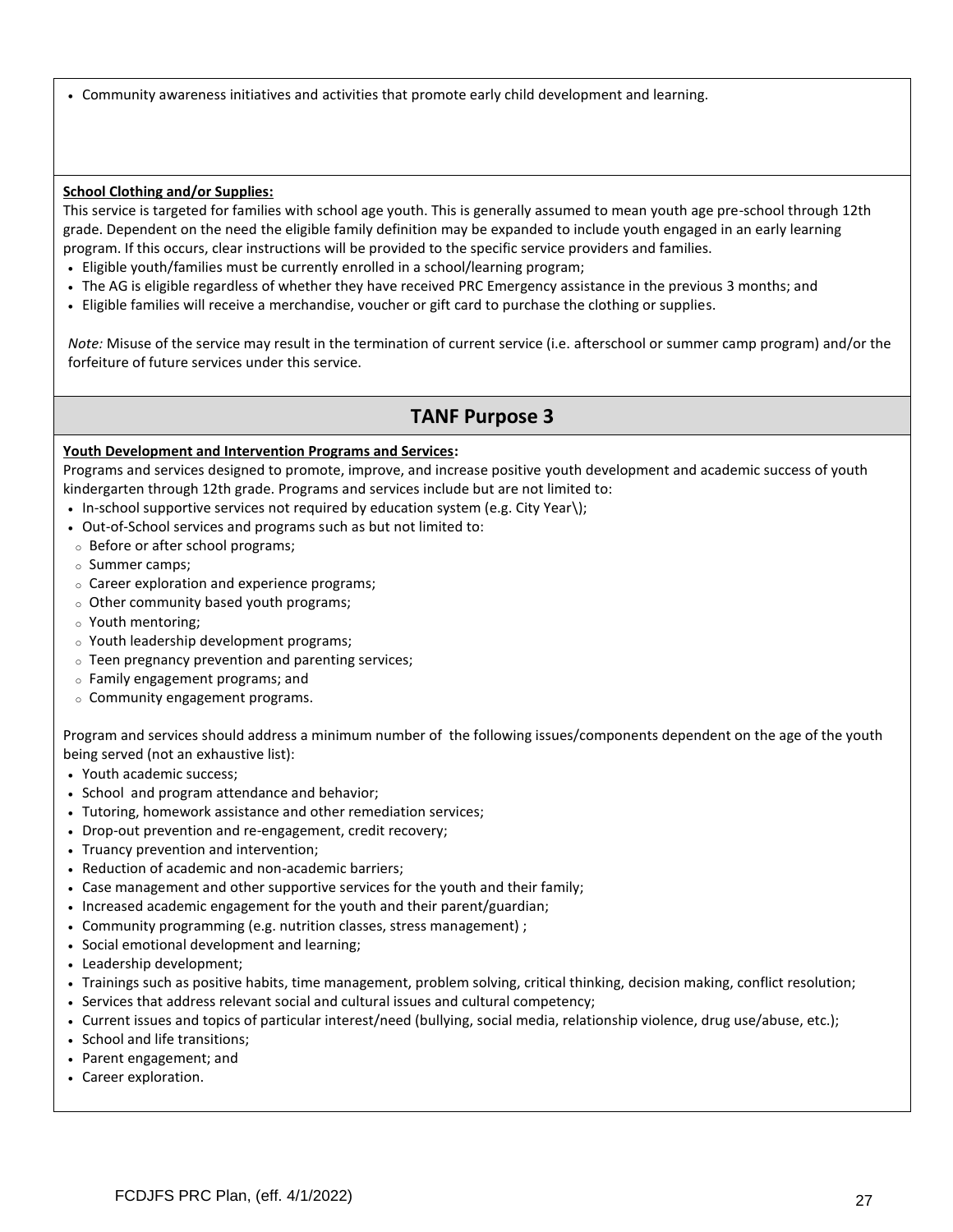#### **Teen and Out of Wedlock Pregnancy Prevention Services and Programs:**

Programs and services that provide a variety of informational and supportive services to promote the prevention/reduction of teen pregnancy, healthy teen parenting, healthy births, and the delay of subsequent pregnancies. Programs and services include but are not limited to:

- Education and awareness programs related to healthy attitudes and behaviors regarding sexual activity, family planning with the goal of sexual health and to prevent or reduce pregnancy;
- Supportive services to address healthy relationships, peer pressure, communication, decision making, self-esteem, boundary setting, goal setting etc.;
- School and community based programs, education and support groups;
- Service information and referral, linkage, coordination and provision for pregnant and parenting teens and their families; and
- Community-wide initiatives, campaigns or activities designed to address issues of teen and out of wedlock pregnancy prevention.
- Services, programs, and campaigns targeted towards decreasing infant mortality.

# **TANF Purpose 4**

#### **Workforce Services for Non-Custodial Parents:**

Programs and services that offer general or specific strategies and skills to assist individuals to develop employment knowledge, skills and experiences that lead to employment placement, retention and advancement. Programs and services include but are not limited to:

#### **General Workforce:**

A variety of strategies and components that assist individuals to develop knowledge, skills, abilities and experiences that lead to employment placement, retention and advancement. Component services include but are not limited to:

- Skill, education, career, aptitude, interest and personality assessments, screenings, tests and/or inventories;
- Case management, counseling, barrier removal and other supportive services;
- ESOL, VESOL, and other services specific to the needs of refugee and immigrant communities;
- Basic employability and job readiness training and skill development; including, but not limited to:
	- <sup>o</sup> Trainings on positive work habits, world of work expectations, problem solving, decision making, critical thinking, communication, work/life balance, time management, facilitation and conflict resolution, leadership development, etc.
	- <sup>o</sup> Job Search techniques: applications, cover letters, resumes, networks, interviewing, etc.
- Career exploration, pathways and planning;
- Education, training and certifications that lead to employment;
- Employment placement, retention and advancement; and
- Job mentoring and coaching.

#### **Support Services** – includes but is not limited to**:**

- Professional licensure and testing fees for state license, board certification or commercial driver's license;
- Tools and/or equipment required, but not provided, by an employer;
- Uniforms and footwear necessary for employer;
- Employment related safety equipment; and
- Suiting and other clothing services.

#### *Note:* items for self-employment are not permissible

#### **Transportation Services:**

- Intermittent daily, weekly, or monthly bus passes that support participation in a workforce, training or education program; job search and interviews and employment.
- With proof of employment or job offer, reinstatement fees for Ohio driver's license may be paid contingent upon the completion of all reinstatement requirements for driver's licenses suspended under the following circumstances:
	- <sup>o</sup> accumulation of 12 points;
	- <sup>o</sup> missed child support payments;
	- <sup>o</sup> first offense OVI (DUI);
	- <sup>o</sup> high school suspension;
	- <sup>o</sup> juvenile suspension;
	- <sup>o</sup> license/bond forfeiture;
	- <sup>o</sup> liquor law violations;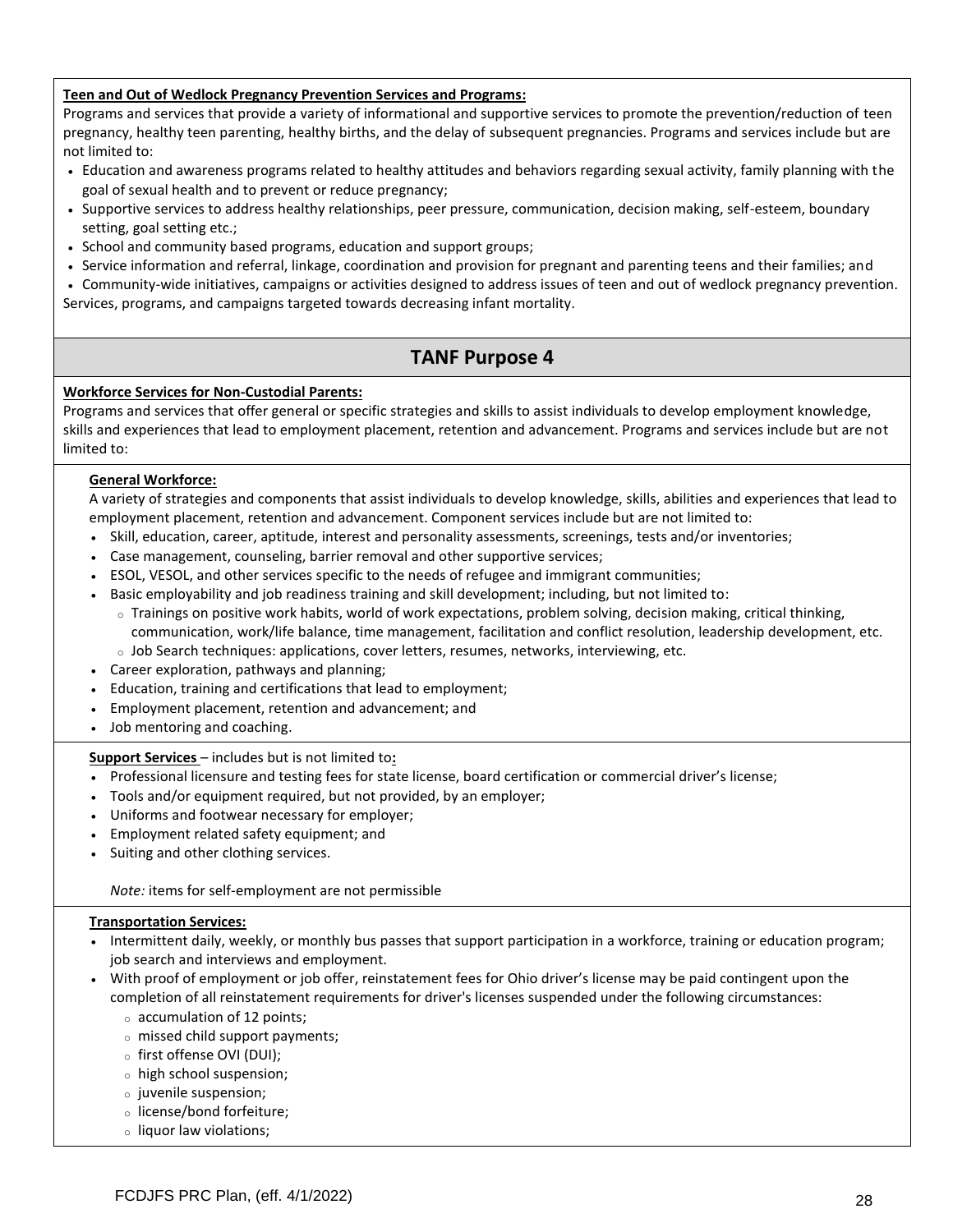- <sup>o</sup> National Driver Registry (NDR);
- <sup>o</sup> non-compliance (crash report, accident, traffic ticket);
- <sup>o</sup> non-resident violator compact;
- <sup>o</sup> Operating a Vehicle After Under Age Consumption (OVUAC);
- <sup>o</sup> random selection;
- <sup>o</sup> tobacco violation; or
- <sup>o</sup> violation of restriction suspension.

#### **Subsidized Employment Program:**

The program provides eligible individuals an opportunity to obtain employment and provides employers an incentive to hire FCDJFS customers.

Payments are to be made to employers or third parties, not directly to individual customers. Payment can be for wages and payroll related costs (excluding health benefits), on-boarding costs (excluding drug testing); trainings, certifications and work related items necessary but not provided by the employer.

Development and recruitment of employers is allowable and there is an expectation of continued employment with the employer past the subsidy period or a placement component that leads to employment with another employer after the subsidy expires.

Subsidized employment benefits will be limited to a maximum of 100% of the employer's costs as detailed in the program description for a period that aligns with the employer's probationary period but not to exceed six months. The payment structure is to be negotiated prior to the employment start date.

#### **Education, Training, and Work Support Programs and Services:**

Education, training and certifications programs that lead to employment placement, retention and/or placement as well as support programs and services that assist individuals in successfully completing the education, training or certification. Programs may include but not be limited to:

- Basic skills instruction such as math, reading, computer skills;
- Vocation and/or career technical programs;
- GED or similar programs that lead to high school equivalency;
- Aspire programs through the Ohio Dept. of Higher Education;
- English language learning programs (ESOL, VESOL); and
- Other training and certification programs that support or lead to education attainment and employment.

#### **Individual Training Accounts (ITA):**

These allow eligible individuals to receive training from approved providers that are on a statewide list of eligible providers. Further such accounts assist individuals with the development and management of individual employment plans that lead to employment self-sufficiency

*Note*: WIOA resources should be used if the above services are requested by a WIOA eligible individual.

#### **Micro-Enterprise Development:**

A program/service strategy that provides loans, training and technical assistance to help low-to-moderate income individuals build incomes, assets and economic self-sufficiency through entrepreneurship. Terms and conditions will be negotiated per project.

#### **Individual Development Accounts (IDA's):**

IDA programs are similar to savings accounts and enable participant to save for a home, education or business startup. Money earned by participants is placed into an account and typically matched by other sources. Terms and conditions will be negotiated per project.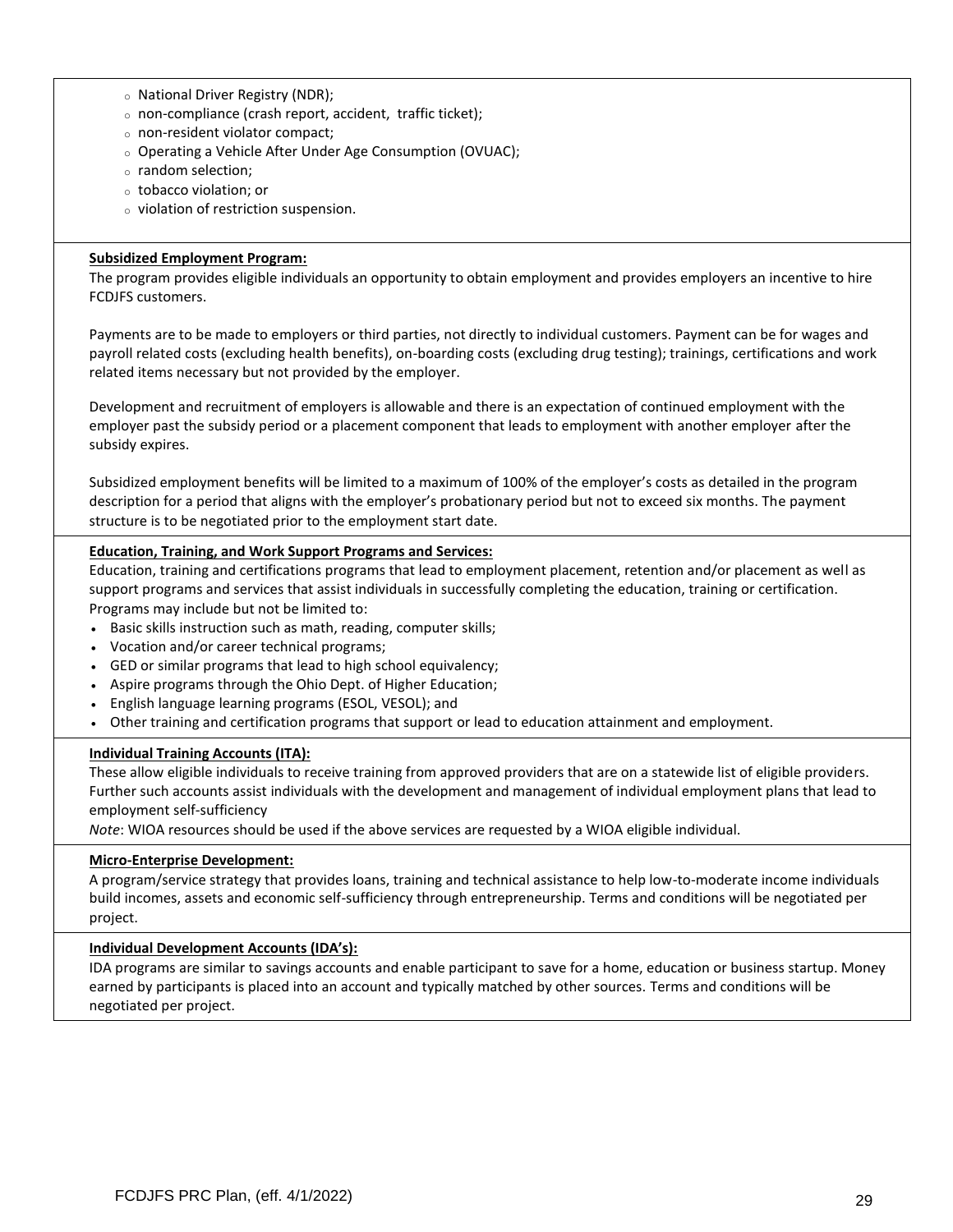#### **Family Support and Stability Services for Non-Custodial Parents:**

Programs and services that assess the issues and needs of families and seek resolution through service referral and linkage, service coordination or collaboration, and/or service provision. Programs and services include but are not limited to:

- Home and/or community-based services and interventions;
- Information and referral, service linkage, and/or service coordination;
- Case management, barrier removal and/or other supportive services;
- Counseling and guidance and treatment services (non-Medicaid);
- Trainings and other community education opportunities;
- Individual, group or family sessions;
- Parent Engagement;
- Community and Civic engagement;
- Services specific to the needs of refugee and immigrant families.

Program and services should address a minimum number of the following issues/components (not an exhaustive list):

- Legal issues;
- Housing issues;
- Food security; support of food distribution in the community from approved food pantries;
- Transportation;
- Education and employment;
- Financial education, literacy, planning and budgeting;
- Health and wellness (physical, emotional and mental);
- Parenting and familial relationships;
- Mental health;
- Drug use/abuse;
- Community crime and safety;
- Family/relationship abuse, neglect, and safety;
- Services specific to the needs of refugee and immigrant families;
- Family functioning and stability;
- Parent engagement;
- Family planning;
- Teen pregnancy and parenting; and
- Out of wedlock pregnancy.

# **TANF Purpose 1, 2, 3, and 4**

#### **Community Awareness, Outreach and Engagement Programs, Services and Initiatives:**

Initiatives, activities and collaborative projects that address a particular community issue or need relevant to low-income, at risk youth, families and individuals. Issues may include but are not limited to the following topics:

- Infant Mortality (Teen and out of wedlock pregnancy prevention and parenting)
- Early Childhood Development and Learning
- Positive Youth Development and Academic Success
- Poverty indicators and factors
- Workforce Development

Use of billboards, print and broadcast media and other general community information and awareness activities and initiatives designed to inform a population about community needs and services available.

As a general matter, contract and subaward agreements under this category that focus on youth will be justified under TANF Purpose 3; contract and subaward agreements that focus on noncustodial parents will be justified under TANF Purpose 4.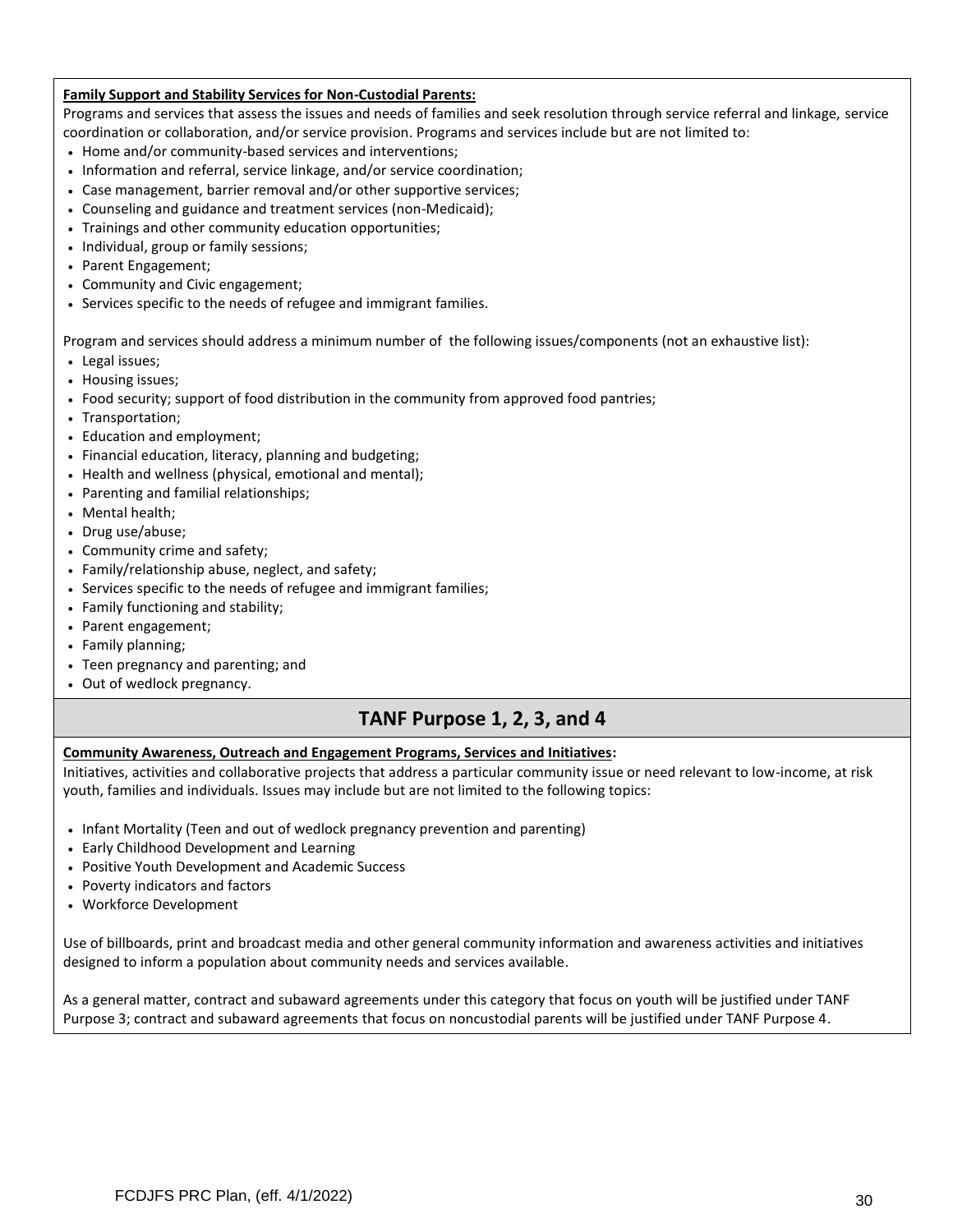# Appendix B

# KINSHIP CAREGIVER PROGRAM MEMORANDUM OF UNDERSTANDING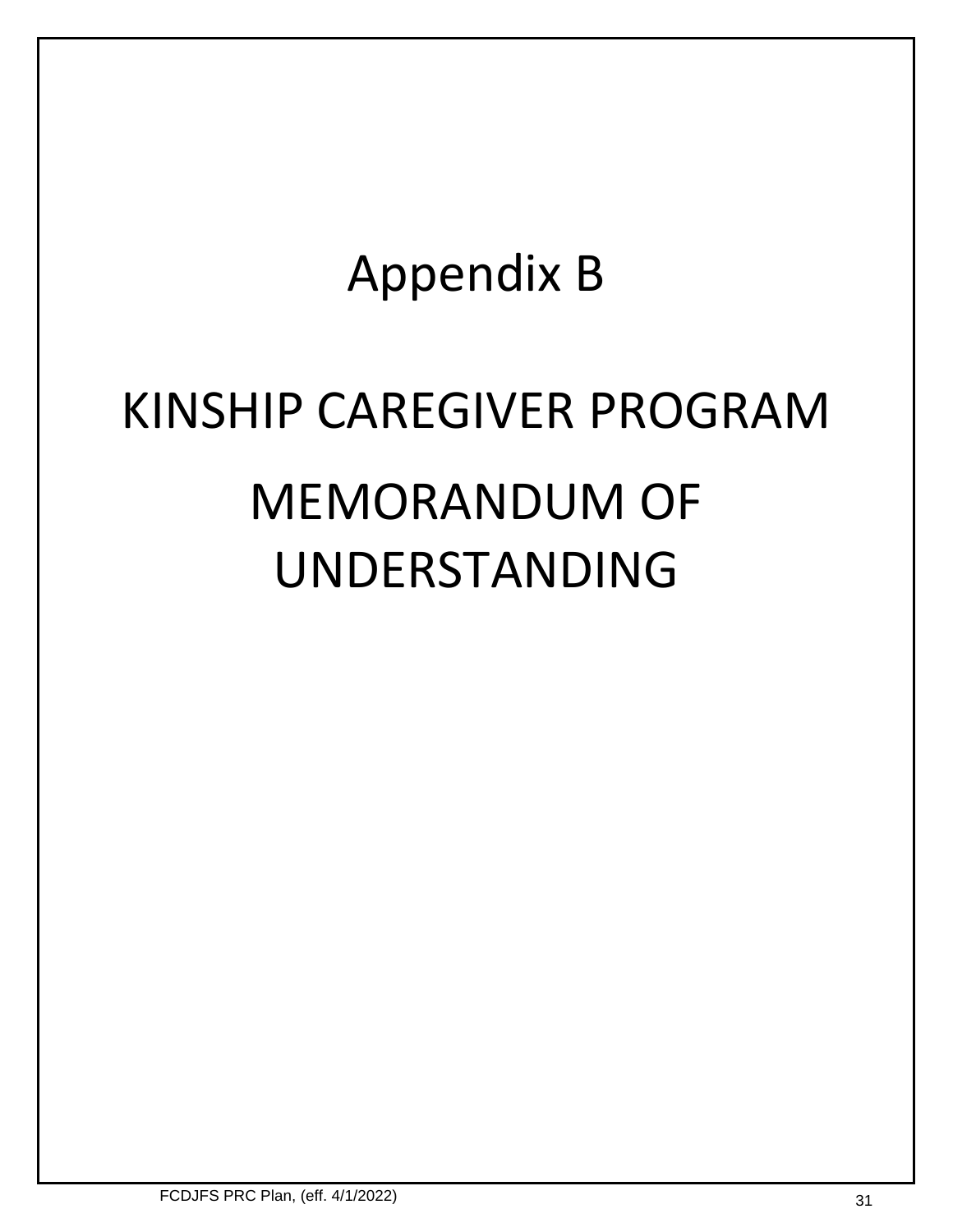#### **THE FRANKLIN COUNTY DEPARTMENT OF JOB AND FAMILY SERVICES MEMORANDUM OF UNDERSTANDING WITH FRANKLIN COUNTY CHILDREN SERVICES**

### **Effective July 1, 2021**

This memorandum of understanding (agreement) is made and entered into by and between the Franklin County Department of Job and Family Services (FCDJFS) and the Franklin County Children Services (FCCS).

Pursuant to Section 307.100 of Substitute House Bill 166, and rules promulgated by the Ohio Department of Job and Family Services, the County Department of Job and Family Service is authorized to enter into an agreement with the Public Children's Service Agency to implement the Kinship Caregiver Program operated through the Prevention, Retention, and Contingency (PRC) program. The following are the terms of the agreement.

#### **STATEMENT OF AGREEMENT**

**1. TERM OF AGREEMENT:** This agreement will be effective from July 1, 2021, through June 30, 2023, inclusive, unless otherwise terminated.

#### **2. SCOPE OF AGREEMENT:**

Ohio Department of Job and Family Services (ODJFS) is issuing funding for the Kinship Caregiver Program to assist with providing reasonable and necessary relief of child caring functions so that Kinship Caregivers, as defined in section 5101.85 of the Revised Code, can provide and maintain a home for a child in place of a child's parents. Operating under the FCDJFS PRC Plan, the funding for this program will flow through FCDJFS to FCCS and FCCS will provide the direct services.

#### **FCDJFS Responsibilities:**

FCDJFS will serve as the pass-through entity for the funds allocated to FCCS for this program.

- FCDJFS will collaborate with FCCS on the development of all documents and forms related to the Kinship Caregiver Program such as, but not limited to, the program application, approval/denial forms, consents, and program overview and brochure.
- FCDJFS Child Care Department will develop a screening tool/information document for FCCS to use to assist families in applying for Publicly Funded Child Care (PFCC).
- FCDJFS will be the final determiner of TANF eligibility for the Kinship Caregiver Program.
- FCDJFS will provide the required documents and instructions for invoicing and reporting.

#### **FCCS Responsibilities:**

FCCS will serve as the direct service provider for the funds allocated to FCDJFS for this program.

- FCCS is responsible for administering the program in accordance with ORC 5101.85 and other State guidance, the Franklin County PRC Plan, and provisions of TANF grants administration legislation, rules, and regulations.
- FCCS will provide the FCDJFS PRC Department all the applications and required support documentation for FCDJFS to determine TANF eligibility. FCCS will be responsible to determine the eligibility of each application as it relates to appropriate kinship relationships and allowable requests for assistance in accordance with rules and regulations set forth in the Franklin County PRC Plan, ORC 5101.85 and provisions of TANF grants administration legislation, rules, and regulations.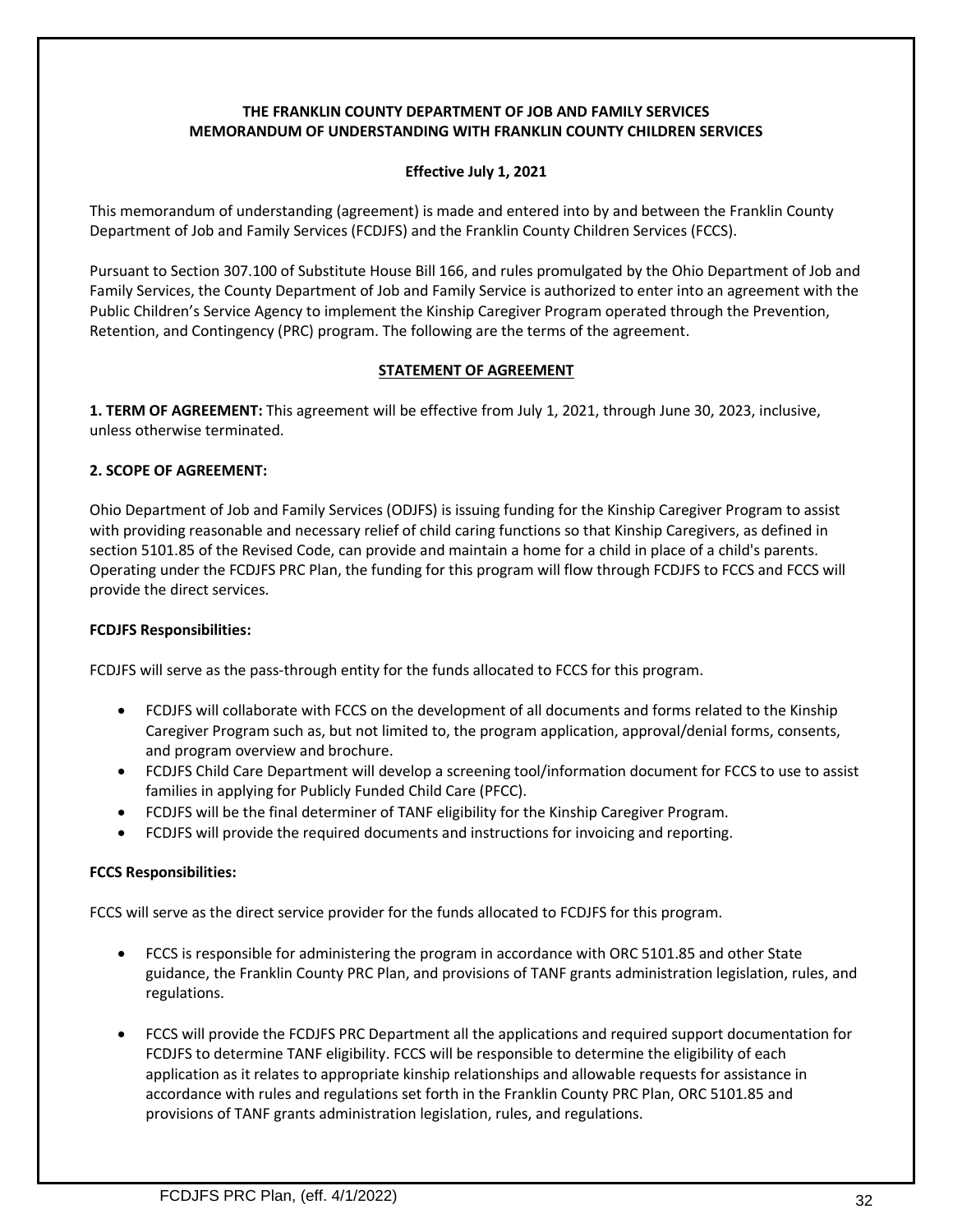- Program Eligibility- In order to be eligible each member of the Assistance Group (AG) must meet all the following criteria:
	- $\circ$  Child (ren) must be living in a kinship home within Franklin County. A child under the custody of FCCS but placed in another county may apply for stabilization services under the Franklin Program. If the Kinship Caregiver of this child wishes to apply for caregiving services they contact the service provider in their county of residence to determine if they meet eligibility criteria;
	- o Have or have applied for a social security number;
	- o Be a United States citizen, non-citizen national, or qualified alien as defined in rule 5101:1-2-30 of the Administrative Code;
	- $\circ$  Not owe any of the cost of fraudulent TANF assistance paid to the individual;
	- o Have been afforded the opportunity to register to vote (when applicable);
	- $\circ$  For Stabilization Service, the assistance group shall include only a minor child residing with a kinship caregiver;
	- $\circ$  For Caregiving Services, the assistance group shall include at least a minor child residing with a kinship caregiver and the kinship caregiver; and
		- For these services the Kinship caregiver or other adult member of the AG must be participating in an approved activity;
		- **■** The AG member participating in the approved activity must be included on the program application
	- o Income of the AG shall not exceed 200% of the Federal Poverty Level (FPL).
- Payment for Kinship Caregiver shall not exceed \$1,500 per child per 12 month period. If the child is placed with a new kinship caregiver they may reapply with that 12 month period. The \$1,500 cap applies to stabilization services, caregiving services, or a combination of both services. Allowable activities include the cost of services provided to the kinship child caring family, including but not limited to:
	- $\circ$  Stabilization Services designed to transition the child into and maintain the child in the home of the kinship caregiver. Examples of stabilization benefits include, but are not limited to childcare services not to exceed four months and incidentals incurred when taking on the responsibility of caring for a child unexpectedly (i.e. one-time purchases four basic needs such as but not limited to cribs and beds, etc.).
	- o Caregiving Services- benefits or services are limited to the reimbursement of the kinship caregiver for, or the direct payment to a third-party individual or entity to administer to the needs of a minor child. The service may be provided at a licensed or unlicensed provider or may take place in the home of the kinship caregiver. The care may include caregiving services designed to provide temporary relief of child caring functions in, crisis nurseries, day treatment, and the home.
- FCCS is required to register as a Community Partner to gain access to the Results Innovations Outcomes (RIO) system which is the required system/method for invoice and program report submissions;
- FCCS will submit a monthly invoice for Direct Program Costs. With each invoice, FCCS will submit a report that will include customer data and specific program details and/or outcomes;
- FCCS will complete the monthly spreadsheet formatted by FCDJFS which is necessary for upload into the State's PRC Reporting Tool; and
- FCCS agrees to work with FCDJFS on any outstanding recommendations or new requirements for this program as issued by Franklin County Job and Family Services and The Ohio Department of Job and Family Services.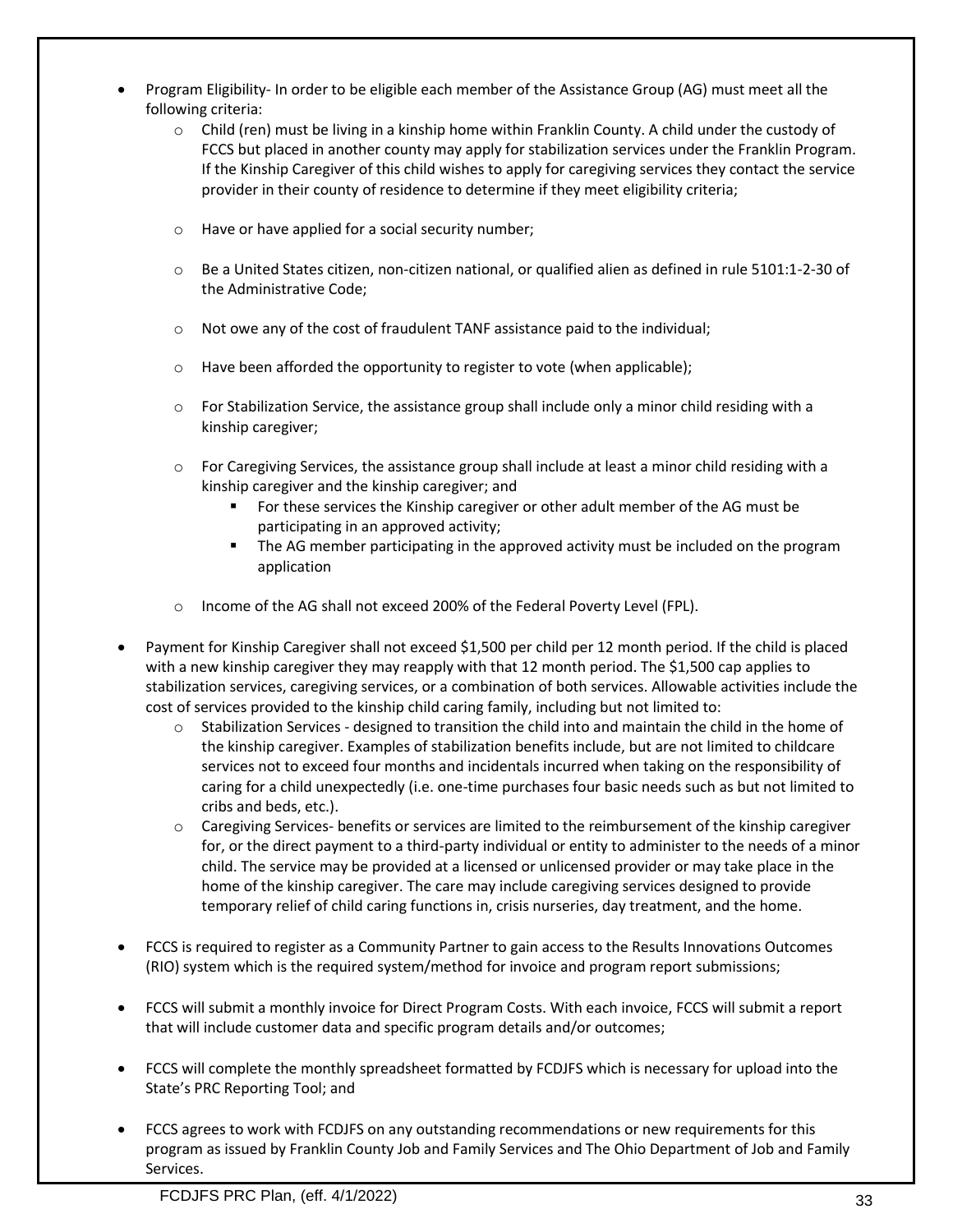**3. COST OF SERVICES:** Subject to terms and conditions set forth in this agreement, FCDJFS agrees to compensate FCCS for allowable programmatic costs not to exceed \$ 1,069,636. 00 for the period ending June 30, 2022. For the period of July 1, 2022 through June 30, 2023 the extension will be contingent upon the availability of funding.

| <b>ALLOWABLE COSTS</b>             | <b>TOTAL COST</b> |
|------------------------------------|-------------------|
| Payments of allowable              | \$1,069,636.00    |
| programmatic costs, not to exceed, |                   |
| <b>Total Value of Agreement</b>    | \$1,069,636.00    |

**4. AVAILABILITY OF FUNDS:** Payment for all services provided in accordance with provisions of this agreement is contingent upon the availability of state and federal funds.

**5. PAYMENT STRUCTURE:** FCCS will submit a monthly invoice for Direct Program Costs to Franklin County Department of Job and Family Services. FCDJFS will provide the invoice template to be utilized. Invoices are due by the 15th of the month (for the previous month's services) unless the 15th falls on a weekend or holiday, then the invoice will be due the next business day.

**6. DUPLICATE BILLING:** FCCS certifies that any cost incurred under this agreement will not be chargeable to or included as a cost in any other local, state, and/or federal financed program in either the current or a prior period. Further, FCCS warrants that claims made to FCDJFS for payment of services shall be for actual deliverables rendered and do not duplicate claims made by FCCS to other sources of funds for the same service. FCCS further agrees they will include a similar provision in any subcontracts, agreement, or grant issued by the entity for the performance of duties related to such as subcontract, agreement, or grant.

**7. FINANCIAL RECORDS:** FCCS shall maintain books, records, payroll, documents, accounting, procedures, and practices that sufficiently and properly reflect all direct and indirect costs of any nature expended in the performance of this agreement. Such records shall be made available at all reasonable times during regular business hours, for inspection, review, or audit by duly authorized Federal, State, and FCDJFS personnel. FCCS shall make this requirement for participation by their sub-contractors.

**8. AVAILABILITY AND RETENTION OF RECORDS:** FCCS shall maintain and preserve all records related to this agreement, including any other documentation used in the administration of the program, in its possession for a period of three years from the date of the submission to FCDJFS and will assure the maintenance of such records for a like period of time in the possession of any third party performing work related to this agreement, unless otherwise directed by FCDJFS. If any litigation, claim, negotiation, audit or to the action involving the records has been started before the expiration of the three year period, FCCS shall retain the records until completion of the action and all issues which arise from it or unit the end of the three year period, whichever is later.

**9. RESPONSIBILITY FOR AUDIT:** If there is an allegation of or suspicion of misuse or improper accounting of funds by FCCS, FCCS agrees to have an audit of expenditures conducted by the Ohio Department of Job and Family Services (ODJFS) and make copies of the audit available to FCDJFS.

**10. RESPONSIBILITY FOR AUDIT EXCEPTIONS:** FCDJFS agrees to accept responsibility for receiving, replying to, and or complying with any audit exception by appropriate state or federal agency directly related to the provisions of this agreement related to the direct actions of FCDJFS and its sub-contractions.

**11. SAFEGUARDING OF CLIENT INFORMATION:** The parties to this agreement agree not to disclose to any party not part of this agreement any information concerning eligible individuals unless such disclosure is in accordance with state and federal regulations regarding the same.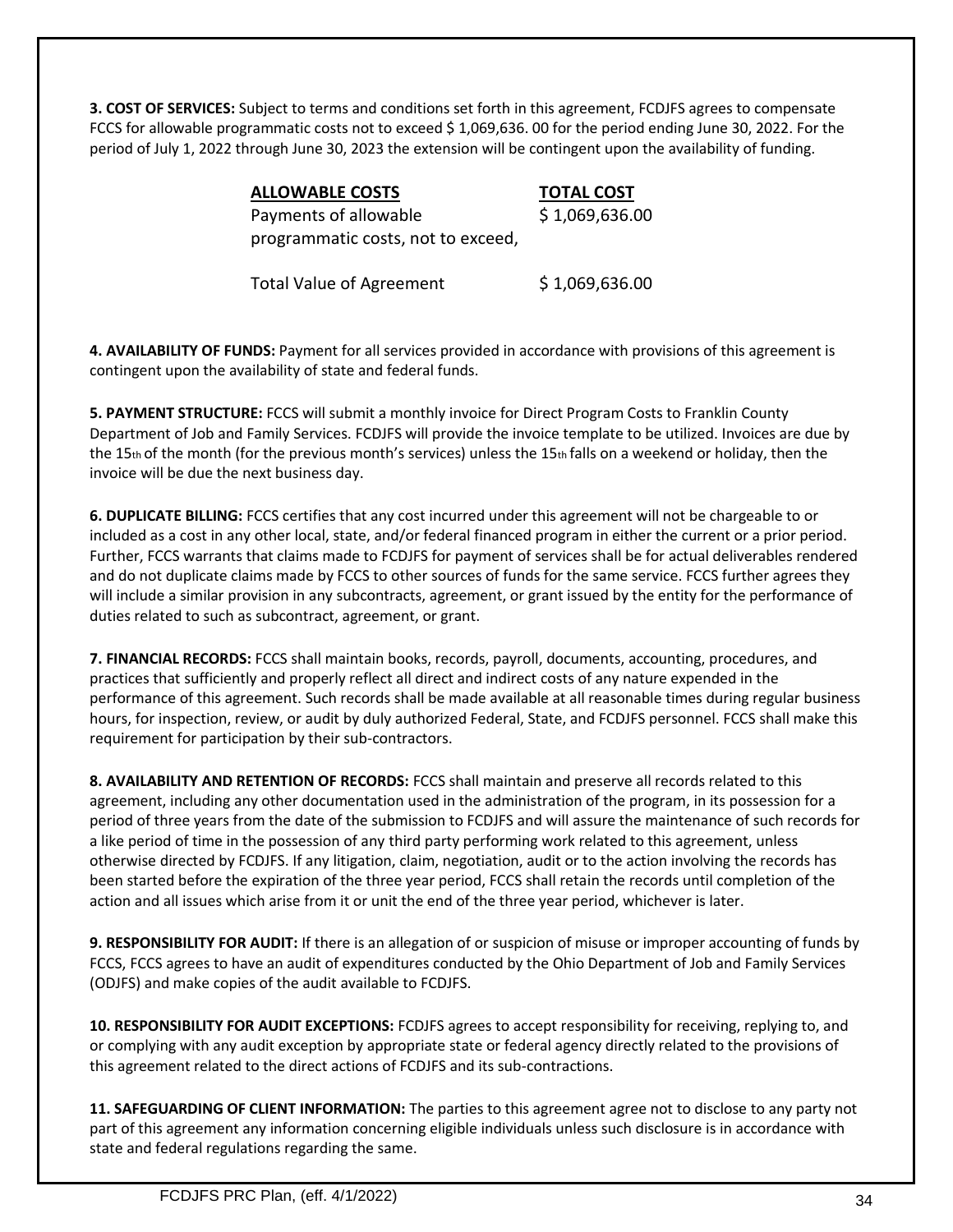**12. MONITORING AND EVALUATION:** FCCS must monitor its activities under Federal awards to assure compliance with applicable Federal, State, and local requirements and performance expectations are being achieved. FCCS will be responsible for audit findings that are the result of errors or inappropriate actions taken on the part of FCCS. FCCS must make available documentation regarding policies, procedures, expenditures, etc. upon the request of FCDJFS.

**13. AMENDMENT OF CONTRACT:** This agreement may be terminated or amended by a written amendment signed by all parties in the manner required by state regulations.

**14. TERMINATION:** This agreement may be terminated by either party by providing notice of intent to terminate in writing to the following addresses:

FCDJFS: Franklin County Department of Job and Family Services Attention: Chief Operating Officer 1721 Northland Park Ave Columbus, Ohio 43229

FCCS: Franklin County Children Services Attention: Executive Director 855 W. Mound Street Columbus, Ohio 43223

Such notice shall be provided no less than thirty days prior to the effective date of such notice to terminate. The effective date shall be the last date for which placement incentives can be earned. Retention incentives can be earned after the effective termination date provided that all other terms and conditions of this agreement are met by the party terminating this agreement.

**15. PUBLICITY:** In any publicity release or other public reference including media releases information pamphlets, etc., on the services provided under this agreement, it will be clearly stated that the services are funded through the State of Ohio TANF program.

**16. CHILD SUPPORT ENFORCEMENT:** The parties hereto agree that they will cooperate with ODJFS and any Ohio Child Support Enforcement Agency in ensuring their employees meet child support obligations established under the state law. FCCS further agrees that they will include a similar provision in any subcontracts, agreement, or grant issued by that entity for the performance of duties related to such agreement, grant, or procedure.

**17. EQUAL EMPLOYMENT OPPORTUNITY:** The parties hereto agree that as a condition of this agreement, there shall be no discrimination against any employee or applicant for employment because of race, color, sex, religion, national origin, disability, age, ancestry, sexual orientation, marital status or veteran status. The parties will ensure that applicants are hired and that employees are treated during employment without regard to their race, color, sex, religion, national origin, disability, age, ancestry, sexual orientation, marital status, or veteran status. Such actions include, but are not limited to the following: employment, upgrading, demotion or transfer; recruitment or recruitment advertising; layoff or termination; rates of pay or other forms of compensation; and places; available to employees and applications for employment, notices stating that the party complies with all applicable federal and state nondiscrimination laws. FCCS further agrees that it shall include a similar provision in any subcontracts, agreement, or grant issued by the entity for the performance of duties related to the agreement, contract, grant, or procedure.

**18. DRUG-FREE WORKPLACE:** The parties hereto agree to comply with all applicable federal and state laws regarding a drug-free workplace. The parties further agree that they will make a good faith effort to ensure that all employees of a government or private entity performing duties or responsibilities under this agreement, while working on state, county, or private property, will not purchase, transfer, use or possess illegal drugs or alcohol or abuse prescription drugs in any way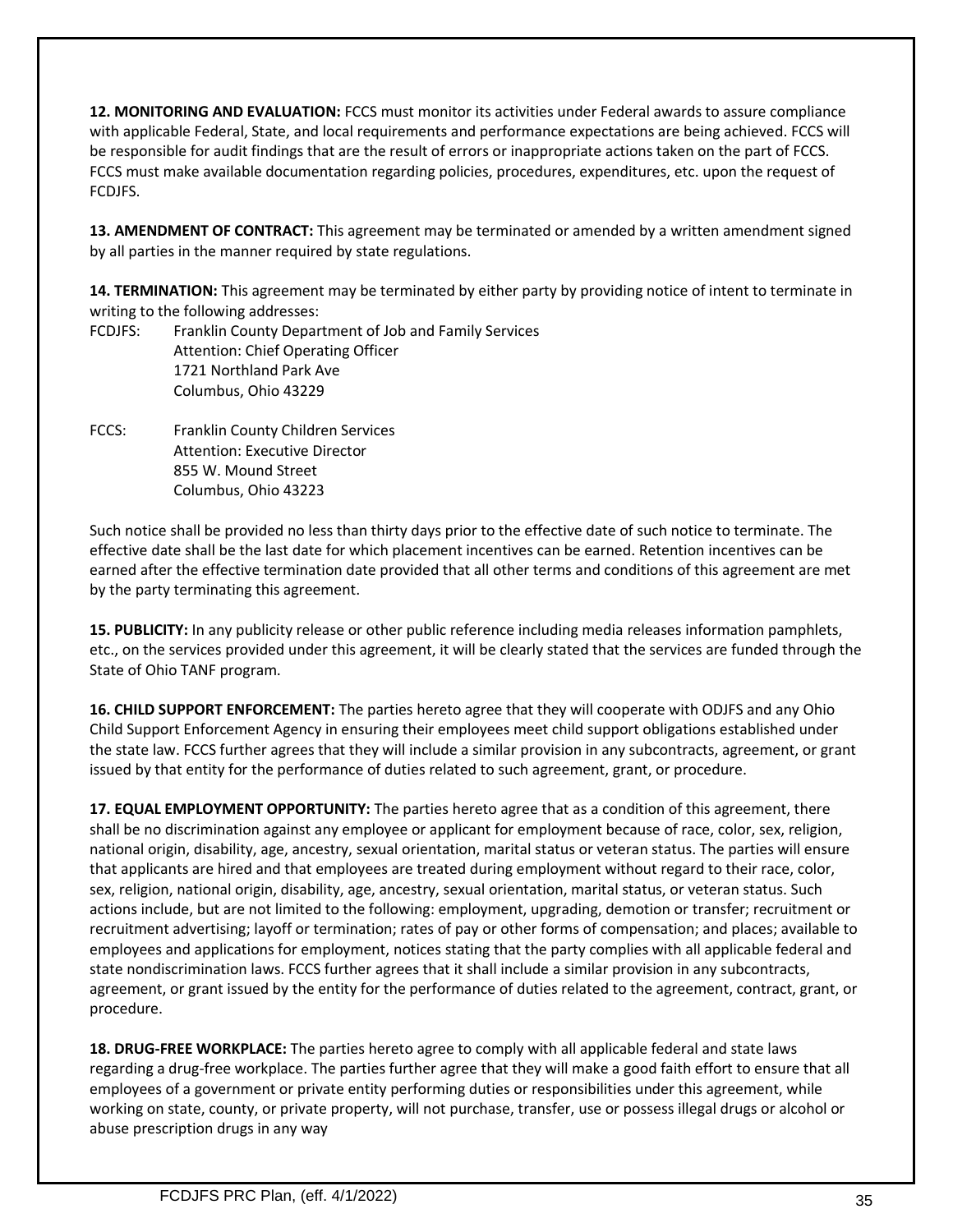#### **19. ANTI-DISCRIMINATION CLAUSE:**

Pursuant to Section 125.111 of the Ohio Revised Code, FCCS warrants and agrees to the following: 1. That in the hiring of employees for the performance of work under the contract or any subcontract, FCCS shall not by reasons of race, color, sex, religion, national origin, disability, age, ancestry, sexual orientation, marital status or veteran status, discriminate against any citizen of this state in the employment of a person qualified to perform the work in which the contract relates; and

2. That neither FCCS nor any of its subcontractors or any person acting on behalf of FCCS shall in any manner discriminate against, intimidate, or retaliate against any employee hired for the performant of work under the contract because of race, color, sex, religion, national origin, disability, age, ancestry, sexual orientation, marital status or veteran status.

3. Except when pre-empted by Federal statute and/or federal grant guidelines, FCDJFS shall not, by reason of race, color, sex, religion, national origin, disability, age, ancestry, sexual orientation, marital status, or veteran status, discriminate against any citizen of this state with regard to the provision of service.

IN WITNESS WHEREOF, the duly authorized representatives of the parties have herein set their hands in agreement with this agreement:

\_\_\_\_\_\_\_\_\_\_\_\_\_\_\_\_\_\_\_\_\_\_\_\_\_\_\_\_\_\_\_\_ \_\_\_\_\_\_\_\_\_\_\_\_\_\_\_\_\_\_\_\_\_\_\_\_\_\_\_\_\_\_\_\_

#### **FRANKLIN COUNTY CHILDREN SERVICES FRANKLIN COUNTY DEPARTMENT**

# **OF JOB AND FAMILY SERVICES**

Charles Spinning, Executive Director **Grating** Joy Bivens, Director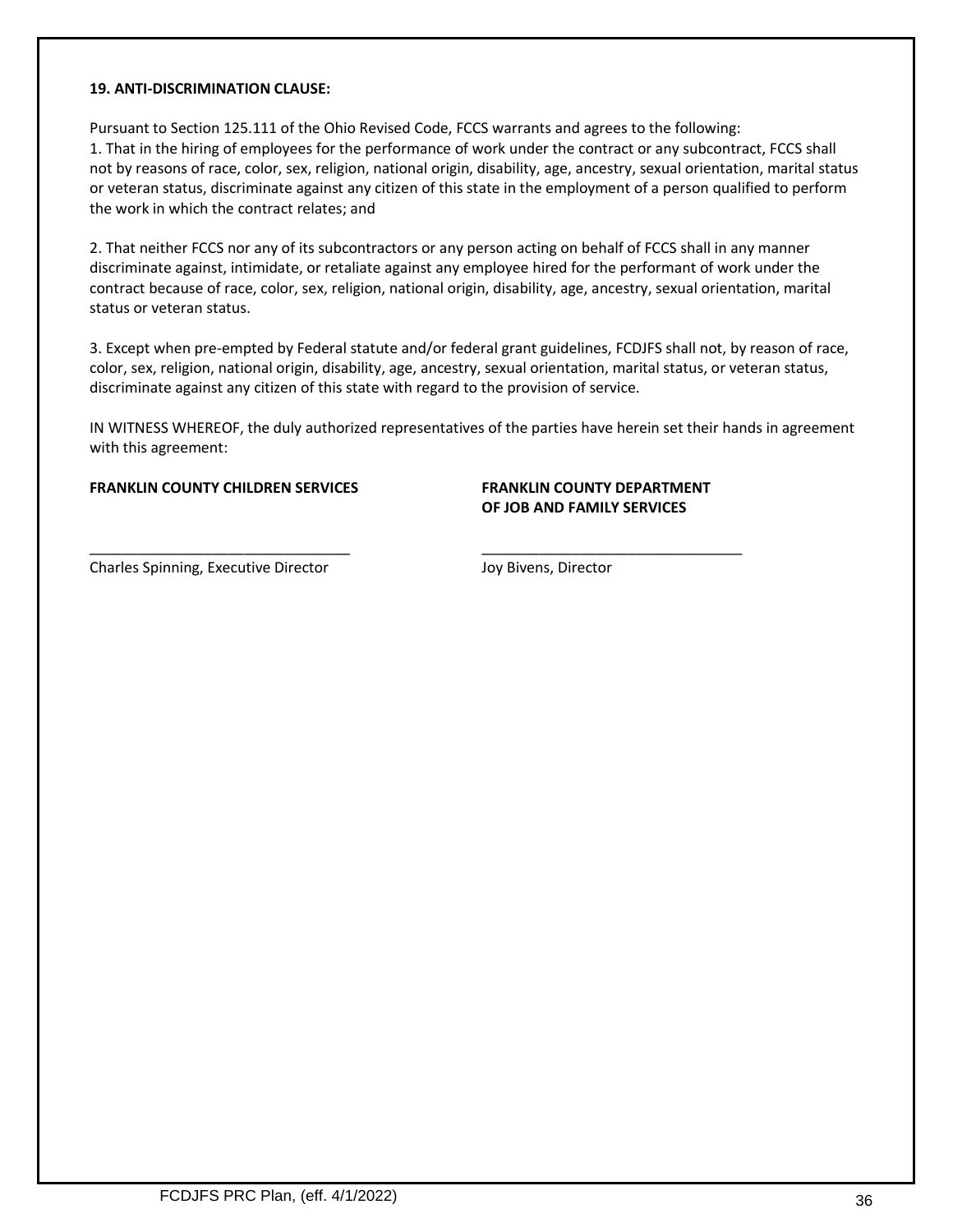# Appendix C

# EMPLOYMENT INCENTIVE PROGRAM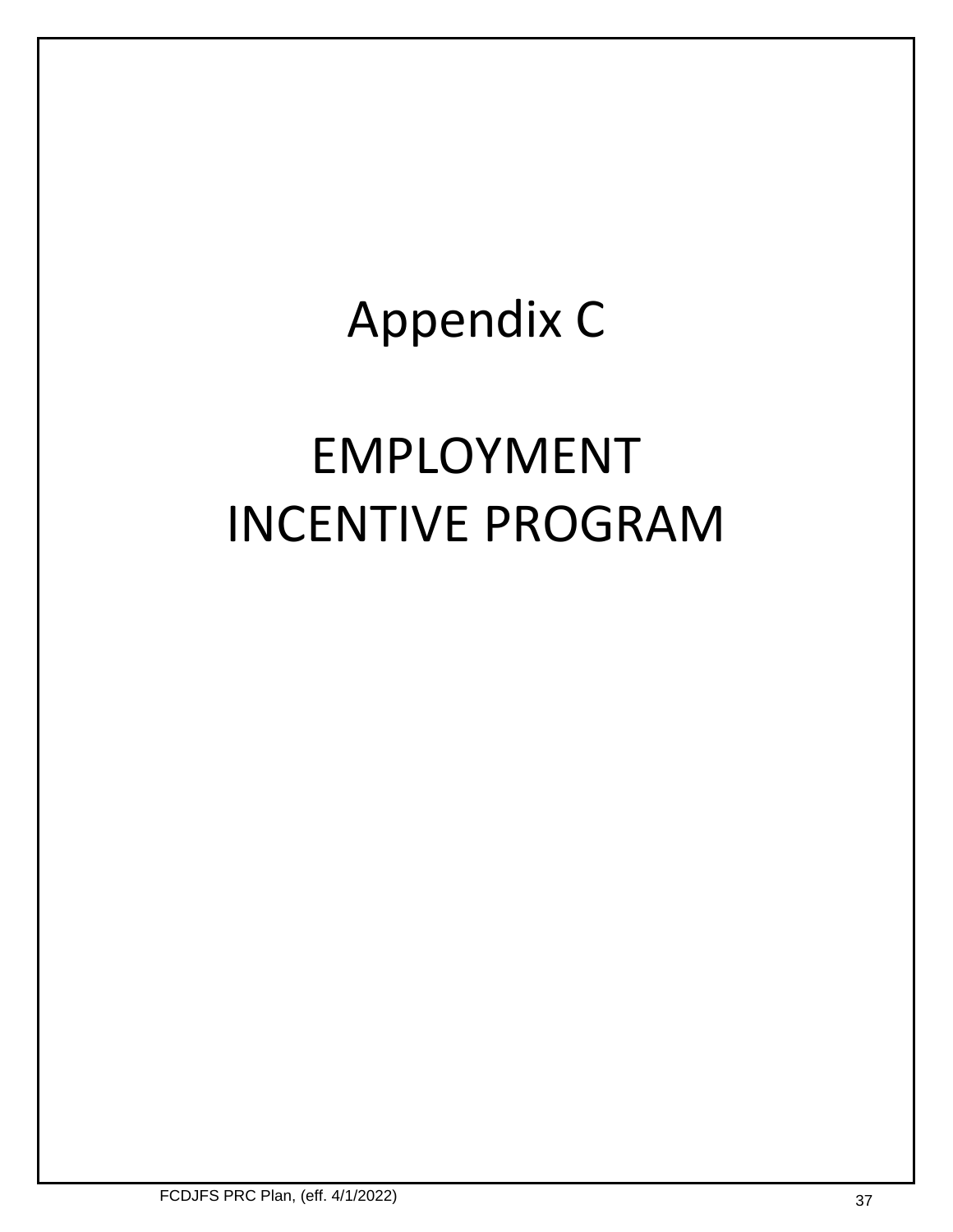# **EMPLOYMENT INCENTIVE PROGRAM PLAN**

The Employment Incentive Program (EIP) provides cash incentives to eligible employed individuals for the purpose of promoting job placement, retention, and eliminating dependency on Ohio Works First (OWF) and Supplemental Nutrition Assistance Program (SNAP) benefits. The payment structure is dependent on the criteria set forth by FCDJFS.

# **Eligibility for OWF and SNAP Employment Incentives**

Incentives will be offered to work-required non-CCMEP OWF or SNAP recipients who become employed for no less than 25 hours per week at or above Ohio's minimum wage (currently \$8.80) or the equivalent for tipped employees.

# **EIP Case Management**

Once enrolled in EIP, residents will receive case management support for 3 months to include monthly check-ins to verify a current address and employment, as well as discuss any need for workrelated resource support. During the 60-day check in, FCDJFS will provide each EIP participant with information on the career counseling and training services provided by the Ohio Means Job Center, including information on attending an orientation on how to access the services. In addition to cash incentives, FCDJFS will offer supportive services to promote job retention.

# **Cash Incentive and Supportive Service Payment Process**

FCDJFS will notify the WDBCO of eligible residents by the  $10<sup>th</sup>$  business day of the month and the WDBCO will issue incentive payments to eligible residents within 10 business days of receipt.

Cash Incentives will be issued in 30-day intervals:

- Confirmed employment after 30 days = \$250.00 incentive payment
- Confirmed employment after 60 days = \$250.00 incentive payment
- Confirmed employment after 90 days = \$500.00 incentive payment

Supportive service payments will be reviewed and considered on an individualized basis. All payments are dependent upon availability of funds not to exceed 3 incentive payments per state fiscal year (7/01/2021 - 6/30/2022 and 7/1/2022 - 6/30/2023).

# **Program Exit**

Participation in the EIP may be ended for one of the following reasons, including, but not limited to:

- Gap of employment for more than 30 days
- Failure to complete monthly check-in with FCDJFS case manager
- Loss of contact
- Upon receipt of the last program incentive payment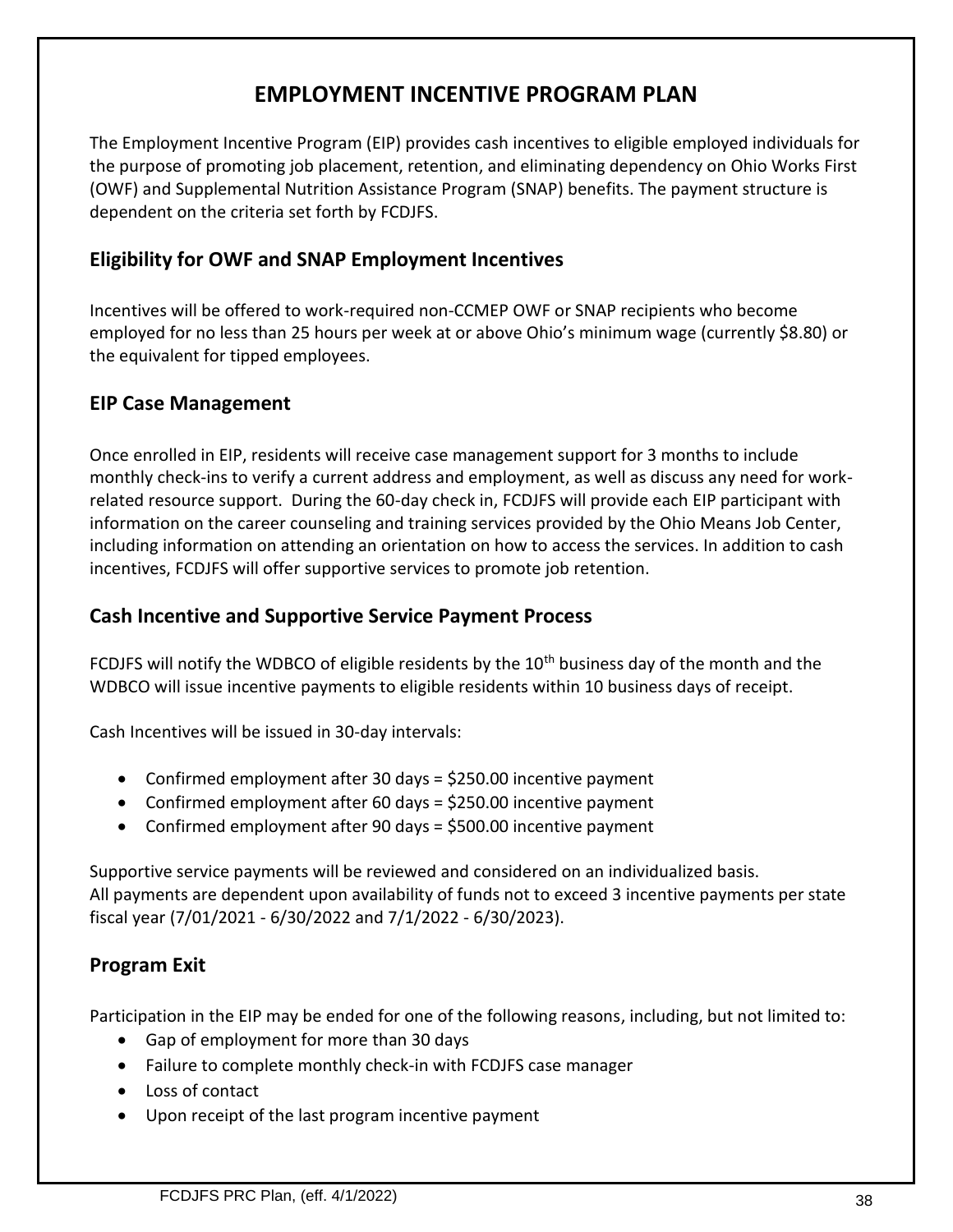# Appendix D

# PRC PLUS RENTAL ASSISTANCE PROGRAM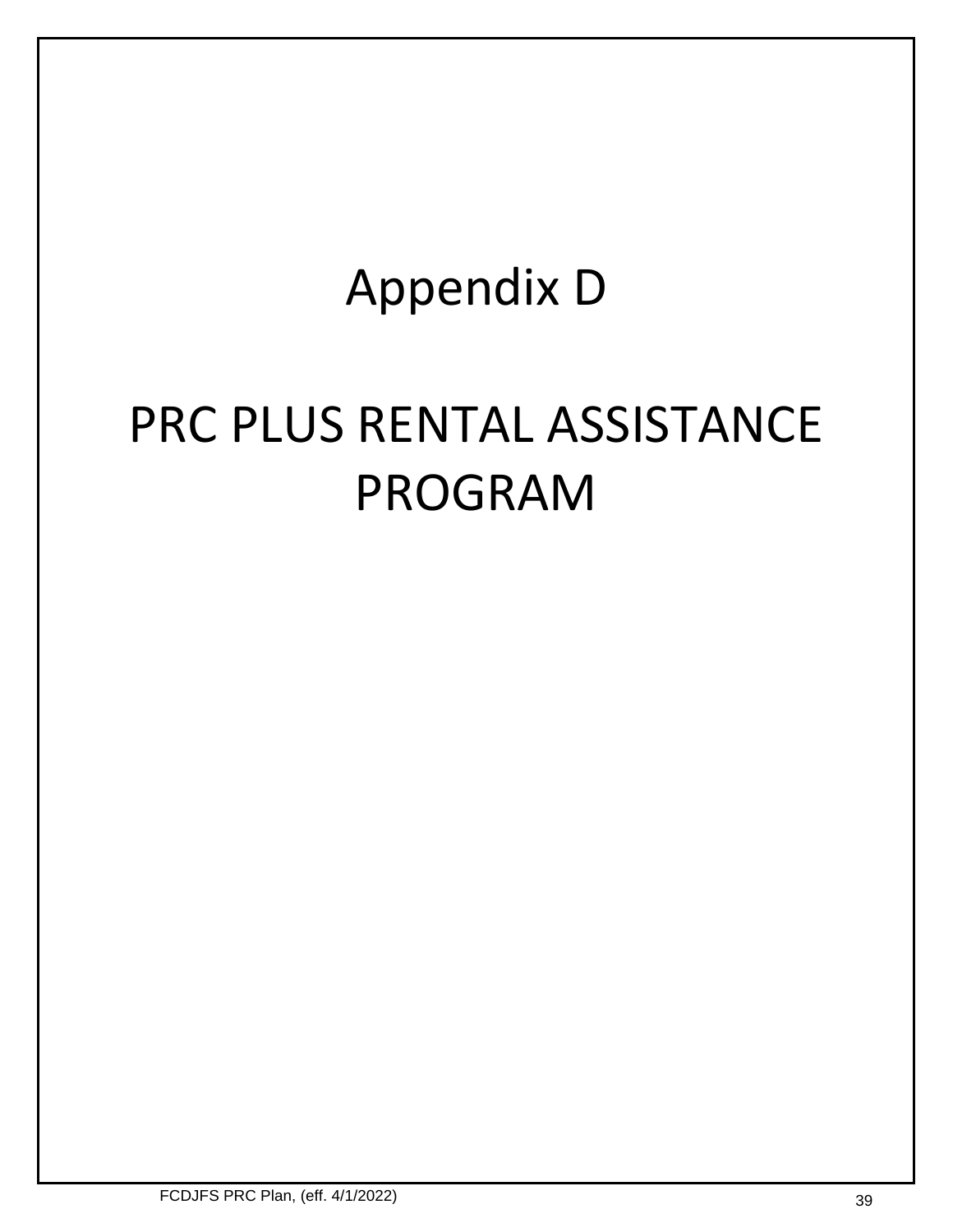# **PRC Plus Rental Assistance Program**

# **(Program Effective April 1, 2022)**

The PRC Plus Rental Assistance Program is designed to assist households that are unable to pay rent or utilities due to economic consequences of the COVID-19 pandemic. The Board of Commissioners has made funding available pursuant to §35.6(b)(8) of the Interim Final Rule promulgated by the U.S. Department of the Treasury, which permits State and Local Fiscal Recovery Funds authorized in section 9901 of the American Rescue Plan Act of 2021 to be used towards this purpose.

### **Eligibility:**

- Household income from 166% to 300% FPG;
- All other eligibility requirements for this program, other than those specifically noted, are identical to the requirements for PRC Emergency Rent Assistance (PRC-ERA) Program. Those requirements are incorporated by reference.
- Residents who have received assistance through PRC-ERA are ineligible to receive assistance through PRC Plus.

#### **Assistance:**

• The assistance available through this program is identical to assistance available through the PRC Emergency Rent Assistance (PRC-ERA) Program.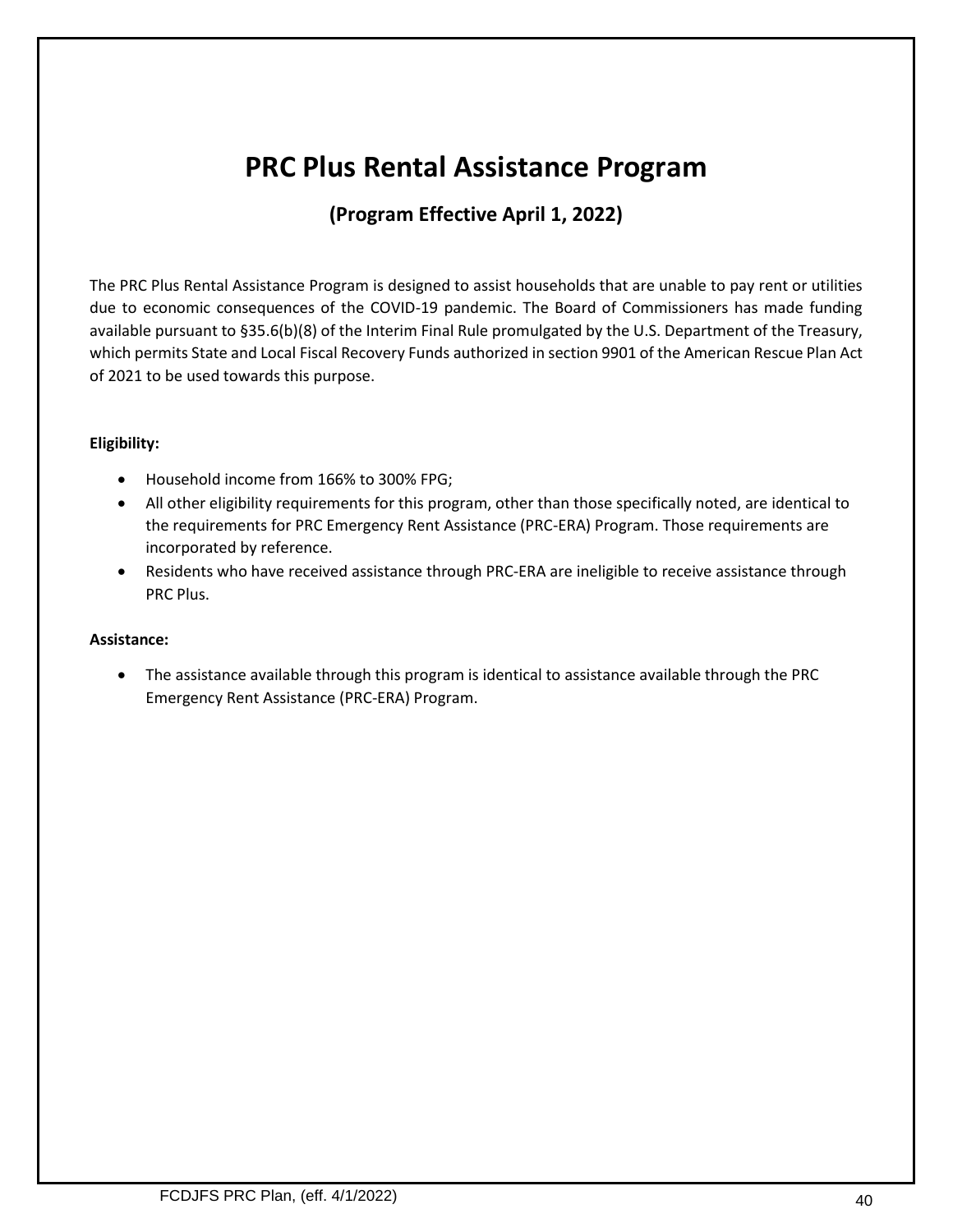# Appendix E

# PRC EMERGENCY RENTAL ASSISTANCE PROGRAM